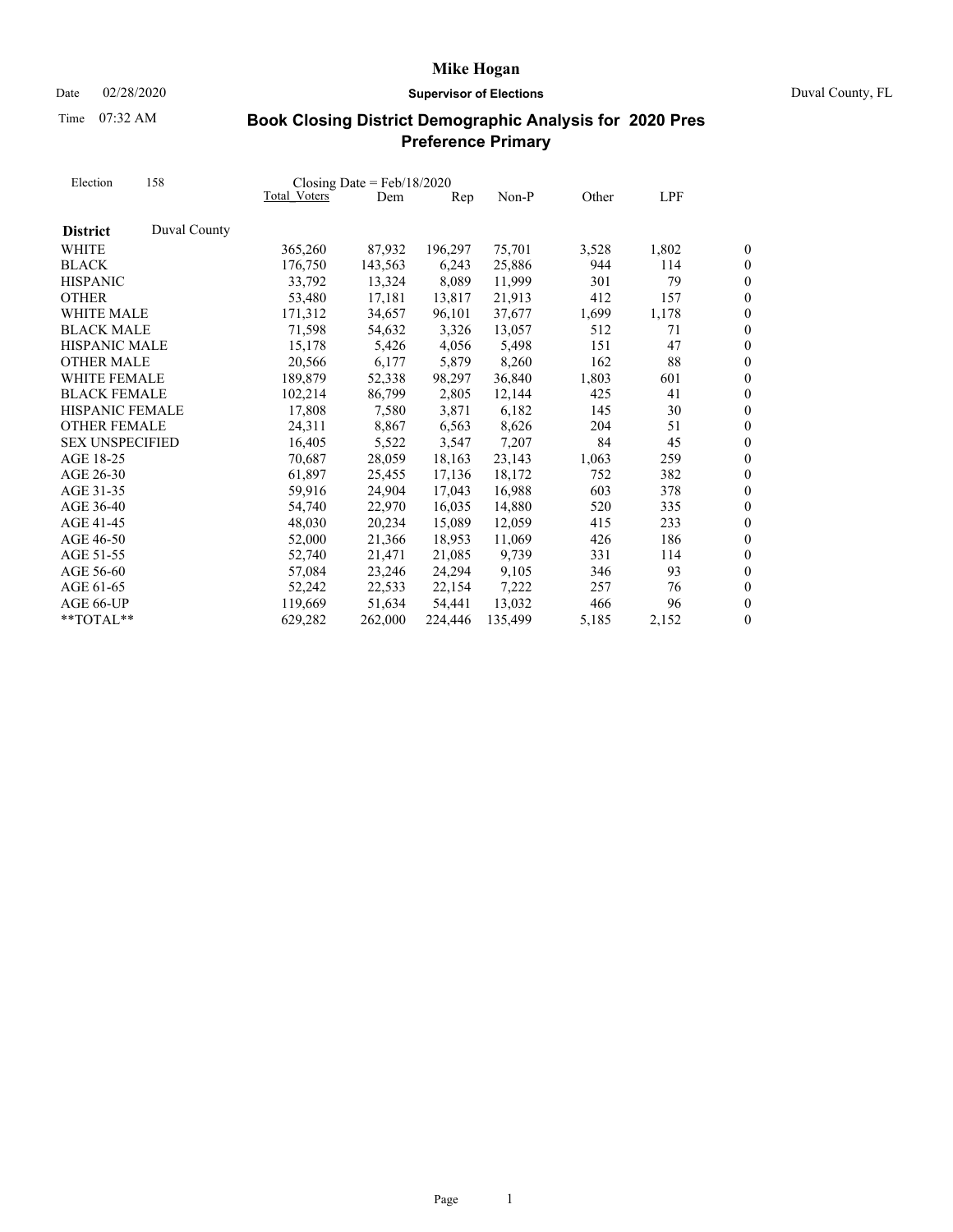Date 02/28/2020 **Supervisor of Elections** Duval County, FL

Time 07:32 AM

| Election               | 158                     |              | Closing Date = $Feb/18/2020$ |        |       |       |                |                  |
|------------------------|-------------------------|--------------|------------------------------|--------|-------|-------|----------------|------------------|
|                        |                         | Total Voters | Dem                          | Rep    | Non-P | Other | LPF            |                  |
| <b>District</b>        | City Council District 1 |              |                              |        |       |       |                |                  |
| WHITE                  |                         | 20,945       | 5,243                        | 10,905 | 4,527 | 184   | 86             | 0                |
| <b>BLACK</b>           |                         | 14,093       | 11,065                       | 539    | 2,396 | 84    | 9              | $\boldsymbol{0}$ |
| <b>HISPANIC</b>        |                         | 3,055        | 1,276                        | 647    | 1,101 | 27    | $\overline{4}$ | $\overline{0}$   |
| <b>OTHER</b>           |                         | 3,698        | 1,274                        | 824    | 1,567 | 21    | 12             | $\boldsymbol{0}$ |
| WHITE MALE             |                         | 9,739        | 2,041                        | 5,299  | 2,258 | 86    | 55             | $\overline{0}$   |
| <b>BLACK MALE</b>      |                         | 5,609        | 4,109                        | 283    | 1,164 | 47    | 6              | $\boldsymbol{0}$ |
| HISPANIC MALE          |                         | 1,326        | 510                          | 314    | 486   | 14    | 2              | $\boldsymbol{0}$ |
| <b>OTHER MALE</b>      |                         | 1,326        | 423                          | 360    | 530   | 6     | 7              | $\overline{0}$   |
| WHITE FEMALE           |                         | 10,941       | 3,140                        | 5,479  | 2,197 | 96    | 29             | $\boldsymbol{0}$ |
| <b>BLACK FEMALE</b>    |                         | 8,182        | 6,746                        | 243    | 1,153 | 37    | 3              | $\boldsymbol{0}$ |
| <b>HISPANIC FEMALE</b> |                         | 1,643        | 731                          | 315    | 582   | 13    | 2              | $\overline{0}$   |
| <b>OTHER FEMALE</b>    |                         | 1,672        | 661                          | 370    | 624   | 13    | $\overline{4}$ | $\boldsymbol{0}$ |
| <b>SEX UNSPECIFIED</b> |                         | 1,351        | 496                          | 252    | 596   | 4     | 3              | $\boldsymbol{0}$ |
| AGE 18-25              |                         | 5,283        | 2,311                        | 1,047  | 1,839 | 65    | 21             | $\overline{0}$   |
| AGE 26-30              |                         | 4,219        | 1,949                        | 878    | 1,333 | 43    | 16             | $\overline{0}$   |
| AGE 31-35              |                         | 4,129        | 1,975                        | 887    | 1,214 | 37    | 16             | $\boldsymbol{0}$ |
| AGE 36-40              |                         | 3,564        | 1,631                        | 871    | 1,015 | 34    | 13             | $\overline{0}$   |
| AGE 41-45              |                         | 3,076        | 1,432                        | 806    | 801   | 26    | 11             | $\boldsymbol{0}$ |
| AGE 46-50              |                         | 3,311        | 1,575                        | 978    | 726   | 22    | 10             | $\overline{0}$   |
| AGE 51-55              |                         | 3,463        | 1,540                        | 1,231  | 657   | 26    | 9              | $\overline{0}$   |
| AGE 56-60              |                         | 3,793        | 1,649                        | 1,465  | 642   | 30    | 7              | $\overline{0}$   |
| AGE 61-65              |                         | 3,432        | 1,565                        | 1,327  | 522   | 15    | 3              | $\boldsymbol{0}$ |
| AGE 66-UP              |                         | 7,500        | 3,219                        | 3,424  | 834   | 18    | 5              | $\overline{0}$   |
| **TOTAL**              |                         | 41,791       | 18,858                       | 12,915 | 9,591 | 316   | 111            | $\boldsymbol{0}$ |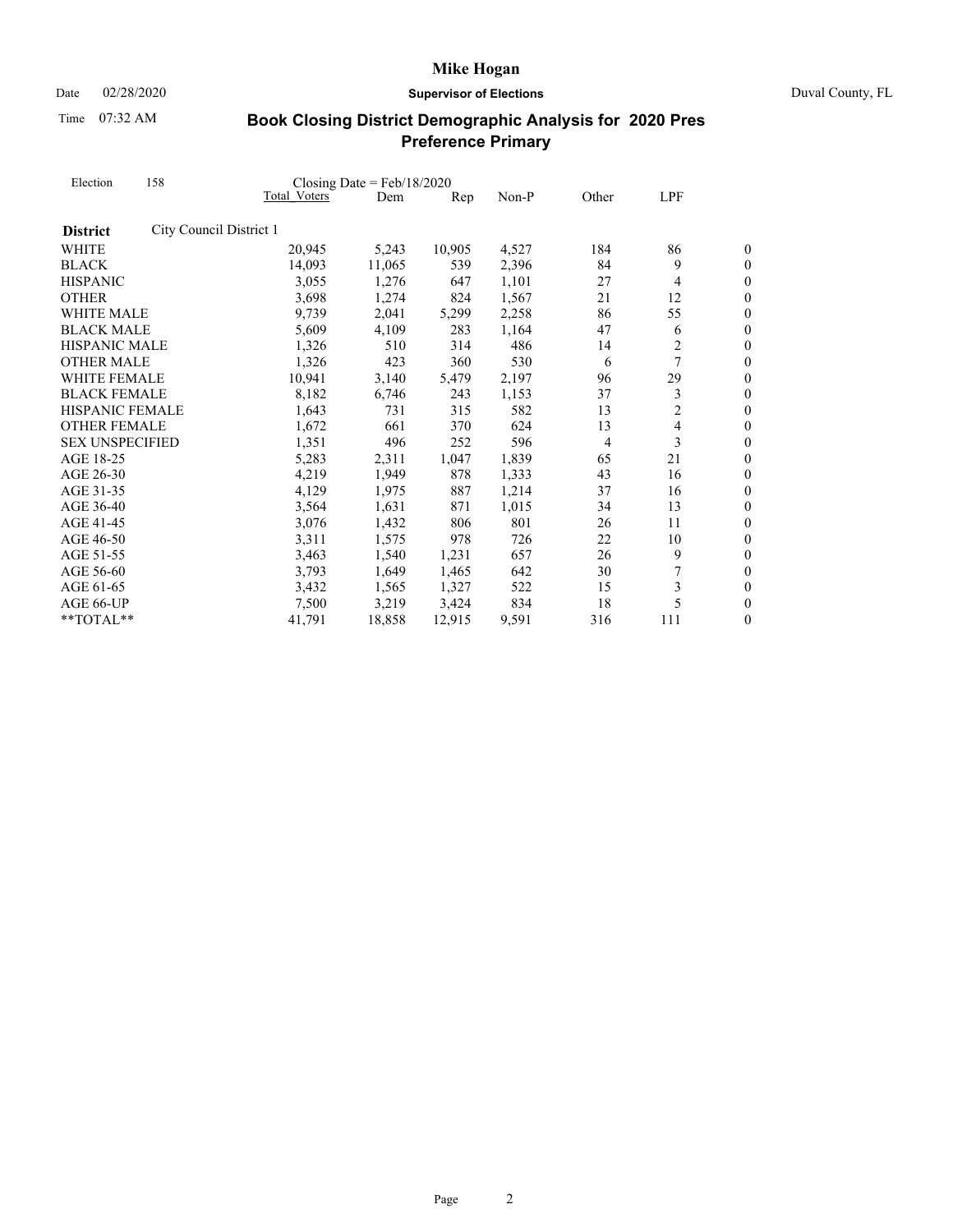Date 02/28/2020 **Supervisor of Elections** Duval County, FL

Time 07:32 AM

| Election<br>WHITE MALE<br><b>BLACK MALE</b><br>HISPANIC MALE<br><b>OTHER MALE</b><br>WHITE FEMALE<br><b>BLACK FEMALE</b><br><b>HISPANIC FEMALE</b><br><b>OTHER FEMALE</b><br><b>SEX UNSPECIFIED</b> | 158                     |              | Closing Date = $Feb/18/2020$ |        |        |                |                |                  |
|-----------------------------------------------------------------------------------------------------------------------------------------------------------------------------------------------------|-------------------------|--------------|------------------------------|--------|--------|----------------|----------------|------------------|
|                                                                                                                                                                                                     |                         | Total Voters | Dem                          | Rep    | Non-P  | Other          | LPF            |                  |
| <b>District</b>                                                                                                                                                                                     | City Council District 2 |              |                              |        |        |                |                |                  |
| WHITE                                                                                                                                                                                               |                         | 32,798       | 6,348                        | 19,756 | 6,285  | 280            | 129            | 0                |
| <b>BLACK</b>                                                                                                                                                                                        |                         | 8,865        | 6,820                        | 421    | 1,546  | 71             |                | $\boldsymbol{0}$ |
| <b>HISPANIC</b>                                                                                                                                                                                     |                         | 2,669        | 972                          | 776    | 904    | 14             | 3              | $\overline{0}$   |
| <b>OTHER</b>                                                                                                                                                                                        |                         | 4,134        | 1,089                        | 1,402  | 1,598  | 32             | 13             | $\overline{0}$   |
|                                                                                                                                                                                                     |                         | 15,662       | 2,552                        | 9,727  | 3,160  | 145            | 78             | $\overline{0}$   |
|                                                                                                                                                                                                     |                         | 3,896        | 2,763                        | 238    | 848    | 40             | 7              | $\boldsymbol{0}$ |
|                                                                                                                                                                                                     |                         | 1,258        | 407                          | 400    | 441    | 8              | $\overline{c}$ | $\overline{0}$   |
|                                                                                                                                                                                                     |                         | 1,676        | 417                          | 608    | 631    | 13             | 7              | $\theta$         |
|                                                                                                                                                                                                     |                         | 16,796       | 3,736                        | 9,848  | 3,027  | 134            | 51             | $\boldsymbol{0}$ |
|                                                                                                                                                                                                     |                         | 4,848        | 3,970                        | 182    | 666    | 30             | $\theta$       | $\boldsymbol{0}$ |
|                                                                                                                                                                                                     |                         | 1,351        | 544                          | 358    | 442    | 6              | 1              | $\overline{0}$   |
|                                                                                                                                                                                                     |                         | 1,878        | 567                          | 647    | 641    | 19             | 4              | $\boldsymbol{0}$ |
|                                                                                                                                                                                                     |                         | 1,101        | 273                          | 347    | 477    | $\overline{2}$ | 2              | $\boldsymbol{0}$ |
| AGE 18-25                                                                                                                                                                                           |                         | 5,183        | 1,605                        | 1,850  | 1,628  | 83             | 17             | $\overline{0}$   |
| AGE 26-30                                                                                                                                                                                           |                         | 4,242        | 1,341                        | 1,540  | 1,281  | 53             | 27             | $\overline{0}$   |
| AGE 31-35                                                                                                                                                                                           |                         | 4,489        | 1,348                        | 1,739  | 1,336  | 45             | 21             | $\boldsymbol{0}$ |
| AGE 36-40                                                                                                                                                                                           |                         | 4,527        | 1,462                        | 1,693  | 1,296  | 42             | 34             | $\overline{0}$   |
| AGE 41-45                                                                                                                                                                                           |                         | 4,067        | 1,335                        | 1,658  | 1,027  | 28             | 19             | $\boldsymbol{0}$ |
| AGE 46-50                                                                                                                                                                                           |                         | 4,344        | 1,449                        | 2,001  | 851    | 32             | 11             | $\overline{0}$   |
| AGE 51-55                                                                                                                                                                                           |                         | 4,440        | 1,408                        | 2,219  | 776    | 30             | 7              | $\overline{0}$   |
| AGE 56-60                                                                                                                                                                                           |                         | 4,532        | 1,326                        | 2,510  | 661    | 28             | 7              | $\overline{0}$   |
| AGE 61-65                                                                                                                                                                                           |                         | 3,964        | 1,215                        | 2,201  | 524    | 23             |                | $\boldsymbol{0}$ |
| AGE 66-UP                                                                                                                                                                                           |                         | 8,651        | 2,731                        | 4,939  | 941    | 32             | 8              | $\overline{0}$   |
| **TOTAL**                                                                                                                                                                                           |                         | 48,466       | 15,229                       | 22,355 | 10,333 | 397            | 152            | $\boldsymbol{0}$ |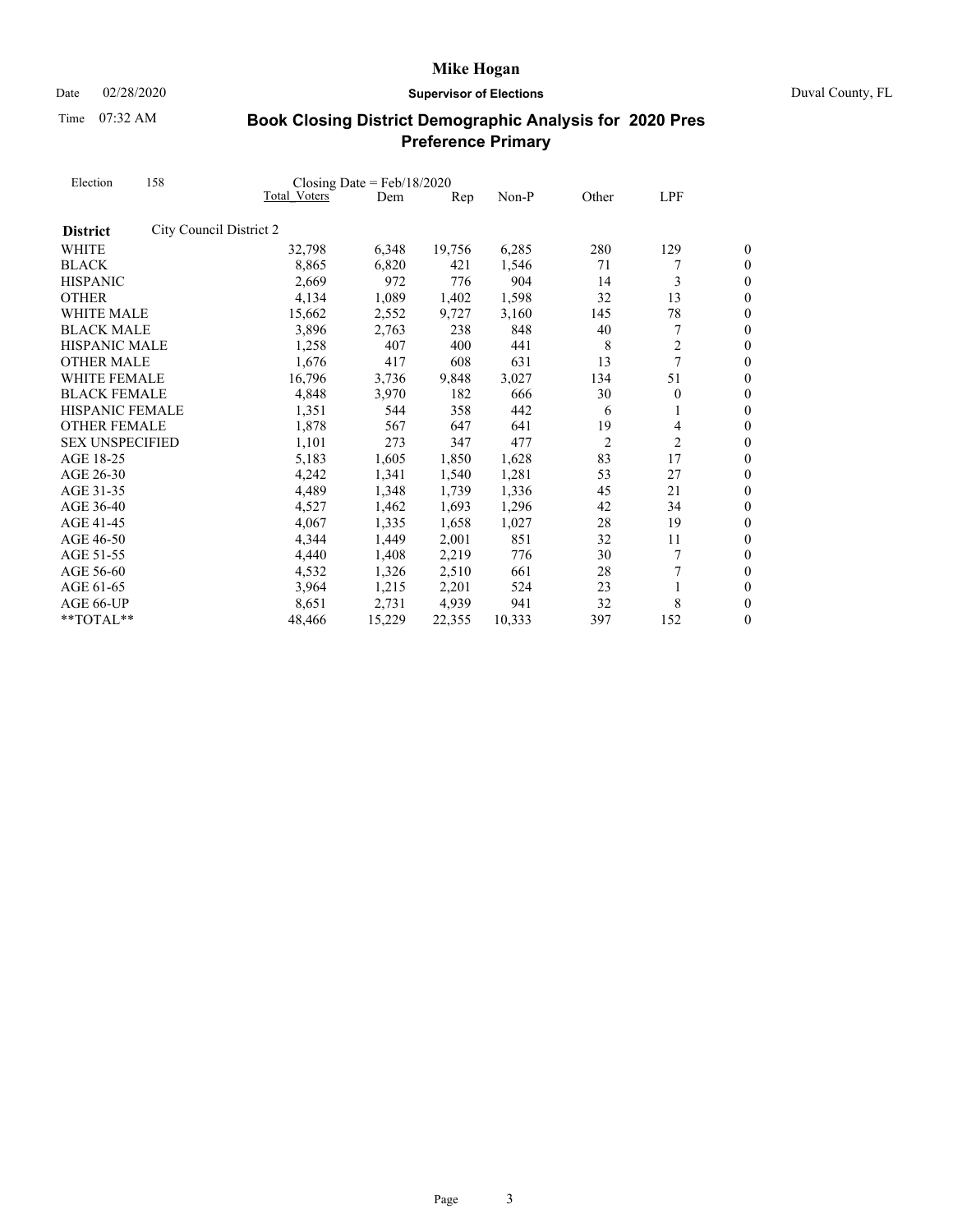Date 02/28/2020 **Supervisor of Elections** Duval County, FL

Time 07:32 AM

| Election<br><b>District</b><br><b>WHITE</b><br>WHITE MALE<br><b>BLACK MALE</b><br>HISPANIC MALE<br><b>OTHER MALE</b><br><b>WHITE FEMALE</b><br><b>BLACK FEMALE</b><br><b>HISPANIC FEMALE</b><br><b>OTHER FEMALE</b><br><b>SEX UNSPECIFIED</b> | 158                     |              | Closing Date = $Feb/18/2020$ |                                  |        |       |     |                  |  |
|-----------------------------------------------------------------------------------------------------------------------------------------------------------------------------------------------------------------------------------------------|-------------------------|--------------|------------------------------|----------------------------------|--------|-------|-----|------------------|--|
|                                                                                                                                                                                                                                               |                         | Total Voters | Dem                          | $\mathop{\mathrm{Rep}}\nolimits$ | Non-P  | Other | LPF |                  |  |
|                                                                                                                                                                                                                                               | City Council District 3 |              |                              |                                  |        |       |     |                  |  |
|                                                                                                                                                                                                                                               |                         | 34,864       | 7,445                        | 19,176                           | 7,744  | 319   | 180 | 0                |  |
| <b>BLACK</b>                                                                                                                                                                                                                                  |                         | 4,616        | 3,449                        | 239                              | 889    | 33    | 6   | 0                |  |
| <b>HISPANIC</b>                                                                                                                                                                                                                               |                         | 3,036        | 1,072                        | 886                              | 1,045  | 30    | 3   | $\overline{0}$   |  |
| <b>OTHER</b>                                                                                                                                                                                                                                  |                         | 5,946        | 1,610                        | 1,911                            | 2,374  | 40    | 11  | $\overline{0}$   |  |
|                                                                                                                                                                                                                                               |                         | 16,376       | 2,777                        | 9,506                            | 3,812  | 159   | 122 | 0                |  |
|                                                                                                                                                                                                                                               |                         | 2,140        | 1,476                        | 144                              | 496    | 19    | 5   | $\overline{0}$   |  |
|                                                                                                                                                                                                                                               |                         | 1,342        | 411                          | 414                              | 498    | 18    |     | $\overline{0}$   |  |
|                                                                                                                                                                                                                                               |                         | 2,418        | 620                          | 801                              | 974    | 17    | 6   | $\overline{0}$   |  |
|                                                                                                                                                                                                                                               |                         | 18,089       | 4,578                        | 9,492                            | 3,806  | 159   | 54  | $\overline{0}$   |  |
|                                                                                                                                                                                                                                               |                         | 2,410        | 1,931                        | 90                               | 374    | 14    | 1   | $\overline{0}$   |  |
|                                                                                                                                                                                                                                               |                         | 1,619        | 636                          | 459                              | 512    | 10    | 2   | $\overline{0}$   |  |
|                                                                                                                                                                                                                                               |                         | 2,825        | 850                          | 940                              | 1,013  | 19    | 3   | $\overline{0}$   |  |
|                                                                                                                                                                                                                                               |                         | 1,242        | 297                          | 366                              | 566    | 7     | 6   | $\overline{0}$   |  |
| AGE 18-25                                                                                                                                                                                                                                     |                         | 5,144        | 1,544                        | 1,780                            | 1,718  | 79    | 23  | $\overline{0}$   |  |
| AGE 26-30                                                                                                                                                                                                                                     |                         | 4,539        | 1,323                        | 1,730                            | 1,405  | 48    | 33  | $\overline{0}$   |  |
| AGE 31-35                                                                                                                                                                                                                                     |                         | 4,462        | 1,283                        | 1,637                            | 1,457  | 49    | 36  | $\boldsymbol{0}$ |  |
| AGE 36-40                                                                                                                                                                                                                                     |                         | 4,490        | 1,264                        | 1,775                            | 1,366  | 52    | 33  | $\overline{0}$   |  |
| AGE 41-45                                                                                                                                                                                                                                     |                         | 3,885        | 1,083                        | 1,600                            | 1,146  | 30    | 26  | $\overline{0}$   |  |
| AGE 46-50                                                                                                                                                                                                                                     |                         | 4,154        | 1,109                        | 1,978                            | 1,006  | 41    | 20  | $\boldsymbol{0}$ |  |
| AGE 51-55                                                                                                                                                                                                                                     |                         | 4,229        | 1,112                        | 2,153                            | 930    | 23    | 11  | $\boldsymbol{0}$ |  |
| AGE 56-60                                                                                                                                                                                                                                     |                         | 4,445        | 1,150                        | 2,364                            | 899    | 25    | 7   | $\boldsymbol{0}$ |  |
| AGE 61-65                                                                                                                                                                                                                                     |                         | 3,939        | 1,116                        | 2,060                            | 729    | 28    | 6   | $\boldsymbol{0}$ |  |
| AGE 66-UP                                                                                                                                                                                                                                     |                         | 9.162        | 2,585                        | 5,132                            | 1,394  | 46    | 5   | $\overline{0}$   |  |
| **TOTAL**                                                                                                                                                                                                                                     |                         | 48,462       | 13,576                       | 22,212                           | 12,052 | 422   | 200 | $\boldsymbol{0}$ |  |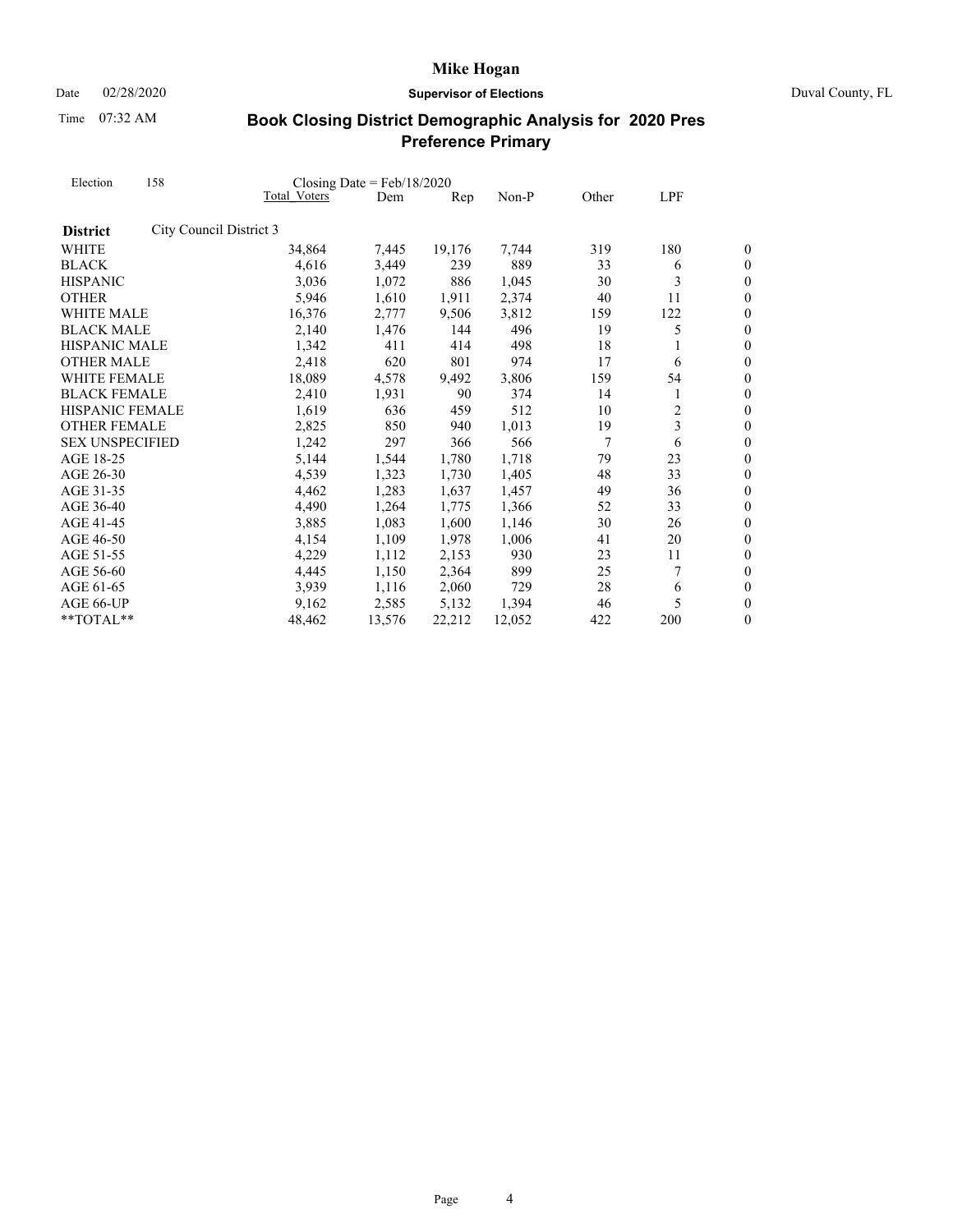Date 02/28/2020 **Supervisor of Elections** Duval County, FL

Time 07:32 AM

| Election<br><b>District</b><br><b>WHITE</b><br><b>BLACK</b><br><b>HISPANIC</b><br><b>OTHER</b><br>WHITE MALE<br><b>BLACK MALE</b><br>HISPANIC MALE<br><b>OTHER MALE</b><br><b>WHITE FEMALE</b><br><b>BLACK FEMALE</b><br><b>HISPANIC FEMALE</b><br><b>OTHER FEMALE</b><br><b>SEX UNSPECIFIED</b><br>AGE 18-25<br>AGE 26-30<br>AGE 31-35<br>AGE 36-40<br>AGE 41-45<br>AGE 46-50<br>AGE 51-55 | 158                     |                     | Closing Date = $Feb/18/2020$ |                |        |                |     |                  |
|---------------------------------------------------------------------------------------------------------------------------------------------------------------------------------------------------------------------------------------------------------------------------------------------------------------------------------------------------------------------------------------------|-------------------------|---------------------|------------------------------|----------------|--------|----------------|-----|------------------|
|                                                                                                                                                                                                                                                                                                                                                                                             |                         | <b>Total Voters</b> | Dem                          | $\mathbf{Rep}$ | Non-P  | Other          | LPF |                  |
|                                                                                                                                                                                                                                                                                                                                                                                             | City Council District 4 |                     |                              |                |        |                |     |                  |
|                                                                                                                                                                                                                                                                                                                                                                                             |                         | 26,350              | 6,595                        | 13,350         | 5,958  | 289            | 158 | 0                |
|                                                                                                                                                                                                                                                                                                                                                                                             |                         | 7,416               | 5,649                        | 329            | 1,375  | 56             |     | $\boldsymbol{0}$ |
|                                                                                                                                                                                                                                                                                                                                                                                             |                         | 3,706               | 1,509                        | 775            | 1,384  | 31             | 7   | $\overline{0}$   |
|                                                                                                                                                                                                                                                                                                                                                                                             |                         | 4,971               | 1,576                        | 1,184          | 2,173  | 27             | 11  | $\overline{0}$   |
|                                                                                                                                                                                                                                                                                                                                                                                             |                         | 12,368              | 2,627                        | 6,543          | 2,948  | 149            | 101 | $\theta$         |
|                                                                                                                                                                                                                                                                                                                                                                                             |                         | 3,036               | 2,143                        | 163            | 695    | 29             | 6   | $\boldsymbol{0}$ |
|                                                                                                                                                                                                                                                                                                                                                                                             |                         | 1,611               | 606                          | 391            | 598    | 14             | 2   | $\boldsymbol{0}$ |
|                                                                                                                                                                                                                                                                                                                                                                                             |                         | 2,001               | 597                          | 509            | 873    | 16             | 6   | $\overline{0}$   |
|                                                                                                                                                                                                                                                                                                                                                                                             |                         | 13,654              | 3,888                        | 6,662          | 2,911  | 138            | 55  | $\boldsymbol{0}$ |
|                                                                                                                                                                                                                                                                                                                                                                                             |                         | 4,268               | 3,429                        | 159            | 652    | 27             | 1   | $\boldsymbol{0}$ |
|                                                                                                                                                                                                                                                                                                                                                                                             |                         | 2,000               | 872                          | 360            | 746    | 17             | 5   | $\overline{0}$   |
|                                                                                                                                                                                                                                                                                                                                                                                             |                         | 2,229               | 804                          | 557            | 853    | 11             | 4   | $\overline{0}$   |
|                                                                                                                                                                                                                                                                                                                                                                                             |                         | 1,276               | 363                          | 294            | 614    | $\overline{2}$ | 3   | $\boldsymbol{0}$ |
|                                                                                                                                                                                                                                                                                                                                                                                             |                         | 4,912               | 1,762                        | 1,274          | 1,770  | 88             | 18  | $\overline{0}$   |
|                                                                                                                                                                                                                                                                                                                                                                                             |                         | 4,879               | 1,710                        | 1,403          | 1,668  | 66             | 32  | $\boldsymbol{0}$ |
|                                                                                                                                                                                                                                                                                                                                                                                             |                         | 4,349               | 1,603                        | 1,234          | 1,438  | 48             | 26  | $\overline{0}$   |
|                                                                                                                                                                                                                                                                                                                                                                                             |                         | 3,629               | 1,360                        | 1,081          | 1,112  | 47             | 29  | $\overline{0}$   |
|                                                                                                                                                                                                                                                                                                                                                                                             |                         | 3,111               | 1,132                        | 970            | 953    | 31             | 25  | $\boldsymbol{0}$ |
|                                                                                                                                                                                                                                                                                                                                                                                             |                         | 3,291               | 1,165                        | 1,238          | 834    | 35             | 19  | $\boldsymbol{0}$ |
|                                                                                                                                                                                                                                                                                                                                                                                             |                         | 3,454               | 1,207                        | 1,469          | 752    | 18             | 8   | $\overline{0}$   |
| AGE 56-60                                                                                                                                                                                                                                                                                                                                                                                   |                         | 3,834               | 1,320                        | 1,693          | 784    | 24             | 13  | $\boldsymbol{0}$ |
| AGE 61-65                                                                                                                                                                                                                                                                                                                                                                                   |                         | 3,408               | 1,211                        | 1,596          | 574    | 21             | 6   | $\boldsymbol{0}$ |
| AGE 66-UP                                                                                                                                                                                                                                                                                                                                                                                   |                         | 7,562               | 2,852                        | 3,676          | 1,003  | 24             |     | $\overline{0}$   |
| **TOTAL**                                                                                                                                                                                                                                                                                                                                                                                   |                         | 42,443              | 15,329                       | 15,638         | 10,890 | 403            | 183 | $\boldsymbol{0}$ |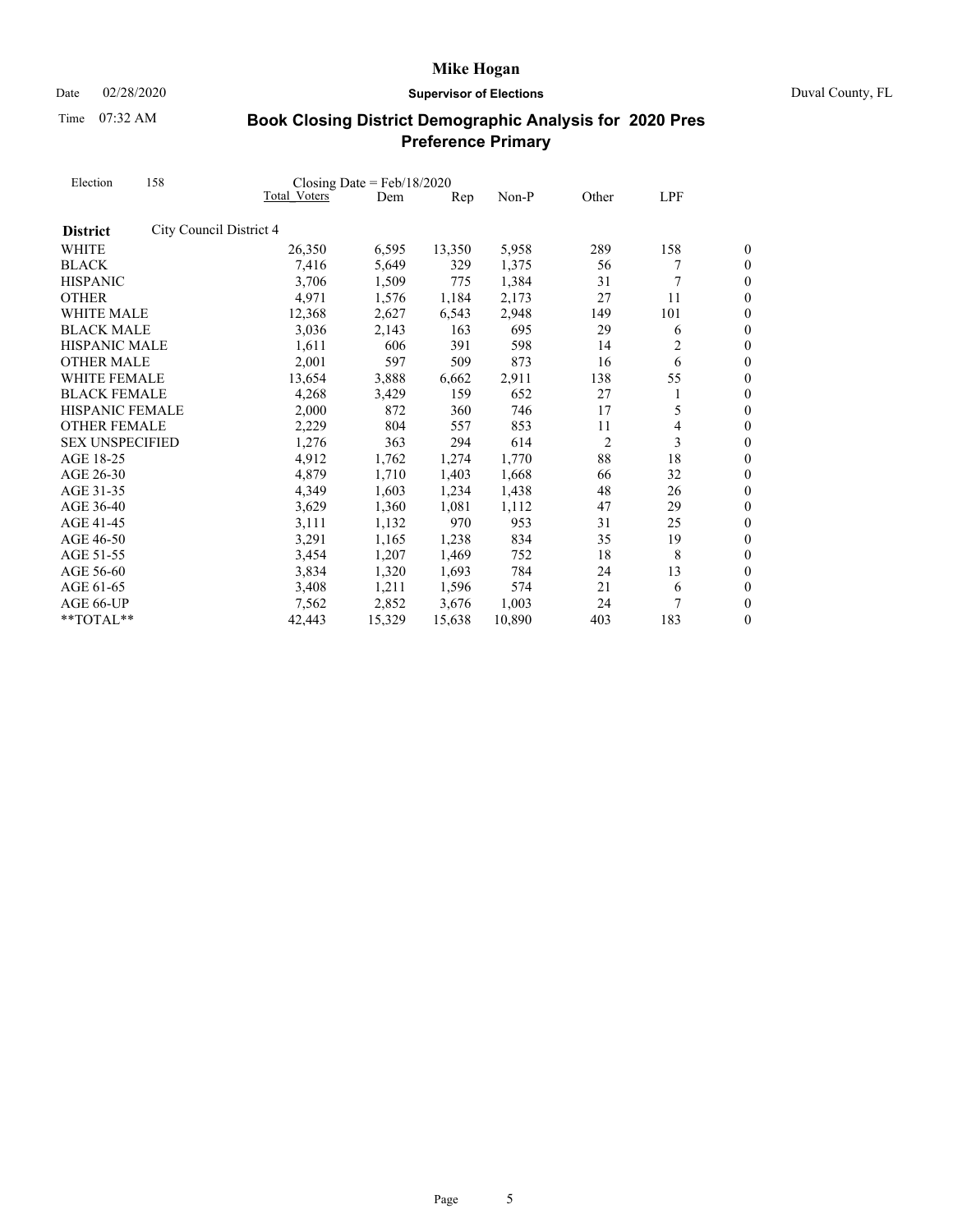Date 02/28/2020 **Supervisor of Elections** Duval County, FL

Time 07:32 AM

| Election               | 158                     |              | Closing Date = $Feb/18/2020$ |        |       |       |     |                  |  |
|------------------------|-------------------------|--------------|------------------------------|--------|-------|-------|-----|------------------|--|
|                        |                         | Total Voters | Dem                          | Rep    | Non-P | Other | LPF |                  |  |
| <b>District</b>        | City Council District 5 |              |                              |        |       |       |     |                  |  |
| <b>WHITE</b>           |                         | 27,888       | 8,034                        | 14,188 | 5,333 | 198   | 135 | 0                |  |
| <b>BLACK</b>           |                         | 6,633        | 5,163                        | 266    | 1,156 | 39    | 9   | 0                |  |
| <b>HISPANIC</b>        |                         | 2,524        | 1,036                        | 583    | 886   | 13    | 6   | $\boldsymbol{0}$ |  |
| <b>OTHER</b>           |                         | 3,236        | 1,008                        | 861    | 1,332 | 28    | 7   | $\overline{0}$   |  |
| WHITE MALE             |                         | 12,836       | 3,230                        | 6,755  | 2,667 | 93    | 91  | $\overline{0}$   |  |
| <b>BLACK MALE</b>      |                         | 2,720        | 1,971                        | 138    | 586   | 19    | 6   | $\overline{0}$   |  |
| HISPANIC MALE          |                         | 1,135        | 440                          | 297    | 388   | 5     | 5   | $\overline{0}$   |  |
| <b>OTHER MALE</b>      |                         | 1,248        | 360                          | 398    | 478   | 9     | 3   | $\overline{0}$   |  |
| <b>WHITE FEMALE</b>    |                         | 14,735       | 4,714                        | 7,307  | 2,569 | 104   | 41  | $\overline{0}$   |  |
| <b>BLACK FEMALE</b>    |                         | 3,811        | 3,118                        | 126    | 545   | 19    | 3   | $\boldsymbol{0}$ |  |
| <b>HISPANIC FEMALE</b> |                         | 1,321        | 571                          | 272    | 469   | 8     | 1   | $\overline{0}$   |  |
| <b>OTHER FEMALE</b>    |                         | 1,410        | 511                          | 374    | 510   | 12    | 3   | $\overline{0}$   |  |
| <b>SEX UNSPECIFIED</b> |                         | 1,063        | 325                          | 231    | 494   | 9     | 4   | $\overline{0}$   |  |
| AGE 18-25              |                         | 3,874        | 1,450                        | 1,108  | 1,247 | 57    | 12  | $\overline{0}$   |  |
| AGE 26-30              |                         | 3,833        | 1,427                        | 1,120  | 1,201 | 47    | 38  | $\overline{0}$   |  |
| AGE 31-35              |                         | 3,874        | 1,535                        | 1,214  | 1,074 | 27    | 24  | $\boldsymbol{0}$ |  |
| AGE 36-40              |                         | 3,272        | 1,227                        | 1,039  | 958   | 28    | 20  | $\overline{0}$   |  |
| AGE 41-45              |                         | 2,810        | 1,028                        | 954    | 780   | 29    | 19  | $\overline{0}$   |  |
| AGE 46-50              |                         | 3,124        | 1,124                        | 1,243  | 732   | 12    | 13  | $\boldsymbol{0}$ |  |
| AGE 51-55              |                         | 3,230        | 1,117                        | 1,421  | 667   | 16    | 9   | $\overline{0}$   |  |
| AGE 56-60              |                         | 3,631        | 1,359                        | 1,660  | 579   | 24    | 9   | $\boldsymbol{0}$ |  |
| AGE 61-65              |                         | 3,610        | 1,445                        | 1,656  | 494   | 12    | 3   | $\boldsymbol{0}$ |  |
| AGE 66-UP              |                         | 9,002        | 3,514                        | 4,479  | 973   | 26    | 10  | $\overline{0}$   |  |
| **TOTAL**              |                         | 40,281       | 15,241                       | 15,898 | 8,707 | 278   | 157 | $\boldsymbol{0}$ |  |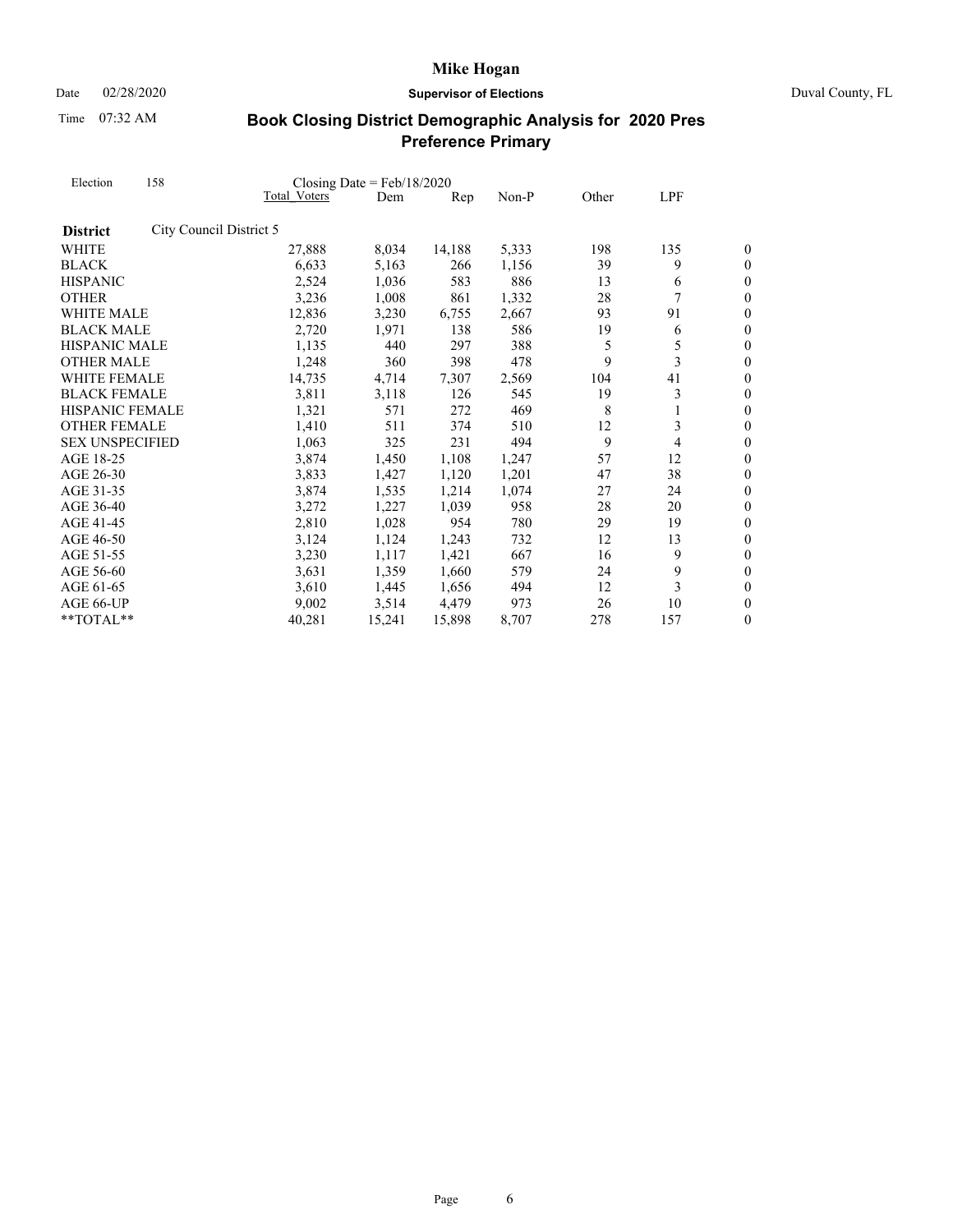Date 02/28/2020 **Supervisor of Elections** Duval County, FL

Time 07:32 AM

| Election               | 158                     |                     | Closing Date = $Feb/18/2020$ |        |        |       |                |                  |
|------------------------|-------------------------|---------------------|------------------------------|--------|--------|-------|----------------|------------------|
|                        |                         | <b>Total Voters</b> | Dem                          | Rep    | Non-P  | Other | LPF            |                  |
| <b>District</b>        | City Council District 6 |                     |                              |        |        |       |                |                  |
| <b>WHITE</b>           |                         | 41,130              | 9,051                        | 23,889 | 7,681  | 309   | 200            | 0                |
| <b>BLACK</b>           |                         | 3,597               | 2,684                        | 209    | 675    | 26    | 3              | $\theta$         |
| <b>HISPANIC</b>        |                         | 2,814               | 952                          | 872    | 953    | 30    | 7              | $\boldsymbol{0}$ |
| <b>OTHER</b>           |                         | 4,190               | 1,149                        | 1,404  | 1,591  | 32    | 14             | 0                |
| WHITE MALE             |                         | 19,336              | 3,524                        | 11,641 | 3,908  | 131   | 132            | $\overline{0}$   |
| <b>BLACK MALE</b>      |                         | 1,612               | 1,118                        | 126    | 352    | 16    | $\mathbf{0}$   | $\boldsymbol{0}$ |
| <b>HISPANIC MALE</b>   |                         | 1,273               | 389                          | 439    | 423    | 16    | 6              | 0                |
| <b>OTHER MALE</b>      |                         | 1,711               | 435                          | 601    | 654    | 13    | 8              | $\overline{0}$   |
| <b>WHITE FEMALE</b>    |                         | 21,431              | 5,451                        | 12,056 | 3,681  | 176   | 67             | $\boldsymbol{0}$ |
| <b>BLACK FEMALE</b>    |                         | 1,943               | 1,535                        | 81     | 314    | 10    | 3              | $\boldsymbol{0}$ |
| <b>HISPANIC FEMALE</b> |                         | 1,487               | 546                          | 425    | 501    | 14    | 1              | $\overline{0}$   |
| <b>OTHER FEMALE</b>    |                         | 1,937               | 618                          | 663    | 636    | 15    | 5              | $\boldsymbol{0}$ |
| <b>SEX UNSPECIFIED</b> |                         | 1,001               | 220                          | 342    | 431    | 6     | $\overline{c}$ | $\boldsymbol{0}$ |
| AGE 18-25              |                         | 5,121               | 1,273                        | 2,153  | 1,606  | 70    | 19             | $\overline{0}$   |
| AGE 26-30              |                         | 3,964               | 1,062                        | 1,663  | 1,147  | 58    | 34             | $\boldsymbol{0}$ |
| AGE 31-35              |                         | 4,303               | 1,161                        | 1,840  | 1,231  | 27    | 44             | $\overline{0}$   |
| AGE 36-40              |                         | 4,042               | 1,062                        | 1,738  | 1,151  | 51    | 40             | $\overline{0}$   |
| AGE 41-45              |                         | 3,746               | 973                          | 1,685  | 1,032  | 30    | 26             | $\boldsymbol{0}$ |
| AGE 46-50              |                         | 4,217               | 1,045                        | 2,177  | 943    | 34    | 18             | $\boldsymbol{0}$ |
| AGE 51-55              |                         | 4,462               | 1,039                        | 2,506  | 880    | 23    | 14             | $\overline{0}$   |
| AGE 56-60              |                         | 4,988               | 1,229                        | 2,878  | 852    | 25    | 4              | $\boldsymbol{0}$ |
| AGE 61-65              |                         | 4,817               | 1,394                        | 2,729  | 659    | 22    | 13             | $\boldsymbol{0}$ |
| AGE 66-UP              |                         | 12,047              | 3,592                        | 6,996  | 1,391  | 56    | 12             | $\overline{0}$   |
| **TOTAL**              |                         | 51,731              | 13,836                       | 26,374 | 10,900 | 397   | 224            | $\boldsymbol{0}$ |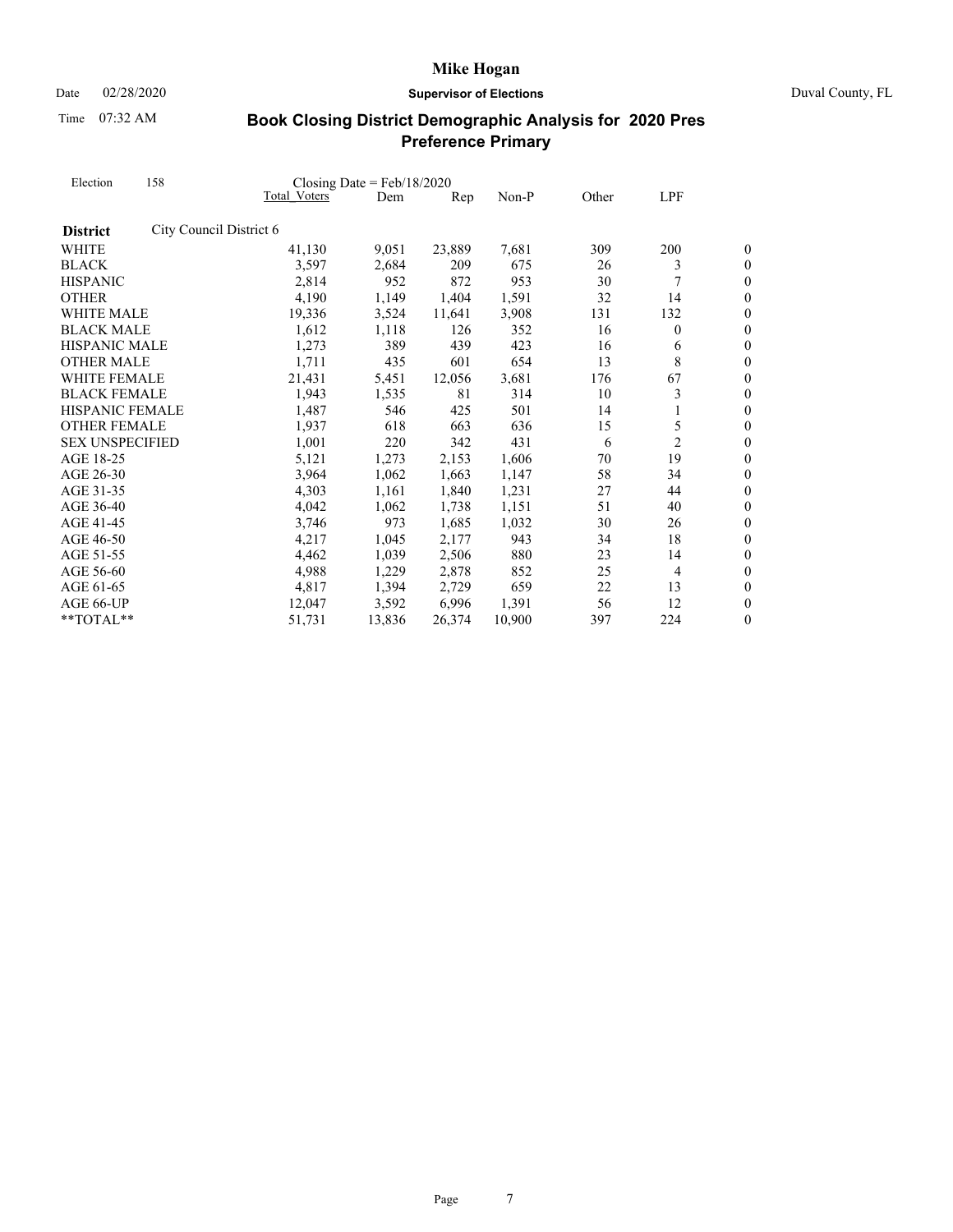Date 02/28/2020 **Supervisor of Elections** Duval County, FL

Time 07:32 AM

| Election               | 158                     |              | Closing Date = $Feb/18/2020$ |       |       |       |                |                  |
|------------------------|-------------------------|--------------|------------------------------|-------|-------|-------|----------------|------------------|
|                        |                         | Total Voters | Dem                          | Rep   | Non-P | Other | LPF            |                  |
| <b>District</b>        | City Council District 7 |              |                              |       |       |       |                |                  |
| <b>WHITE</b>           |                         | 12,649       | 3,543                        | 5,889 | 2,957 | 176   | 84             | 0                |
| <b>BLACK</b>           |                         | 25,179       | 21,201                       | 778   | 3.083 | 103   | 14             | 0                |
| <b>HISPANIC</b>        |                         | 1,391        | 628                          | 240   | 499   | 15    | 9              | $\boldsymbol{0}$ |
| <b>OTHER</b>           |                         | 2,835        | 1,268                        | 374   | 1,160 | 19    | 14             | $\boldsymbol{0}$ |
| WHITE MALE             |                         | 6,236        | 1,508                        | 3,066 | 1,515 | 87    | 60             | $\overline{0}$   |
| <b>BLACK MALE</b>      |                         | 10,290       | 8,235                        | 418   | 1,579 | 49    | 9              | $\boldsymbol{0}$ |
| <b>HISPANIC MALE</b>   |                         | 634          | 264                          | 126   | 231   | 6     | 7              | $\boldsymbol{0}$ |
| <b>OTHER MALE</b>      |                         | 1,001        | 432                          | 149   | 407   | 6     | 7              | $\theta$         |
| WHITE FEMALE           |                         | 6,254        | 1,990                        | 2,759 | 1,393 | 88    | 24             | $\boldsymbol{0}$ |
| <b>BLACK FEMALE</b>    |                         | 14,468       | 12,660                       | 348   | 1,404 | 52    | 4              | $\boldsymbol{0}$ |
| <b>HISPANIC FEMALE</b> |                         | 727          | 352                          | 111   | 253   | 9     | 2              | $\overline{0}$   |
| <b>OTHER FEMALE</b>    |                         | 1,227        | 647                          | 179   | 388   | 7     | 6              | $\boldsymbol{0}$ |
| <b>SEX UNSPECIFIED</b> |                         | 1,216        | 552                          | 125   | 528   | 9     | $\overline{c}$ | $\boldsymbol{0}$ |
| AGE 18-25              |                         | 4,919        | 2,706                        | 589   | 1,554 | 52    | 18             | $\overline{0}$   |
| AGE 26-30              |                         | 4,189        | 2,443                        | 617   | 1,068 | 36    | 25             | $\overline{0}$   |
| AGE 31-35              |                         | 4,052        | 2,425                        | 601   | 953   | 46    | 27             | $\boldsymbol{0}$ |
| AGE 36-40              |                         | 3,834        | 2,389                        | 579   | 817   | 38    | 11             | $\overline{0}$   |
| AGE 41-45              |                         | 3,459        | 2,124                        | 599   | 710   | 14    | 12             | $\boldsymbol{0}$ |
| AGE 46-50              |                         | 3,742        | 2,239                        | 782   | 688   | 27    | 6              | $\overline{0}$   |
| AGE 51-55              |                         | 3,649        | 2,352                        | 756   | 504   | 30    |                | $\theta$         |
| AGE 56-60              |                         | 3,788        | 2,484                        | 778   | 494   | 27    | 5              | $\overline{0}$   |
| AGE 61-65              |                         | 3,547        | 2,484                        | 656   | 383   | 18    | 6              | $\boldsymbol{0}$ |
| AGE 66-UP              |                         | 6,851        | 4,983                        | 1,320 | 520   | 24    | 4              | $\overline{0}$   |
| $*$ TOTAL $*$          |                         | 42,054       | 26,640                       | 7,281 | 7,699 | 313   | 121            | 0                |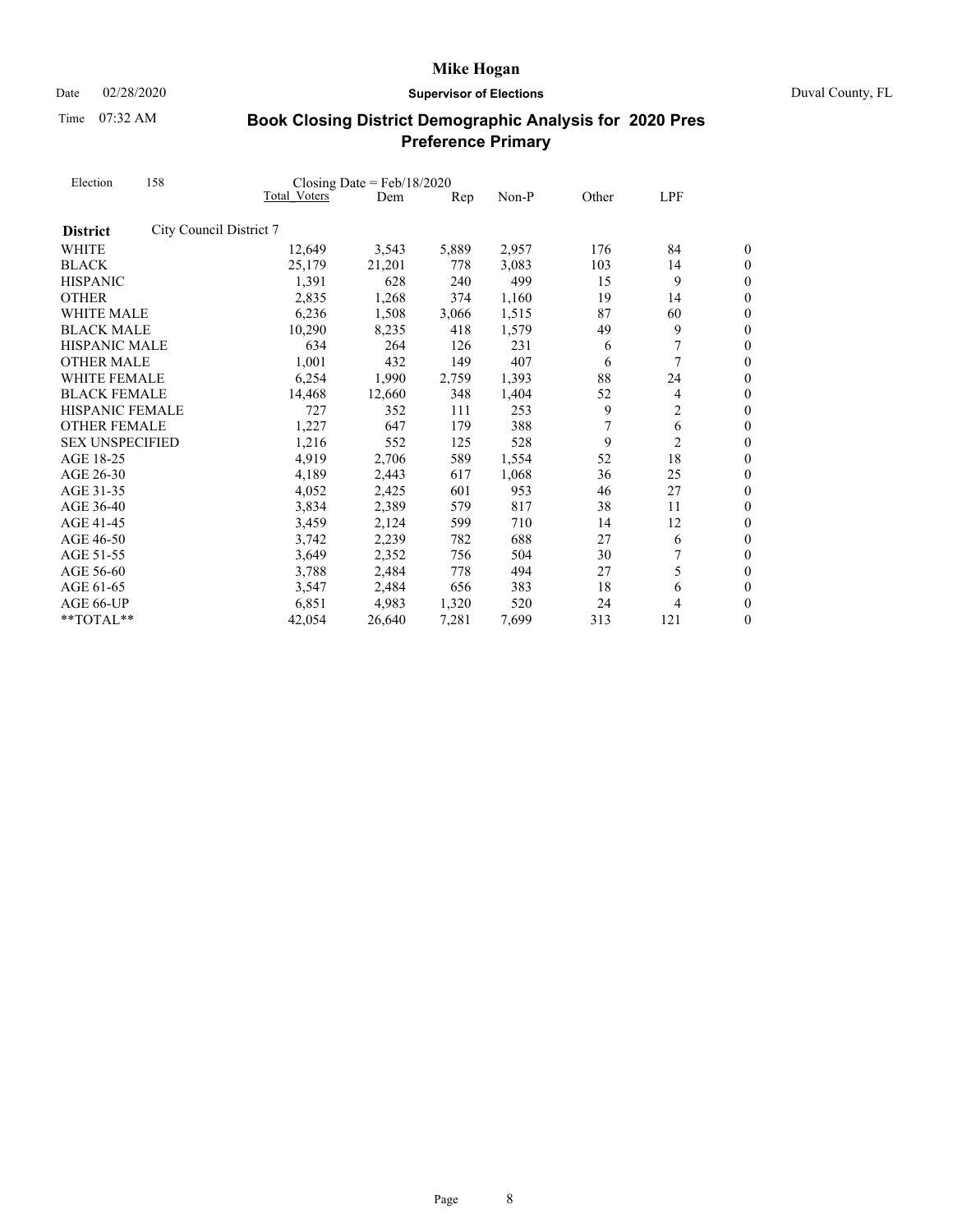Date 02/28/2020 **Supervisor of Elections** Duval County, FL

Time 07:32 AM

| Election<br><b>District</b><br><b>WHITE</b><br><b>BLACK</b><br><b>HISPANIC</b><br><b>OTHER</b><br><b>WHITE MALE</b><br><b>BLACK MALE</b><br>HISPANIC MALE<br><b>OTHER MALE</b><br><b>WHITE FEMALE</b><br><b>BLACK FEMALE</b><br><b>HISPANIC FEMALE</b><br><b>OTHER FEMALE</b><br><b>SEX UNSPECIFIED</b><br>AGE 18-25<br>AGE 26-30<br>AGE 31-35<br>AGE 36-40<br>AGE 41-45<br>AGE 46-50<br>AGE 51-55 | 158                     |                     | Closing Date = $Feb/18/2020$ |       |       |                |                |                  |
|----------------------------------------------------------------------------------------------------------------------------------------------------------------------------------------------------------------------------------------------------------------------------------------------------------------------------------------------------------------------------------------------------|-------------------------|---------------------|------------------------------|-------|-------|----------------|----------------|------------------|
|                                                                                                                                                                                                                                                                                                                                                                                                    |                         | <b>Total Voters</b> | Dem                          | Rep   | Non-P | Other          | LPF            |                  |
|                                                                                                                                                                                                                                                                                                                                                                                                    | City Council District 8 |                     |                              |       |       |                |                |                  |
|                                                                                                                                                                                                                                                                                                                                                                                                    |                         | 10,916              | 2,380                        | 6,361 | 2,063 | 69             | 43             | 0                |
|                                                                                                                                                                                                                                                                                                                                                                                                    |                         | 28,303              | 24,354                       | 697   | 3,165 | 76             | 11             | 0                |
|                                                                                                                                                                                                                                                                                                                                                                                                    |                         | 746                 | 317                          | 166   | 256   | 6              | 1              | $\boldsymbol{0}$ |
|                                                                                                                                                                                                                                                                                                                                                                                                    |                         | 2,332               | 1,002                        | 273   | 1,047 | $\overline{7}$ | 3              | $\boldsymbol{0}$ |
|                                                                                                                                                                                                                                                                                                                                                                                                    |                         | 5,133               | 952                          | 3,145 | 973   | 33             | 30             | $\overline{0}$   |
|                                                                                                                                                                                                                                                                                                                                                                                                    |                         | 11,189              | 9,184                        | 369   | 1,578 | 51             | 7              | $\boldsymbol{0}$ |
|                                                                                                                                                                                                                                                                                                                                                                                                    |                         | 346                 | 137                          | 90    | 117   | 1              | 1              | $\boldsymbol{0}$ |
|                                                                                                                                                                                                                                                                                                                                                                                                    |                         | 777                 | 333                          | 117   | 323   | $\overline{c}$ | $\overline{c}$ | $\overline{0}$   |
|                                                                                                                                                                                                                                                                                                                                                                                                    |                         | 5,647               | 1,402                        | 3,148 | 1,048 | 36             | 13             | $\boldsymbol{0}$ |
|                                                                                                                                                                                                                                                                                                                                                                                                    |                         | 16,656              | 14,825                       | 319   | 1,483 | 25             | 4              | $\boldsymbol{0}$ |
|                                                                                                                                                                                                                                                                                                                                                                                                    |                         | 382                 | 176                          | 71    | 130   | 5              | $\mathbf{0}$   | $\theta$         |
|                                                                                                                                                                                                                                                                                                                                                                                                    |                         | 921                 | 477                          | 119   | 322   | $\overline{2}$ | 1              | $\boldsymbol{0}$ |
|                                                                                                                                                                                                                                                                                                                                                                                                    |                         | 1,246               | 567                          | 119   | 557   | 3              | $\mathbf{0}$   | $\boldsymbol{0}$ |
|                                                                                                                                                                                                                                                                                                                                                                                                    |                         | 5,276               | 3,011                        | 613   | 1,610 | 35             |                | $\overline{0}$   |
|                                                                                                                                                                                                                                                                                                                                                                                                    |                         | 3,817               | 2,398                        | 483   | 913   | 13             | 10             | $\boldsymbol{0}$ |
|                                                                                                                                                                                                                                                                                                                                                                                                    |                         | 3,709               | 2,333                        | 542   | 811   | 13             | 10             | $\boldsymbol{0}$ |
|                                                                                                                                                                                                                                                                                                                                                                                                    |                         | 3,514               | 2,324                        | 523   | 642   | 15             | 10             | $\overline{0}$   |
|                                                                                                                                                                                                                                                                                                                                                                                                    |                         | 3,161               | 2,189                        | 460   | 487   | 21             | 4              | $\boldsymbol{0}$ |
|                                                                                                                                                                                                                                                                                                                                                                                                    |                         | 3,468               | 2,344                        | 624   | 484   | 12             | 4              | $\boldsymbol{0}$ |
|                                                                                                                                                                                                                                                                                                                                                                                                    |                         | 3,561               | 2,389                        | 738   | 409   | 19             | 6              | $\overline{0}$   |
| AGE 56-60                                                                                                                                                                                                                                                                                                                                                                                          |                         | 3,993               | 2,693                        | 873   | 411   | 13             | 3              | $\boldsymbol{0}$ |
| AGE 61-65                                                                                                                                                                                                                                                                                                                                                                                          |                         | 3,759               | 2,610                        | 812   | 331   | 5              |                | $\boldsymbol{0}$ |
| AGE 66-UP                                                                                                                                                                                                                                                                                                                                                                                          |                         | 8,019               | 5,755                        | 1,826 | 423   | 12             | 3              | $\overline{0}$   |
| **TOTAL**                                                                                                                                                                                                                                                                                                                                                                                          |                         | 42,297              | 28,053                       | 7,497 | 6,531 | 158            | 58             | 0                |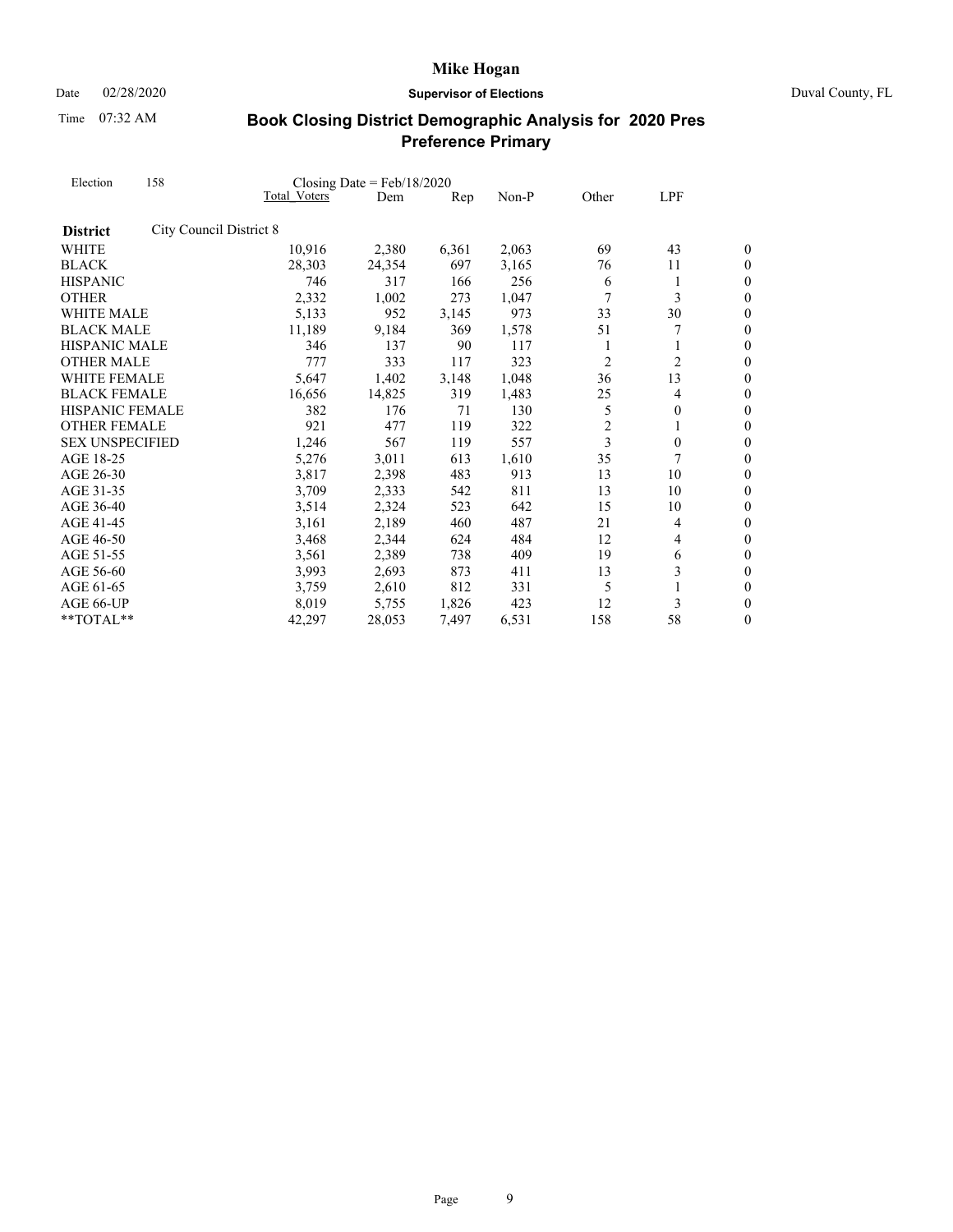Date 02/28/2020 **Supervisor of Elections** Duval County, FL

Time 07:32 AM

| Election               | 158                     |              | Closing Date = $Feb/18/2020$ |       |       |       |                |                  |
|------------------------|-------------------------|--------------|------------------------------|-------|-------|-------|----------------|------------------|
|                        |                         | Total Voters | Dem                          | Rep   | Non-P | Other | LPF            |                  |
| <b>District</b>        | City Council District 9 |              |                              |       |       |       |                |                  |
| WHITE                  |                         | 11,567       | 3,462                        | 5,128 | 2,749 | 158   | 70             | 0                |
| <b>BLACK</b>           |                         | 21,914       | 18,057                       | 684   | 3,061 | 97    | 15             | 0                |
| <b>HISPANIC</b>        |                         | 1,672        | 703                          | 257   | 690   | 19    | 3              | $\boldsymbol{0}$ |
| <b>OTHER</b>           |                         | 3,004        | 1,152                        | 492   | 1,321 | 31    | 8              | $\boldsymbol{0}$ |
| WHITE MALE             |                         | 5,321        | 1,376                        | 2,530 | 1,288 | 83    | 44             | $\overline{0}$   |
| <b>BLACK MALE</b>      |                         | 8,433        | 6,592                        | 316   | 1,464 | 52    | 9              | $\boldsymbol{0}$ |
| <b>HISPANIC MALE</b>   |                         | 732          | 282                          | 139   | 300   | 10    | 1              | $\overline{0}$   |
| <b>OTHER MALE</b>      |                         | 1,045        | 391                          | 192   | 451   | 9     | $\overline{c}$ | $\theta$         |
| WHITE FEMALE           |                         | 6,091        | 2,036                        | 2,548 | 1,409 | 73    | 25             | $\boldsymbol{0}$ |
| <b>BLACK FEMALE</b>    |                         | 13,081       | 11,174                       | 349   | 1,507 | 45    | 6              | $\boldsymbol{0}$ |
| <b>HISPANIC FEMALE</b> |                         | 889          | 398                          | 114   | 369   | 6     | 2              | $\overline{0}$   |
| <b>OTHER FEMALE</b>    |                         | 1,362        | 588                          | 254   | 496   | 20    | $\overline{4}$ | $\boldsymbol{0}$ |
| <b>SEX UNSPECIFIED</b> |                         | 1,203        | 537                          | 119   | 537   | 7     | 3              | $\boldsymbol{0}$ |
| AGE 18-25              |                         | 4,791        | 2,595                        | 494   | 1,618 | 72    | 12             | $\overline{0}$   |
| AGE 26-30              |                         | 4,348        | 2,550                        | 537   | 1,196 | 41    | 24             | $\overline{0}$   |
| AGE 31-35              |                         | 3,940        | 2,406                        | 422   | 1,049 | 48    | 15             | $\boldsymbol{0}$ |
| AGE 36-40              |                         | 3,443        | 2,093                        | 481   | 824   | 32    | 13             | $\overline{0}$   |
| AGE 41-45              |                         | 2,856        | 1,756                        | 430   | 633   | 27    | 10             | $\boldsymbol{0}$ |
| AGE 46-50              |                         | 3,021        | 1,860                        | 531   | 602   | 21    | 7              | $\overline{0}$   |
| AGE 51-55              |                         | 2,998        | 1,874                        | 579   | 524   | 18    | 3              | $\theta$         |
| AGE 56-60              |                         | 3,353        | 2,136                        | 754   | 441   | 18    | 4              | $\boldsymbol{0}$ |
| AGE 61-65              |                         | 3,005        | 1,929                        | 683   | 378   | 11    | 4              | $\boldsymbol{0}$ |
| AGE 66-UP              |                         | 6,385        | 4,165                        | 1,650 | 549   | 17    | 4              | $\overline{0}$   |
| **TOTAL**              |                         | 38,157       | 23,374                       | 6,561 | 7,821 | 305   | 96             | $\boldsymbol{0}$ |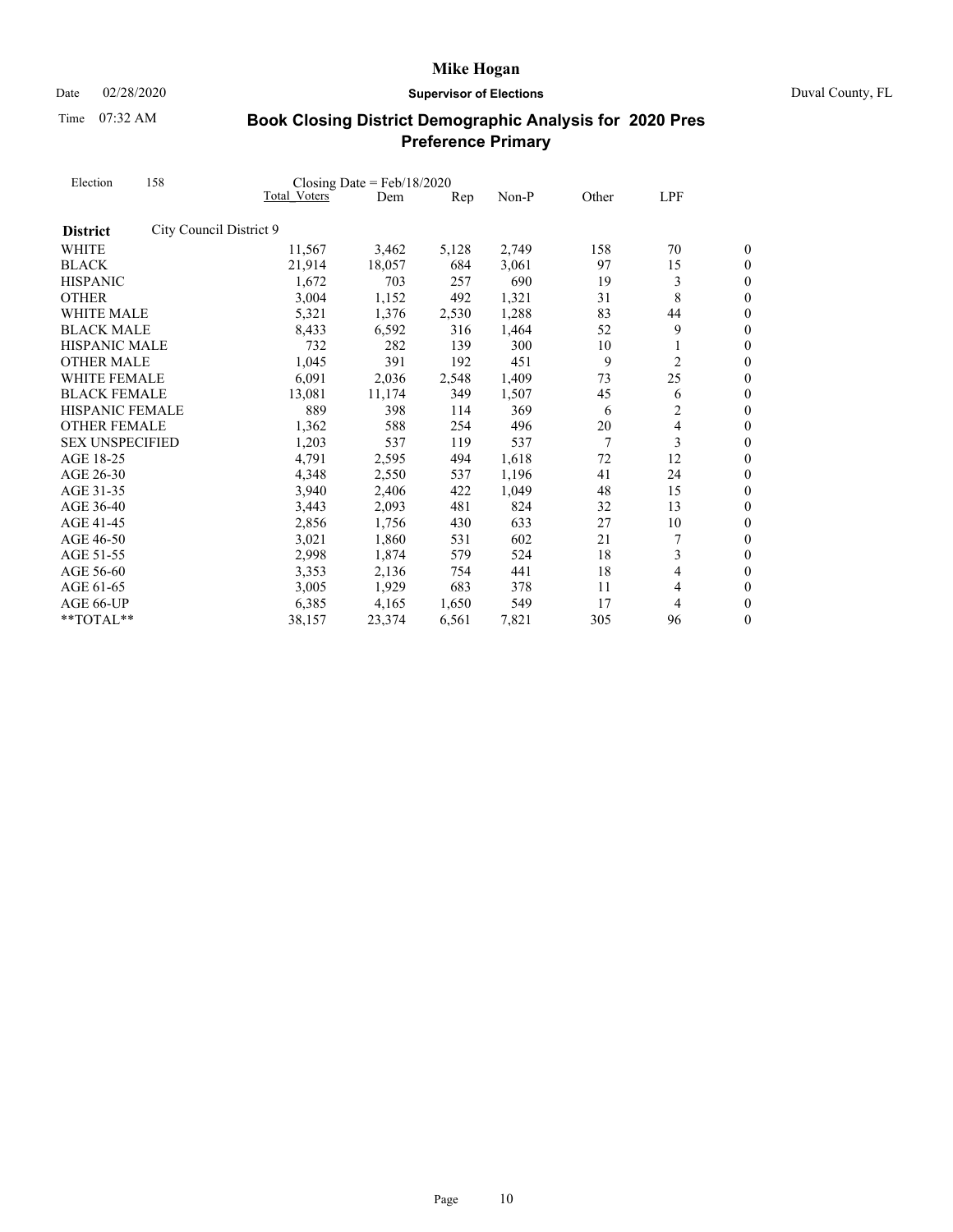Date 02/28/2020 **Supervisor of Elections** Duval County, FL

Time 07:32 AM

| Election               | 158                      |              | Closing Date = $Feb/18/2020$ |       |       |       |              |                  |
|------------------------|--------------------------|--------------|------------------------------|-------|-------|-------|--------------|------------------|
|                        |                          | Total Voters | Dem                          | Rep   | Non-P | Other | LPF          |                  |
| <b>District</b>        | City Council District 10 |              |                              |       |       |       |              |                  |
| <b>WHITE</b>           |                          | 11,935       | 2,921                        | 6,219 | 2,622 | 119   | 54           | 0                |
| <b>BLACK</b>           |                          | 25,642       | 21,762                       | 706   | 3,063 | 101   | 10           | 0                |
| <b>HISPANIC</b>        |                          | 1,856        | 801                          | 345   | 688   | 16    | 6            | $\boldsymbol{0}$ |
| <b>OTHER</b>           |                          | 3,193        | 1,176                        | 667   | 1,327 | 18    | 5            | $\boldsymbol{0}$ |
| WHITE MALE             |                          | 5,495        | 1,157                        | 3,009 | 1,237 | 52    | 40           | $\overline{0}$   |
| <b>BLACK MALE</b>      |                          | 10,037       | 8,106                        | 378   | 1,495 | 52    | 6            | $\boldsymbol{0}$ |
| <b>HISPANIC MALE</b>   |                          | 844          | 309                          | 185   | 334   | 11    | 5            | $\overline{0}$   |
| <b>OTHER MALE</b>      |                          | 1,172        | 411                          | 273   | 480   | 5     | 3            | $\theta$         |
| WHITE FEMALE           |                          | 6,299        | 1,729                        | 3,151 | 1,340 | 65    | 14           | $\boldsymbol{0}$ |
| <b>BLACK FEMALE</b>    |                          | 15,205       | 13,349                       | 316   | 1,489 | 47    | 4            | $\boldsymbol{0}$ |
| <b>HISPANIC FEMALE</b> |                          | 969          | 474                          | 152   | 337   | 5     | 1            | $\overline{0}$   |
| <b>OTHER FEMALE</b>    |                          | 1,432        | 585                          | 331   | 502   | 12    | 2            | $\boldsymbol{0}$ |
| <b>SEX UNSPECIFIED</b> |                          | 1,173        | 540                          | 142   | 486   | 5     | $\mathbf{0}$ | $\boldsymbol{0}$ |
| AGE 18-25              |                          | 5,037        | 2,699                        | 595   | 1,677 | 57    | 9            | $\overline{0}$   |
| AGE 26-30              |                          | 4,055        | 2,353                        | 579   | 1,070 | 34    | 19           | $\overline{0}$   |
| AGE 31-35              |                          | 3,781        | 2,281                        | 545   | 912   | 30    | 13           | $\boldsymbol{0}$ |
| AGE 36-40              |                          | 3,466        | 2,179                        | 498   | 765   | 19    | 5            | $\overline{0}$   |
| AGE 41-45              |                          | 3,252        | 2,049                        | 534   | 640   | 24    | 5            | $\overline{0}$   |
| AGE 46-50              |                          | 3,481        | 2,189                        | 657   | 605   | 20    | 10           | $\boldsymbol{0}$ |
| AGE 51-55              |                          | 3,466        | 2,209                        | 693   | 541   | 18    | 5            | $\theta$         |
| AGE 56-60              |                          | 3,844        | 2,405                        | 906   | 512   | 21    | $\mathbf{0}$ | $\overline{0}$   |
| AGE 61-65              |                          | 3,537        | 2,256                        | 865   | 401   | 14    |              | $\boldsymbol{0}$ |
| AGE 66-UP              |                          | 8,680        | 6,023                        | 2,062 | 571   | 16    | 8            | $\overline{0}$   |
| **TOTAL**              |                          | 42,626       | 26,660                       | 7.937 | 7,700 | 254   | 75           | 0                |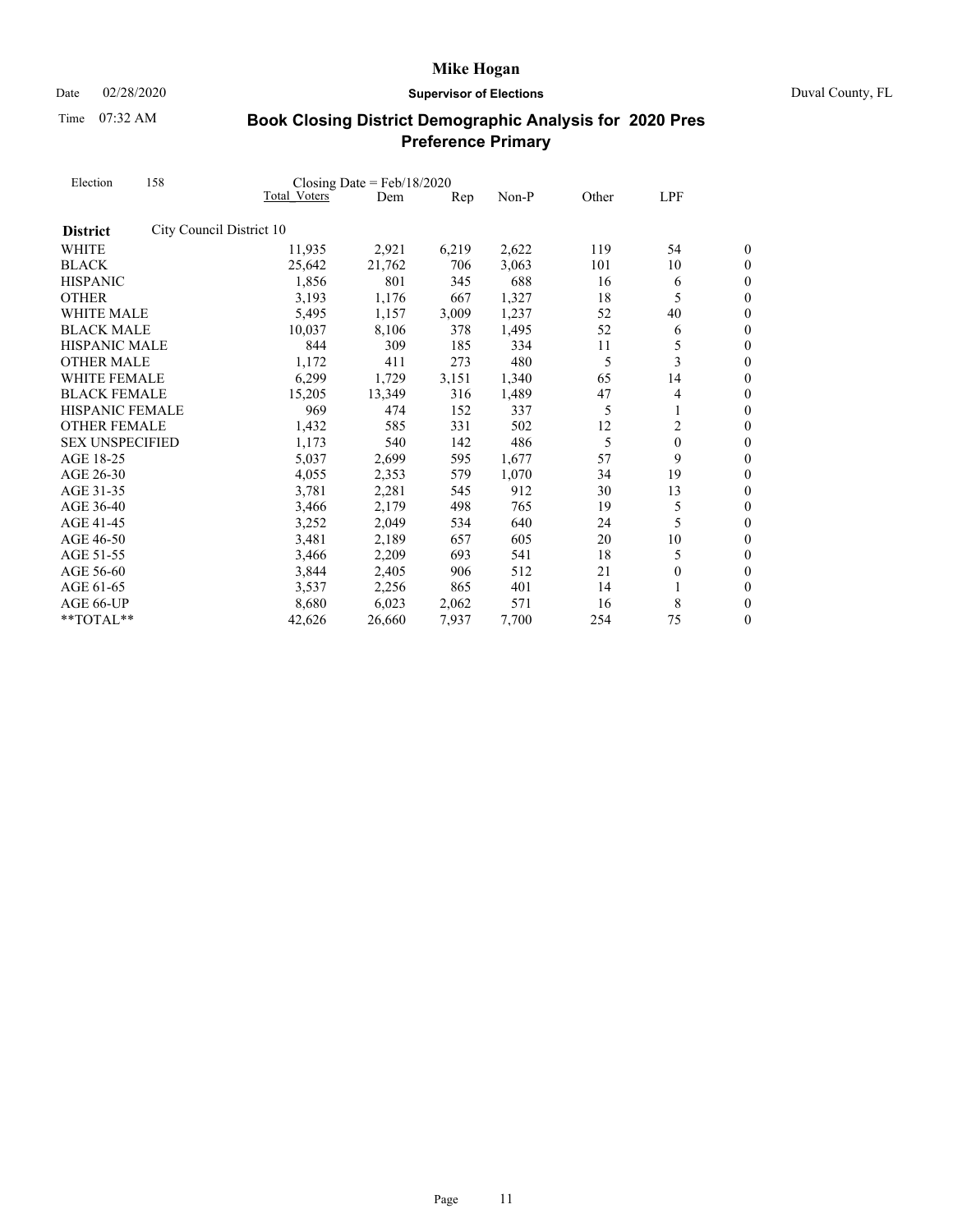Date 02/28/2020 **Supervisor of Elections** Duval County, FL

Time 07:32 AM

| Election<br><b>District</b><br><b>WHITE</b><br><b>BLACK</b><br><b>HISPANIC</b><br><b>OTHER</b><br>AGE 18-25<br>AGE 26-30<br>AGE 31-35<br>AGE 36-40<br>AGE 41-45<br>AGE 46-50<br>AGE 51-55 | 158                      | Closing Date = $Feb/18/2020$ |        |                |        |       |                |                  |
|-------------------------------------------------------------------------------------------------------------------------------------------------------------------------------------------|--------------------------|------------------------------|--------|----------------|--------|-------|----------------|------------------|
|                                                                                                                                                                                           |                          | Total Voters                 | Dem    | $\mathbf{Rep}$ | Non-P  | Other | LPF            |                  |
|                                                                                                                                                                                           | City Council District 11 |                              |        |                |        |       |                |                  |
|                                                                                                                                                                                           |                          | 35,139                       | 8,381  | 18,214         | 7,907  | 466   | 171            | 0                |
|                                                                                                                                                                                           |                          | 7,902                        | 5,808  | 341            | 1,645  | 101   | 7              | $\boldsymbol{0}$ |
|                                                                                                                                                                                           |                          | 3,887                        | 1,498  | 956            | 1,386  | 33    | 14             | $\boldsymbol{0}$ |
|                                                                                                                                                                                           |                          | 6,452                        | 2,098  | 1,531          | 2,742  | 63    | 18             | $\overline{0}$   |
| WHITE MALE                                                                                                                                                                                |                          | 16,025                       | 3,220  | 8,643          | 3,842  | 211   | 109            | $\overline{0}$   |
| <b>BLACK MALE</b>                                                                                                                                                                         |                          | 3,218                        | 2,125  | 187            | 856    | 49    | 1              | $\boldsymbol{0}$ |
| HISPANIC MALE                                                                                                                                                                             |                          | 1,714                        | 609    | 430            | 651    | 16    | 8              | $\overline{0}$   |
| <b>OTHER MALE</b>                                                                                                                                                                         |                          | 2,629                        | 781    | 668            | 1,144  | 22    | 14             | $\overline{0}$   |
| <b>WHITE FEMALE</b>                                                                                                                                                                       |                          | 18,702                       | 5,063  | 9,408          | 3,923  | 249   | 59             | $\boldsymbol{0}$ |
| <b>BLACK FEMALE</b>                                                                                                                                                                       |                          | 4,564                        | 3,593  | 148            | 766    | 51    | 6              | $\boldsymbol{0}$ |
| <b>HISPANIC FEMALE</b>                                                                                                                                                                    |                          | 2,087                        | 850    | 510            | 705    | 17    | 5              | $\overline{0}$   |
| <b>OTHER FEMALE</b>                                                                                                                                                                       |                          | 3,073                        | 1,128  | 744            | 1,162  | 36    | 3              | $\overline{0}$   |
| <b>SEX UNSPECIFIED</b>                                                                                                                                                                    |                          | 1,368                        | 416    | 304            | 631    | 12    | 5              | $\boldsymbol{0}$ |
|                                                                                                                                                                                           |                          | 7,317                        | 2,619  | 2,205          | 2,293  | 158   | 42             | $\overline{0}$   |
|                                                                                                                                                                                           |                          | 6,581                        | 2,382  | 2,048          | 1,993  | 124   | 34             | $\boldsymbol{0}$ |
|                                                                                                                                                                                           |                          | 5,466                        | 1,853  | 1,768          | 1,733  | 71    | 41             | $\overline{0}$   |
|                                                                                                                                                                                           |                          | 4,642                        | 1,636  | 1,458          | 1,480  | 39    | 29             | $\overline{0}$   |
|                                                                                                                                                                                           |                          | 4,135                        | 1,454  | 1,428          | 1,184  | 48    | 21             | $\boldsymbol{0}$ |
|                                                                                                                                                                                           |                          | 4,457                        | 1,403  | 1,785          | 1,191  | 63    | 15             | $\boldsymbol{0}$ |
|                                                                                                                                                                                           |                          | 4,128                        | 1,291  | 1,824          | 973    | 33    | 7              | $\overline{0}$   |
| AGE 56-60                                                                                                                                                                                 |                          | 4,099                        | 1,228  | 1,990          | 844    | 33    | $\overline{4}$ | $\boldsymbol{0}$ |
| AGE 61-65                                                                                                                                                                                 |                          | 3,487                        | 1,100  | 1,721          | 627    | 32    | 7              | $\boldsymbol{0}$ |
| AGE 66-UP                                                                                                                                                                                 |                          | 9,059                        | 2,813  | 4,814          | 1.360  | 62    | 10             | $\overline{0}$   |
| **TOTAL**                                                                                                                                                                                 |                          | 53,380                       | 17,785 | 21,042         | 13,680 | 663   | 210            | $\boldsymbol{0}$ |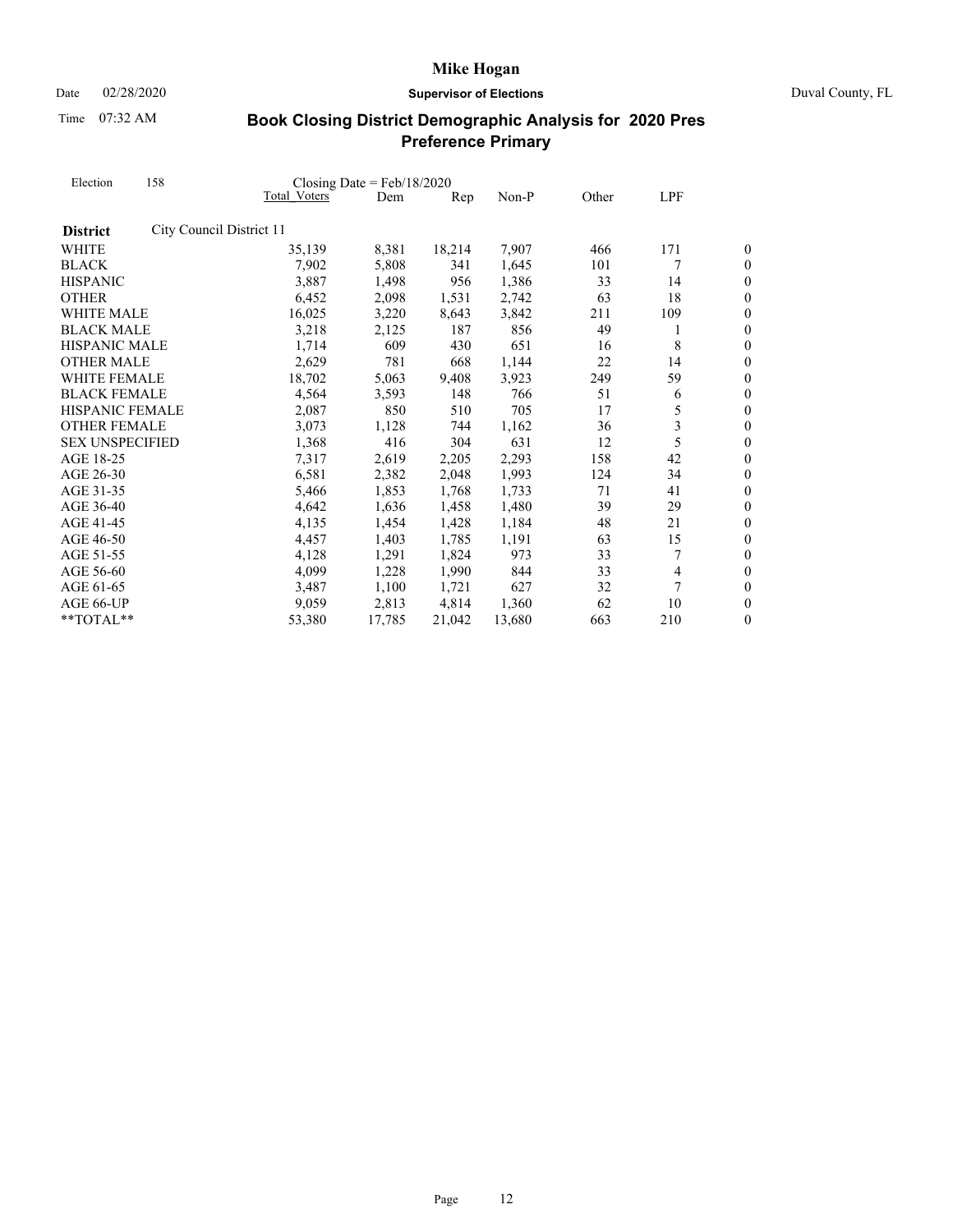Date 02/28/2020 **Supervisor of Elections** Duval County, FL

Time 07:32 AM

| Election<br><b>District</b><br><b>WHITE</b><br><b>BLACK</b><br><b>HISPANIC</b><br><b>OTHER</b><br>WHITE MALE<br><b>BLACK MALE</b><br>HISPANIC MALE<br><b>OTHER MALE</b><br>WHITE FEMALE<br><b>BLACK FEMALE</b><br><b>HISPANIC FEMALE</b><br><b>OTHER FEMALE</b><br><b>SEX UNSPECIFIED</b><br>AGE 18-25<br>AGE 26-30<br>AGE 31-35<br>AGE 36-40<br>AGE 41-45<br>AGE 46-50 | 158                      |              | Closing Date = $Feb/18/2020$ |        |       |       |                |                  |
|-------------------------------------------------------------------------------------------------------------------------------------------------------------------------------------------------------------------------------------------------------------------------------------------------------------------------------------------------------------------------|--------------------------|--------------|------------------------------|--------|-------|-------|----------------|------------------|
|                                                                                                                                                                                                                                                                                                                                                                         |                          | Total Voters | Dem                          | Rep    | Non-P | Other | LPF            |                  |
|                                                                                                                                                                                                                                                                                                                                                                         | City Council District 12 |              |                              |        |       |       |                |                  |
|                                                                                                                                                                                                                                                                                                                                                                         |                          | 25,216       | 4,534                        | 15,769 | 4,598 | 209   | 106            | 0                |
|                                                                                                                                                                                                                                                                                                                                                                         |                          | 12,899       | 10,213                       | 546    | 2,048 | 86    | 6              | $\boldsymbol{0}$ |
|                                                                                                                                                                                                                                                                                                                                                                         |                          | 2,387        | 918                          | 549    | 891   | 27    | 2              | $\boldsymbol{0}$ |
|                                                                                                                                                                                                                                                                                                                                                                         |                          | 3,302        | 958                          | 1,021  | 1,288 | 28    | 7              | $\overline{0}$   |
|                                                                                                                                                                                                                                                                                                                                                                         |                          | 11,820       | 1,801                        | 7,637  | 2,215 | 104   | 63             | $\overline{0}$   |
|                                                                                                                                                                                                                                                                                                                                                                         |                          | 5,367        | 3,996                        | 299    | 1,019 | 49    | 4              | $\boldsymbol{0}$ |
|                                                                                                                                                                                                                                                                                                                                                                         |                          | 1,126        | 400                          | 297    | 417   | 12    | $\theta$       | $\overline{0}$   |
|                                                                                                                                                                                                                                                                                                                                                                         |                          | 1,221        | 341                          | 413    | 450   | 13    | 4              | $\theta$         |
|                                                                                                                                                                                                                                                                                                                                                                         |                          | 13,083       | 2,683                        | 7,946  | 2,308 | 104   | 42             | $\boldsymbol{0}$ |
|                                                                                                                                                                                                                                                                                                                                                                         |                          | 7,301        | 6,059                        | 234    | 969   | 37    | $\overline{c}$ | $\boldsymbol{0}$ |
|                                                                                                                                                                                                                                                                                                                                                                         |                          | 1,203        | 488                          | 242    | 456   | 15    | $\overline{c}$ | $\overline{0}$   |
|                                                                                                                                                                                                                                                                                                                                                                         |                          | 1,530        | 499                          | 495    | 524   | 10    | $\overline{c}$ | $\boldsymbol{0}$ |
|                                                                                                                                                                                                                                                                                                                                                                         |                          | 1,150        | 356                          | 321    | 465   | 6     | $\overline{2}$ | $\boldsymbol{0}$ |
|                                                                                                                                                                                                                                                                                                                                                                         |                          | 5,026        | 1,713                        | 1,573  | 1,658 | 70    | 12             | $\overline{0}$   |
|                                                                                                                                                                                                                                                                                                                                                                         |                          | 3,890        | 1,395                        | 1,272  | 1,149 | 52    | 22             | $\overline{0}$   |
|                                                                                                                                                                                                                                                                                                                                                                         |                          | 3,901        | 1,464                        | 1,342  | 1,042 | 37    | 16             | $\boldsymbol{0}$ |
|                                                                                                                                                                                                                                                                                                                                                                         |                          | 3,787        | 1,488                        | 1,321  | 924   | 33    | 21             | $\overline{0}$   |
|                                                                                                                                                                                                                                                                                                                                                                         |                          | 3,608        | 1,481                        | 1,268  | 822   | 27    | 10             | $\boldsymbol{0}$ |
|                                                                                                                                                                                                                                                                                                                                                                         |                          | 3,962        | 1,609                        | 1,577  | 718   | 45    | 13             | $\overline{0}$   |
| AGE 51-55                                                                                                                                                                                                                                                                                                                                                               |                          | 4,166        | 1,676                        | 1,760  | 702   | 21    |                | $\theta$         |
| AGE 56-60                                                                                                                                                                                                                                                                                                                                                               |                          | 4,381        | 1,684                        | 2,059  | 611   | 21    | 6              | $\overline{0}$   |
| AGE 61-65                                                                                                                                                                                                                                                                                                                                                               |                          | 3,666        | 1,413                        | 1,784  | 450   | 10    | 9              | $\boldsymbol{0}$ |
| AGE 66-UP                                                                                                                                                                                                                                                                                                                                                               |                          | 7,391        | 2,690                        | 3,923  | 739   | 34    | 5              | $\overline{0}$   |
| $*$ TOTAL $*$                                                                                                                                                                                                                                                                                                                                                           |                          | 43,804       | 16,623                       | 17,885 | 8,825 | 350   | 121            | $\boldsymbol{0}$ |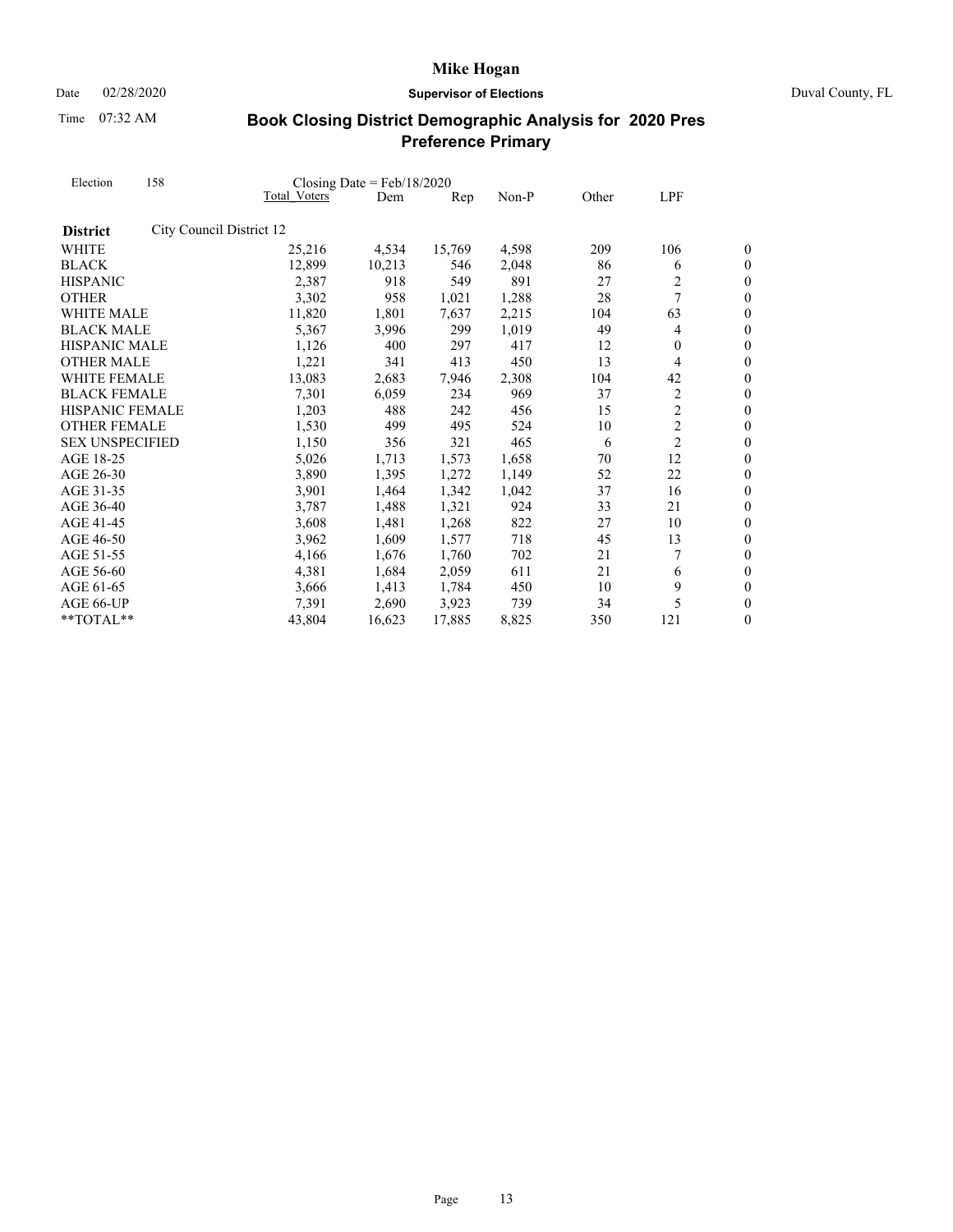Date 02/28/2020 **Supervisor of Elections** Duval County, FL

Time 07:32 AM

| Election               | 158                      | Closing Date = $Feb/18/2020$ |        |        |        |       |                |                  |
|------------------------|--------------------------|------------------------------|--------|--------|--------|-------|----------------|------------------|
|                        |                          | Total Voters                 | Dem    | Rep    | Non-P  | Other | LPF            |                  |
| <b>District</b>        | City Council District 13 |                              |        |        |        |       |                |                  |
| <b>WHITE</b>           |                          | 40,640                       | 10,030 | 21,012 | 9,022  | 374   | 202            | 0                |
| <b>BLACK</b>           |                          | 2,496                        | 1,820  | 148    | 499    | 23    | 6              | 0                |
| <b>HISPANIC</b>        |                          | 1,502                        | 542    | 459    | 483    | 13    | 5              | $\overline{0}$   |
| <b>OTHER</b>           |                          | 2,705                        | 739    | 882    | 1,045  | 21    | 18             | $\overline{0}$   |
| WHITE MALE             |                          | 19,499                       | 3,893  | 10,583 | 4,703  | 182   | 138            | 0                |
| <b>BLACK MALE</b>      |                          | 1,101                        | 727    | 86     | 271    | 14    | 3              | $\overline{0}$   |
| HISPANIC MALE          |                          | 680                          | 199    | 236    | 234    | 8     | 3              | $\overline{0}$   |
| <b>OTHER MALE</b>      |                          | 975                          | 240    | 355    | 362    | 9     | 9              | $\overline{0}$   |
| <b>WHITE FEMALE</b>    |                          | 20,748                       | 6,052  | 10,240 | 4,201  | 191   | 64             | $\overline{0}$   |
| <b>BLACK FEMALE</b>    |                          | 1,352                        | 1,061  | 60     | 220    | 9     | 2              | $\boldsymbol{0}$ |
| <b>HISPANIC FEMALE</b> |                          | 794                          | 330    | 215    | 242    | 5     | $\overline{c}$ | $\overline{0}$   |
| <b>OTHER FEMALE</b>    |                          | 1,227                        | 384    | 422    | 406    | 9     | 6              | $\overline{0}$   |
| <b>SEX UNSPECIFIED</b> |                          | 965                          | 245    | 304    | 408    | 4     | 4              | $\overline{0}$   |
| AGE 18-25              |                          | 4,453                        | 1,158  | 1,687  | 1,494  | 84    | 30             | $\overline{0}$   |
| AGE 26-30              |                          | 4,488                        | 1,187  | 1,785  | 1,418  | 64    | 34             | $\overline{0}$   |
| AGE 31-35              |                          | 4,394                        | 1,209  | 1,692  | 1,392  | 55    | 46             | $\boldsymbol{0}$ |
| AGE 36-40              |                          | 4,238                        | 1,130  | 1,721  | 1,324  | 31    | 32             | $\overline{0}$   |
| AGE 41-45              |                          | 3,403                        | 909    | 1,489  | 951    | 32    | 22             | $\overline{0}$   |
| AGE 46-50              |                          | 3,839                        | 967    | 1,858  | 952    | 35    | 27             | $\boldsymbol{0}$ |
| AGE 51-55              |                          | 3,806                        | 915    | 2,121  | 731    | 28    | 11             | $\overline{0}$   |
| AGE 56-60              |                          | 4,416                        | 1,106  | 2,488  | 781    | 28    | 13             | $\boldsymbol{0}$ |
| AGE 61-65              |                          | 4,181                        | 1,293  | 2,198  | 659    | 23    | 8              | $\boldsymbol{0}$ |
| AGE 66-UP              |                          | 10,111                       | 3,255  | 5,454  | 1.343  | 51    | 8              | $\overline{0}$   |
| **TOTAL**              |                          | 47,343                       | 13,131 | 22,501 | 11,049 | 431   | 231            | 0                |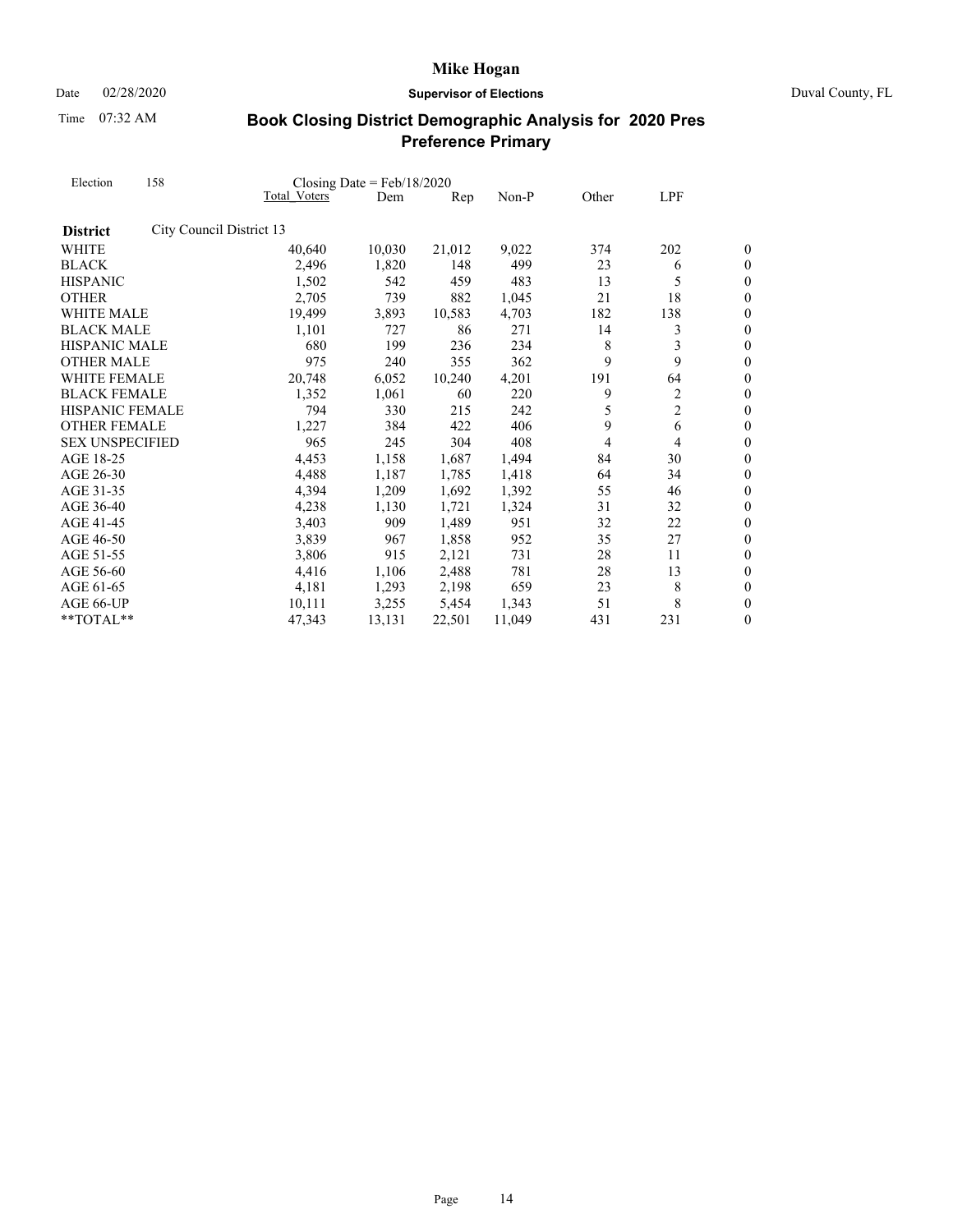Date 02/28/2020 **Supervisor of Elections** Duval County, FL

Time 07:32 AM

| Election<br><b>District</b><br><b>WHITE</b><br><b>BLACK</b><br><b>HISPANIC</b><br><b>OTHER</b><br>WHITE MALE<br><b>BLACK MALE</b><br>HISPANIC MALE<br><b>OTHER MALE</b><br><b>WHITE FEMALE</b><br><b>BLACK FEMALE</b><br><b>HISPANIC FEMALE</b><br><b>OTHER FEMALE</b><br><b>SEX UNSPECIFIED</b><br>AGE 18-25<br>AGE 26-30<br>AGE 31-35<br>AGE 36-40<br>AGE 41-45<br>AGE 46-50 | 158                      |                     | Closing Date = $Feb/18/2020$ |                |       |       |                |                  |
|--------------------------------------------------------------------------------------------------------------------------------------------------------------------------------------------------------------------------------------------------------------------------------------------------------------------------------------------------------------------------------|--------------------------|---------------------|------------------------------|----------------|-------|-------|----------------|------------------|
|                                                                                                                                                                                                                                                                                                                                                                                |                          | <b>Total Voters</b> | Dem                          | $\mathbf{Rep}$ | Non-P | Other | LPF            |                  |
|                                                                                                                                                                                                                                                                                                                                                                                | City Council District 14 |                     |                              |                |       |       |                |                  |
|                                                                                                                                                                                                                                                                                                                                                                                |                          | 33,223              | 9,965                        | 16,441         | 6,255 | 378   | 184            | 0                |
|                                                                                                                                                                                                                                                                                                                                                                                |                          | 7,195               | 5,518                        | 340            | 1,285 | 48    | $\overline{4}$ | $\boldsymbol{0}$ |
|                                                                                                                                                                                                                                                                                                                                                                                |                          | 2,547               | 1,100                        | 578            | 833   | 27    | 9              | $\overline{0}$   |
|                                                                                                                                                                                                                                                                                                                                                                                |                          | 3,482               | 1,082                        | 991            | 1,348 | 45    | 16             | $\overline{0}$   |
|                                                                                                                                                                                                                                                                                                                                                                                |                          | 15,466              | 3,999                        | 8,017          | 3,151 | 184   | 115            | $\overline{0}$   |
|                                                                                                                                                                                                                                                                                                                                                                                |                          | 2,950               | 2,087                        | 181            | 654   | 26    | 2              | $\boldsymbol{0}$ |
|                                                                                                                                                                                                                                                                                                                                                                                |                          | 1,157               | 463                          | 298            | 380   | 12    | 4              | $\overline{0}$   |
|                                                                                                                                                                                                                                                                                                                                                                                |                          | 1,366               | 396                          | 435            | 503   | 22    | 10             | $\overline{0}$   |
|                                                                                                                                                                                                                                                                                                                                                                                |                          | 17,409              | 5,876                        | 8,253          | 3,027 | 190   | 63             | $\boldsymbol{0}$ |
|                                                                                                                                                                                                                                                                                                                                                                                |                          | 4,125               | 3,349                        | 150            | 602   | 22    | 2              | $\boldsymbol{0}$ |
|                                                                                                                                                                                                                                                                                                                                                                                |                          | 1,336               | 612                          | 267            | 438   | 15    | 4              | $\overline{0}$   |
|                                                                                                                                                                                                                                                                                                                                                                                |                          | 1,588               | 548                          | 468            | 549   | 19    | 4              | $\overline{0}$   |
|                                                                                                                                                                                                                                                                                                                                                                                |                          | 1,050               | 335                          | 281            | 417   | 8     | 9              | $\boldsymbol{0}$ |
|                                                                                                                                                                                                                                                                                                                                                                                |                          | 4,351               | 1,613                        | 1,195          | 1,431 | 93    | 19             | $\overline{0}$   |
|                                                                                                                                                                                                                                                                                                                                                                                |                          | 4,853               | 1,935                        | 1,481          | 1,330 | 73    | 34             | $\boldsymbol{0}$ |
|                                                                                                                                                                                                                                                                                                                                                                                |                          | 5,067               | 2,028                        | 1,580          | 1,346 | 70    | 43             | $\overline{0}$   |
|                                                                                                                                                                                                                                                                                                                                                                                |                          | 4,292               | 1,725                        | 1,257          | 1,206 | 59    | 45             | $\overline{0}$   |
|                                                                                                                                                                                                                                                                                                                                                                                |                          | 3,461               | 1,289                        | 1,208          | 893   | 48    | 23             | $\boldsymbol{0}$ |
|                                                                                                                                                                                                                                                                                                                                                                                |                          | 3,589               | 1,288                        | 1,524          | 737   | 27    | 13             | $\overline{0}$   |
| AGE 51-55                                                                                                                                                                                                                                                                                                                                                                      |                          | 3,688               | 1,342                        | 1,615          | 693   | 28    | 10             | $\overline{0}$   |
| AGE 56-60                                                                                                                                                                                                                                                                                                                                                                      |                          | 3,987               | 1,477                        | 1,876          | 594   | 29    | 11             | $\boldsymbol{0}$ |
| AGE 61-65                                                                                                                                                                                                                                                                                                                                                                      |                          | 3,890               | 1,502                        | 1,866          | 491   | 23    | 8              | $\boldsymbol{0}$ |
| AGE 66-UP                                                                                                                                                                                                                                                                                                                                                                      |                          | 9,249               | 3,457                        | 4,746          | 991   | 48    |                | $\overline{0}$   |
| **TOTAL**                                                                                                                                                                                                                                                                                                                                                                      |                          | 46,447              | 17,665                       | 18,350         | 9,721 | 498   | 213            | $\boldsymbol{0}$ |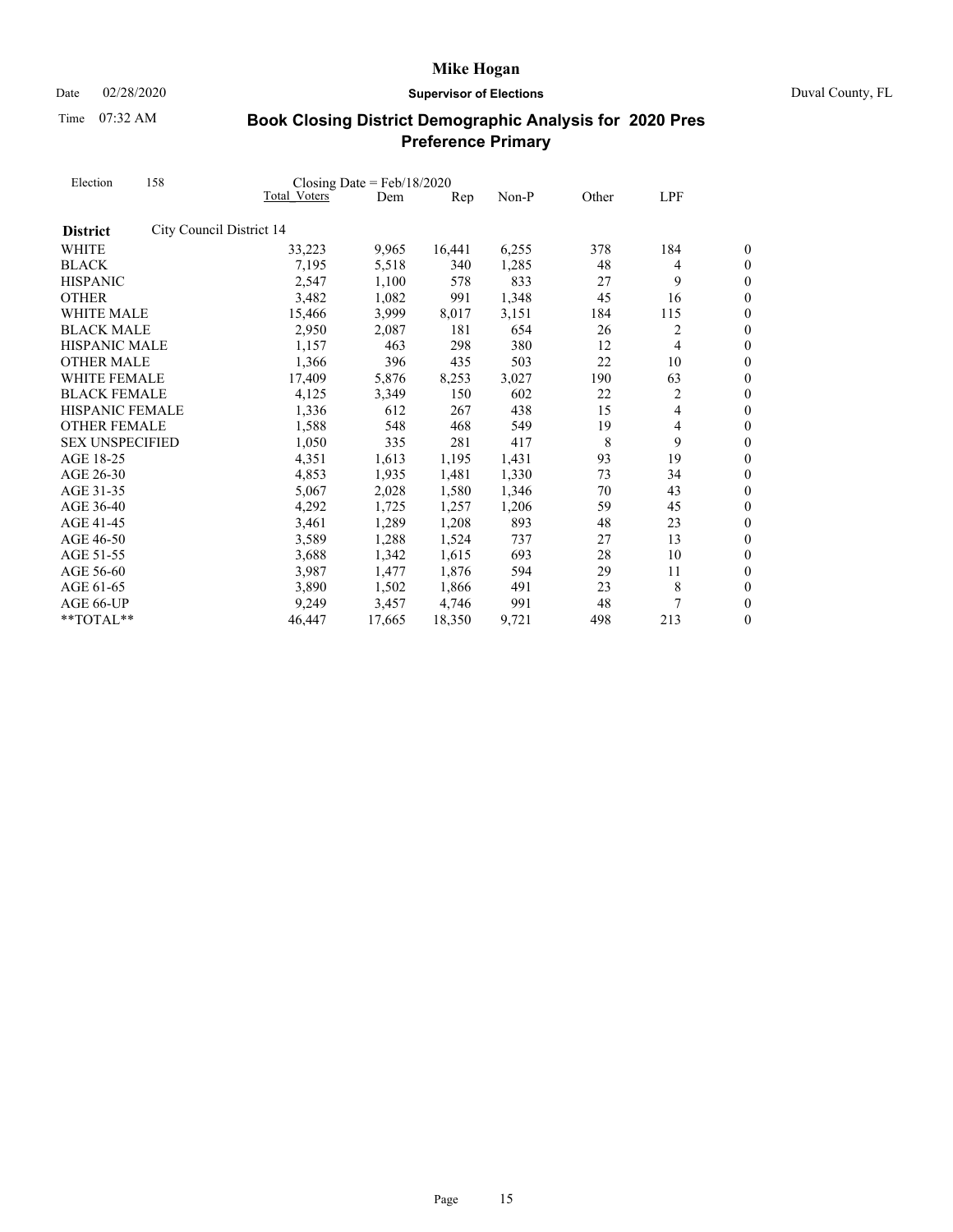Time 07:32 AM

### Date 02/28/2020 **Supervisor of Elections** Duval County, FL

| Election               | 158           | Closing Date = $Feb/18/2020$ |     |                  |                |                |        |   |
|------------------------|---------------|------------------------------|-----|------------------|----------------|----------------|--------|---|
|                        |               | <b>Total Voters</b>          | Dem | Rep              | Non-P          | Other          | LPF    |   |
| <b>District</b>        | Isle of Palms |                              |     |                  |                |                |        |   |
| <b>WHITE</b>           |               | 943                          | 119 | 669              | 150            | 4              | 1      | 0 |
| <b>BLACK</b>           |               | $\theta$                     | 0   | $\boldsymbol{0}$ | $\theta$       | $\Omega$       | 0      | 0 |
| <b>HISPANIC</b>        |               | 15                           | 4   | 5                | 6              | 0              | 0      | 0 |
| <b>OTHER</b>           |               | 45                           | 5   | 24               | 15             |                | 0      | 0 |
| <b>WHITE MALE</b>      |               | 483                          | 45  | 354              | 84             | $\Omega$       | 0      | 0 |
| <b>BLACK MALE</b>      |               | $\theta$                     | 0   | 0                | $\overline{0}$ | $\theta$       | 0      | 0 |
| HISPANIC MALE          |               | 5                            | 0   | 3                | 2              | 0              | 0      | 0 |
| <b>OTHER MALE</b>      |               | 14                           |     | 7                | 6              | $\theta$       | $_{0}$ | 0 |
| WHITE FEMALE           |               | 456                          | 74  | 311              | 66             | 4              |        | 0 |
| <b>BLACK FEMALE</b>    |               | $\theta$                     | 0   | $\mathbf{0}$     | $\theta$       | $\Omega$       | 0      | 0 |
| <b>HISPANIC FEMALE</b> |               | 9                            | 4   | $\overline{2}$   | 3              | $\theta$       | $_{0}$ | 0 |
| <b>OTHER FEMALE</b>    |               | 22                           | 4   | 11               | 6              |                | 0      | 0 |
| <b>SEX UNSPECIFIED</b> |               | 14                           | 0   | 10               | 4              | 0              | 0      | 0 |
| AGE 18-25              |               | 85                           | 10  | 55               | 20             | 0              | 0      | 0 |
| AGE 26-30              |               | 48                           | 2   | 35               | 11             | $\theta$       | 0      | 0 |
| AGE 31-35              |               | 57                           | 8   | 31               | 18             | 0              | 0      | 0 |
| AGE 36-40              |               | 94                           | 8   | 60               | 23             | $\overline{2}$ |        | 0 |
| AGE 41-45              |               | 107                          | 10  | 73               | 23             |                | 0      | 0 |
| AGE 46-50              |               | 111                          | 13  | 75               | 22             |                | 0      | 0 |
| AGE 51-55              |               | 94                           | 13  | 65               | 16             | $\Omega$       | $_{0}$ | 0 |
| AGE 56-60              |               | 124                          | 11  | 96               | 17             | $\theta$       | 0      | 0 |
| AGE 61-65              |               | 72                           | 8   | 57               | 7              | 0              | 0      | 0 |
| AGE 66-UP              |               | 211                          | 45  | 151              | 14             |                | 0      | 0 |
| **TOTAL**              |               | 1,003                        | 128 | 698              | 171            | 5              |        | 0 |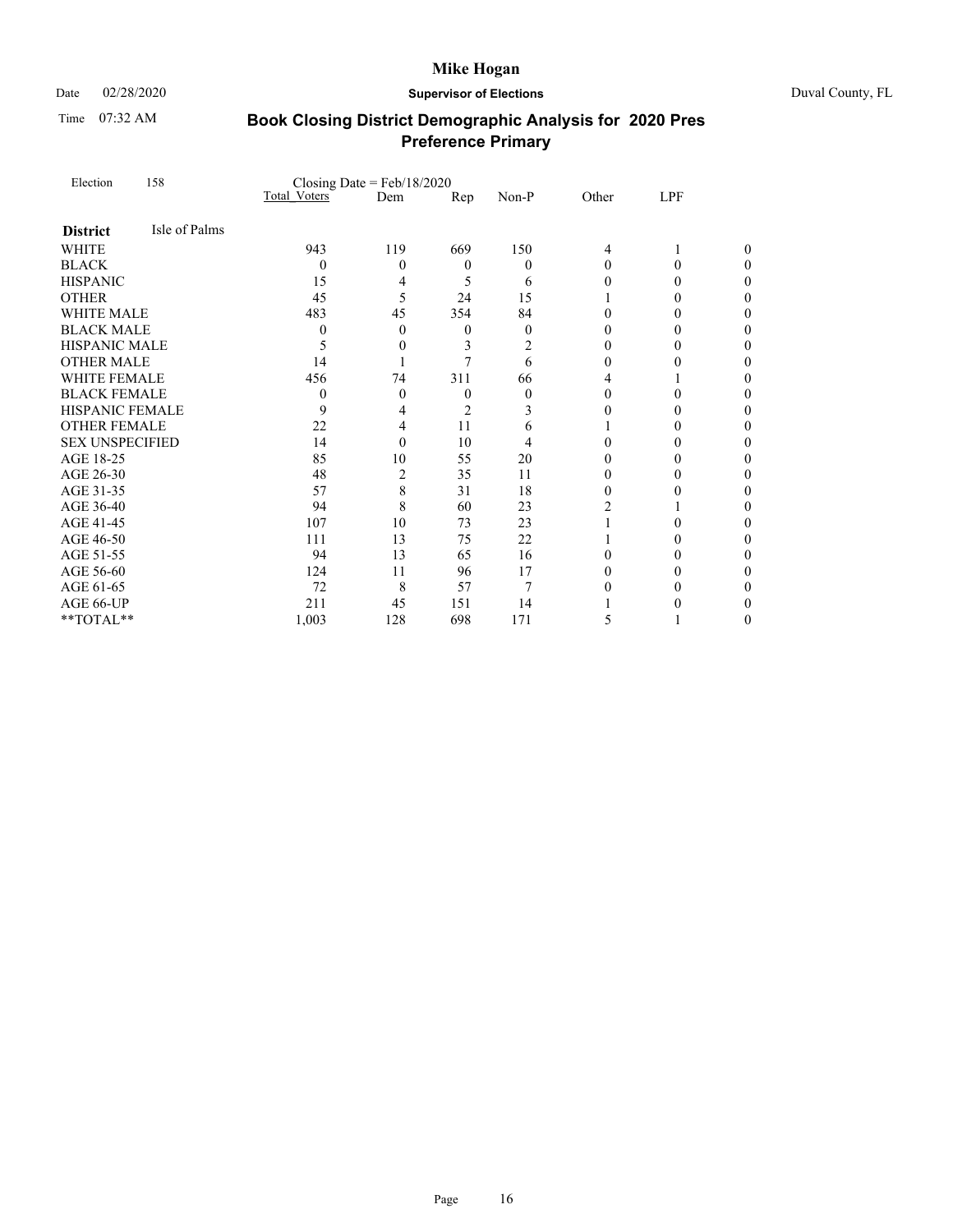Time 07:32 AM

### Date 02/28/2020 **Supervisor of Elections** Duval County, FL

| Election               | 158                    | Closing Date = $Feb/18/2020$ |       |       |       |                |                |                  |
|------------------------|------------------------|------------------------------|-------|-------|-------|----------------|----------------|------------------|
|                        |                        | Total Voters                 | Dem   | Rep   | Non-P | Other          | LPF            |                  |
| <b>District</b>        | <b>Bartram Springs</b> |                              |       |       |       |                |                |                  |
| <b>WHITE</b>           |                        | 2,028                        | 409   | 1,121 | 468   | 17             | 13             | 0                |
| <b>BLACK</b>           |                        | 504                          | 376   | 35    | 91    | $\overline{c}$ | $\overline{0}$ | 0                |
| <b>HISPANIC</b>        |                        | 249                          | 100   | 66    | 82    | $\mathbf{0}$   | 1              | $\boldsymbol{0}$ |
| <b>OTHER</b>           |                        | 433                          | 152   | 114   | 164   | 3              | $\Omega$       | $\boldsymbol{0}$ |
| <b>WHITE MALE</b>      |                        | 947                          | 140   | 563   | 227   | 8              | 9              | $\overline{0}$   |
| <b>BLACK MALE</b>      |                        | 222                          | 148   | 23    | 49    | $\overline{2}$ | $\mathbf{0}$   | $\boldsymbol{0}$ |
| <b>HISPANIC MALE</b>   |                        | 120                          | 41    | 32    | 46    | $\theta$       | 1              | $\overline{0}$   |
| <b>OTHER MALE</b>      |                        | 187                          | 61    | 55    | 70    | 1              | $\theta$       | $\theta$         |
| <b>WHITE FEMALE</b>    |                        | 1,057                        | 265   | 545   | 234   | 9              | 4              | $\boldsymbol{0}$ |
| <b>BLACK FEMALE</b>    |                        | 279                          | 225   | 12    | 42    | $\theta$       | $\theta$       | $\boldsymbol{0}$ |
| <b>HISPANIC FEMALE</b> |                        | 125                          | 57    | 33    | 35    | $\theta$       | $\theta$       | $\theta$         |
| <b>OTHER FEMALE</b>    |                        | 202                          | 77    | 54    | 69    | $\overline{2}$ | $\theta$       | $\boldsymbol{0}$ |
| <b>SEX UNSPECIFIED</b> |                        | 75                           | 23    | 19    | 33    | $\theta$       | $\theta$       | $\boldsymbol{0}$ |
| AGE 18-25              |                        | 350                          | 124   | 114   | 109   | $\overline{c}$ |                | $\overline{0}$   |
| AGE 26-30              |                        | 218                          | 70    | 81    | 61    | 4              | $\overline{c}$ | $\overline{0}$   |
| AGE 31-35              |                        | 340                          | 101   | 120   | 117   | 1              | 1              | $\boldsymbol{0}$ |
| AGE 36-40              |                        | 395                          | 111   | 166   | 113   | 3              | $\overline{c}$ | $\overline{0}$   |
| AGE 41-45              |                        | 440                          | 128   | 175   | 125   | 6              | 6              | $\boldsymbol{0}$ |
| AGE 46-50              |                        | 378                          | 121   | 161   | 93    | $\overline{c}$ |                | $\overline{0}$   |
| AGE 51-55              |                        | 309                          | 96    | 152   | 60    | $\theta$       | 1              | $\theta$         |
| AGE 56-60              |                        | 248                          | 93    | 120   | 35    | $\theta$       | $\mathbf{0}$   | $\boldsymbol{0}$ |
| AGE 61-65              |                        | 181                          | 66    | 88    | 25    | 2              | $\Omega$       | $\boldsymbol{0}$ |
| AGE 66-UP              |                        | 355                          | 127   | 159   | 67    | $\overline{2}$ | $\Omega$       | 0                |
| **TOTAL**              |                        | 3,214                        | 1,037 | 1,336 | 805   | 22             | 14             | 0                |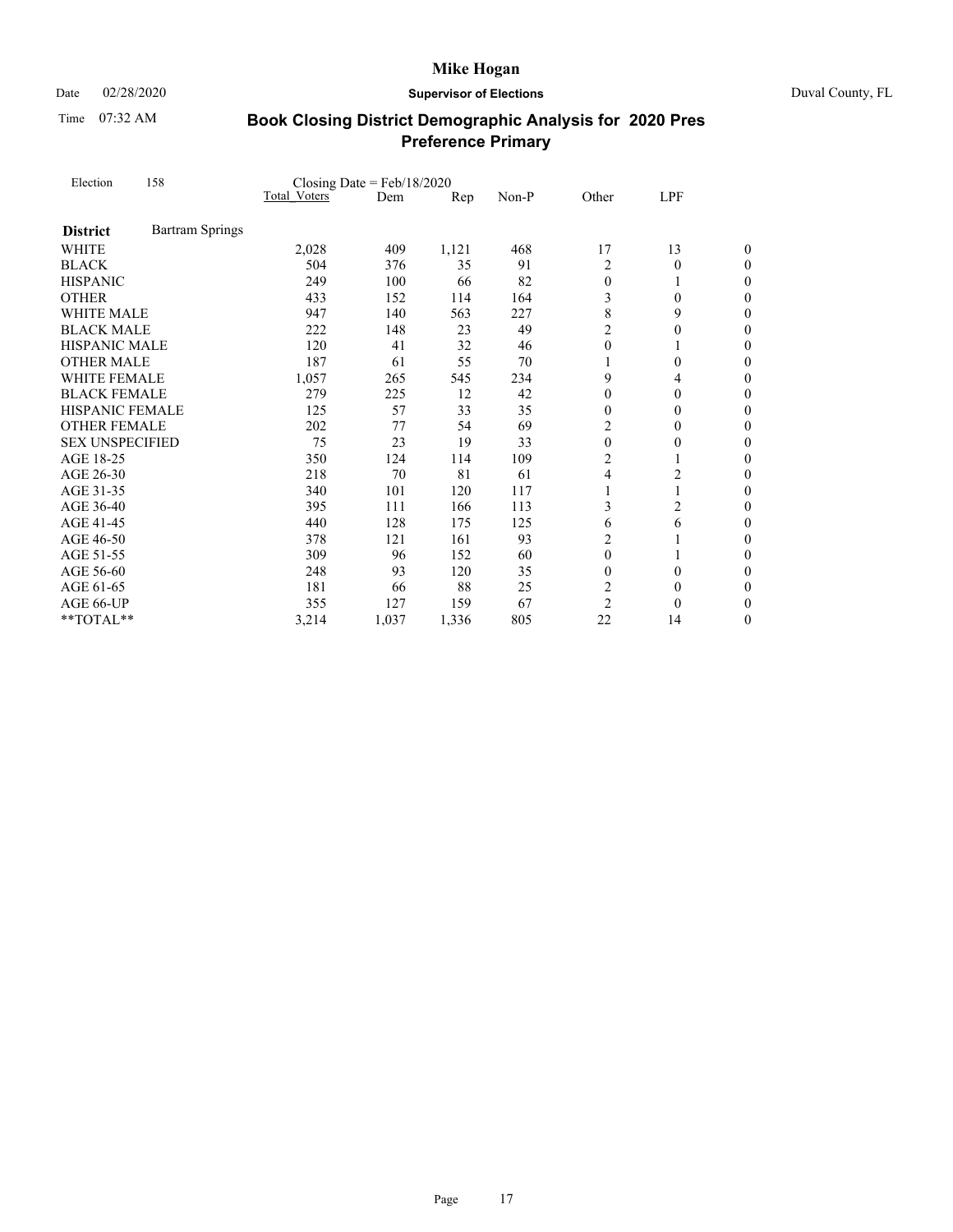Date 02/28/2020 **Supervisor of Elections** Duval County, FL

Time 07:32 AM

| Election<br><b>District</b><br><b>WHITE</b><br><b>BLACK</b><br><b>HISPANIC</b><br><b>OTHER</b><br><b>WHITE MALE</b><br><b>BLACK MALE</b><br><b>HISPANIC MALE</b><br><b>OTHER MALE</b><br><b>WHITE FEMALE</b><br><b>BLACK FEMALE</b><br><b>HISPANIC FEMALE</b><br><b>OTHER FEMALE</b><br><b>SEX UNSPECIFIED</b><br>AGE 18-25<br>AGE 26-30<br>AGE 31-35<br>AGE 36-40<br>AGE 41-45 | 158             |              | Closing Date = $Feb/18/2020$ |                |       |                |                |                  |
|---------------------------------------------------------------------------------------------------------------------------------------------------------------------------------------------------------------------------------------------------------------------------------------------------------------------------------------------------------------------------------|-----------------|--------------|------------------------------|----------------|-------|----------------|----------------|------------------|
|                                                                                                                                                                                                                                                                                                                                                                                 |                 | Total Voters | Dem                          | Rep            | Non-P | Other          | LPF            |                  |
|                                                                                                                                                                                                                                                                                                                                                                                 | Wynnfield Lakes |              |                              |                |       |                |                |                  |
|                                                                                                                                                                                                                                                                                                                                                                                 |                 | 490          | 111                          | 259            | 111   | 5              | $\overline{4}$ | 0                |
|                                                                                                                                                                                                                                                                                                                                                                                 |                 | 130          | 94                           | 6              | 28    | $\overline{2}$ | $\theta$       | 0                |
|                                                                                                                                                                                                                                                                                                                                                                                 |                 | 84           | 23                           | 32             | 27    | $\overline{2}$ | $\theta$       | $\boldsymbol{0}$ |
|                                                                                                                                                                                                                                                                                                                                                                                 |                 | 244          | 71                           | 67             | 106   | $\theta$       | $\theta$       | $\boldsymbol{0}$ |
|                                                                                                                                                                                                                                                                                                                                                                                 |                 | 216          | 39                           | 111            | 60    | $\overline{c}$ | 4              | $\overline{0}$   |
|                                                                                                                                                                                                                                                                                                                                                                                 |                 | 68           | 47                           | 4              | 15    | $\overline{2}$ | $\theta$       | $\boldsymbol{0}$ |
|                                                                                                                                                                                                                                                                                                                                                                                 |                 | 39           | 6                            | 17             | 14    | $\overline{c}$ | $\theta$       | 0                |
|                                                                                                                                                                                                                                                                                                                                                                                 |                 | 110          | 32                           | 27             | 51    | $\theta$       | $\theta$       | 0                |
|                                                                                                                                                                                                                                                                                                                                                                                 |                 | 269          | 72                           | 144            | 50    | 3              | $\theta$       | 0                |
|                                                                                                                                                                                                                                                                                                                                                                                 |                 | 60           | 45                           | $\overline{c}$ | 13    | $\theta$       | $\theta$       | $\boldsymbol{0}$ |
|                                                                                                                                                                                                                                                                                                                                                                                 |                 | 42           | 16                           | 13             | 13    | $\theta$       | $\theta$       | 0                |
|                                                                                                                                                                                                                                                                                                                                                                                 |                 | 109          | 32                           | 38             | 39    | $\overline{0}$ | $\theta$       | $\boldsymbol{0}$ |
|                                                                                                                                                                                                                                                                                                                                                                                 |                 | 35           | 10                           | 8              | 17    | $\Omega$       | $\Omega$       | $\boldsymbol{0}$ |
|                                                                                                                                                                                                                                                                                                                                                                                 |                 | 122          | 40                           | 36             | 44    | $\overline{c}$ | $\theta$       | 0                |
|                                                                                                                                                                                                                                                                                                                                                                                 |                 | 91           | 26                           | 35             | 29    | 1              | $\theta$       | $\boldsymbol{0}$ |
|                                                                                                                                                                                                                                                                                                                                                                                 |                 | 122          | 41                           | 46             | 32    |                | $\overline{c}$ | 0                |
|                                                                                                                                                                                                                                                                                                                                                                                 |                 | 115          | 25                           | 44             | 43    | $\overline{2}$ | $\mathbf{1}$   | $\overline{0}$   |
|                                                                                                                                                                                                                                                                                                                                                                                 |                 | 113          | 32                           | 48             | 32    | 1              | $\theta$       | $\boldsymbol{0}$ |
| AGE 46-50                                                                                                                                                                                                                                                                                                                                                                       |                 | 94           | 29                           | 41             | 23    |                | $\Omega$       | $\boldsymbol{0}$ |
| AGE 51-55                                                                                                                                                                                                                                                                                                                                                                       |                 | 77           | 34                           | 28             | 14    | $\theta$       |                | 0                |
| AGE 56-60                                                                                                                                                                                                                                                                                                                                                                       |                 | 60           | 17                           | 23             | 19    |                | $\mathbf{0}$   | 0                |
| AGE 61-65                                                                                                                                                                                                                                                                                                                                                                       |                 | 48           | 16                           | 17             | 15    | $\theta$       | $\Omega$       | 0                |
| AGE 66-UP                                                                                                                                                                                                                                                                                                                                                                       |                 | 106          | 39                           | 46             | 21    | $\theta$       | $\theta$       | 0                |
| **TOTAL**                                                                                                                                                                                                                                                                                                                                                                       |                 | 948          | 299                          | 364            | 272   | 9              | 4              | 0                |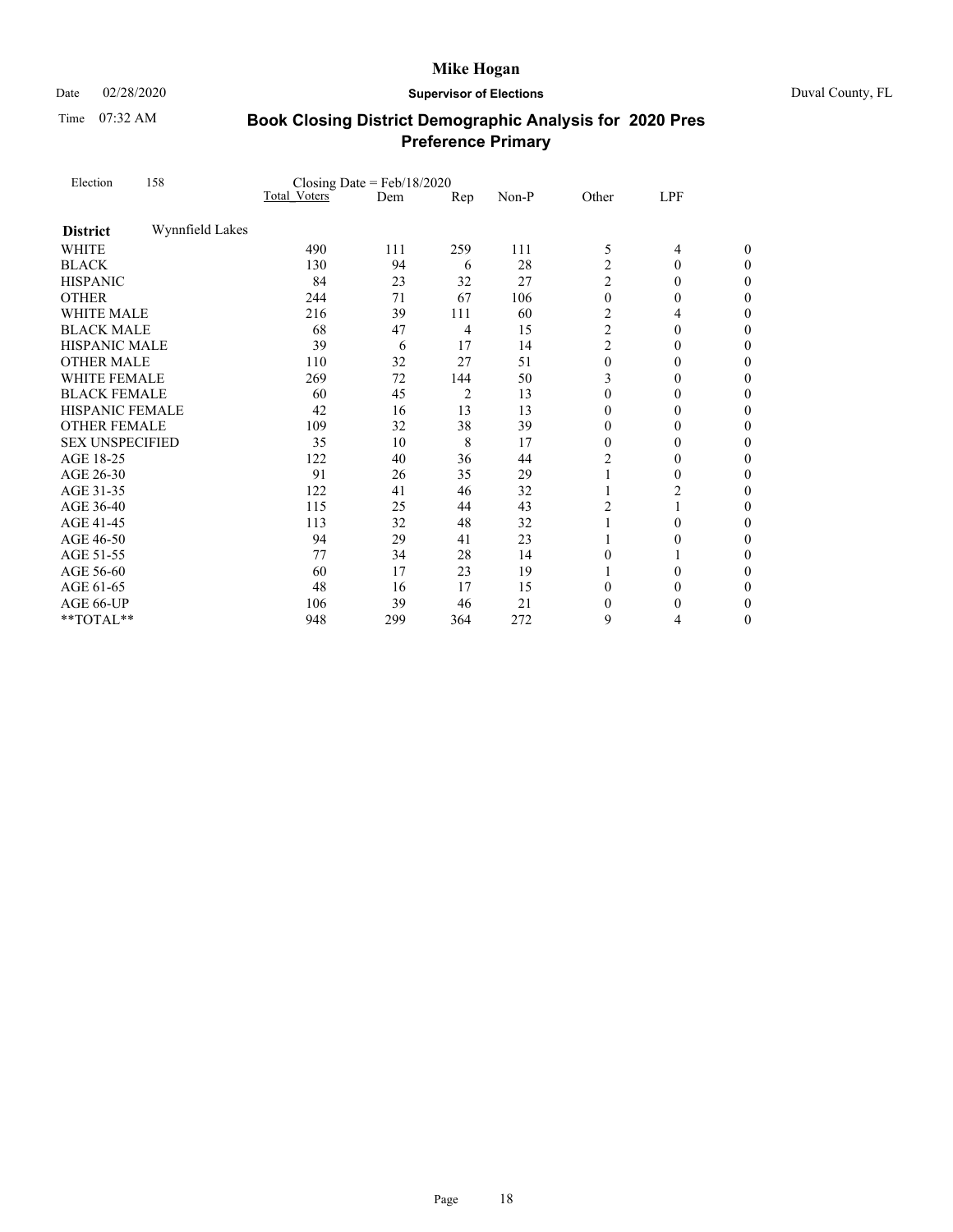Time 07:32 AM

### Date 02/28/2020 **Supervisor of Elections** Duval County, FL

| Election               | 158              |                     | Closing Date = $Feb/18/2020$ |                |                |          |          |   |
|------------------------|------------------|---------------------|------------------------------|----------------|----------------|----------|----------|---|
|                        |                  | <b>Total Voters</b> | Dem                          | Rep            | Non-P          | Other    | LPF      |   |
| <b>District</b>        | Harbour Waterway |                     |                              |                |                |          |          |   |
| <b>WHITE</b>           |                  | 251                 | 45                           | 175            | 29             | 1        |          |   |
| <b>BLACK</b>           |                  | $\overline{c}$      | 2                            | $\theta$       | $\Omega$       | 0        | 0        | 0 |
| <b>HISPANIC</b>        |                  | 8                   | $\theta$                     | 6              | 2              | 0        | $_{0}$   |   |
| <b>OTHER</b>           |                  | 16                  | 5                            | 7              | 4              | $\theta$ |          |   |
| <b>WHITE MALE</b>      |                  | 122                 | 15                           | 91             | 14             |          |          |   |
| <b>BLACK MALE</b>      |                  |                     |                              | $\mathbf{0}$   | $\Omega$       | $\Omega$ | 0        |   |
| <b>HISPANIC MALE</b>   |                  |                     | 0                            |                | $\theta$       | 0        | 0        |   |
| <b>OTHER MALE</b>      |                  |                     | 4                            | $\overline{2}$ |                | 0        | $_{0}$   |   |
| <b>WHITE FEMALE</b>    |                  | 128                 | 29                           | 84             | 15             | 0        | $_{0}$   |   |
| <b>BLACK FEMALE</b>    |                  |                     |                              | $\mathbf{0}$   | $\theta$       | $\theta$ | 0        |   |
| <b>HISPANIC FEMALE</b> |                  |                     | 0                            | 5              | 2              | 0        | $\theta$ |   |
| <b>OTHER FEMALE</b>    |                  |                     | 0                            | 4              | 3              | 0        | $_{0}$   |   |
| <b>SEX UNSPECIFIED</b> |                  | 3                   | 2                            | 1              | 0              | $\theta$ | 0        |   |
| AGE 18-25              |                  | 21                  | $\overline{2}$               | 14             | 5              | 0        | $\theta$ |   |
| AGE 26-30              |                  | 13                  | 5                            | 6              | $\overline{c}$ | 0        | $_{0}$   |   |
| AGE 31-35              |                  | 9                   |                              | 5              | 3              | $\theta$ |          |   |
| AGE 36-40              |                  | 17                  | 4                            | 9              | 3              | 0        |          |   |
| AGE 41-45              |                  | 13                  | 5                            | 6              | $\overline{c}$ | 0        | 0        |   |
| AGE 46-50              |                  | 26                  | 4                            | 18             | 4              | $\theta$ | 0        | 0 |
| AGE 51-55              |                  | 25                  | 8                            | 15             | 2              | $\theta$ | $\theta$ |   |
| AGE 56-60              |                  | 40                  | 6                            | 30             | 4              | 0        | $_{0}$   |   |
| AGE 61-65              |                  | 32                  | 5                            | 22             | 4              |          |          | 0 |
| AGE 66-UP              |                  | 80                  | 11                           | 63             | 6              | 0        |          |   |
| **TOTAL**              |                  | 277                 | 52                           | 188            | 35             |          |          | 0 |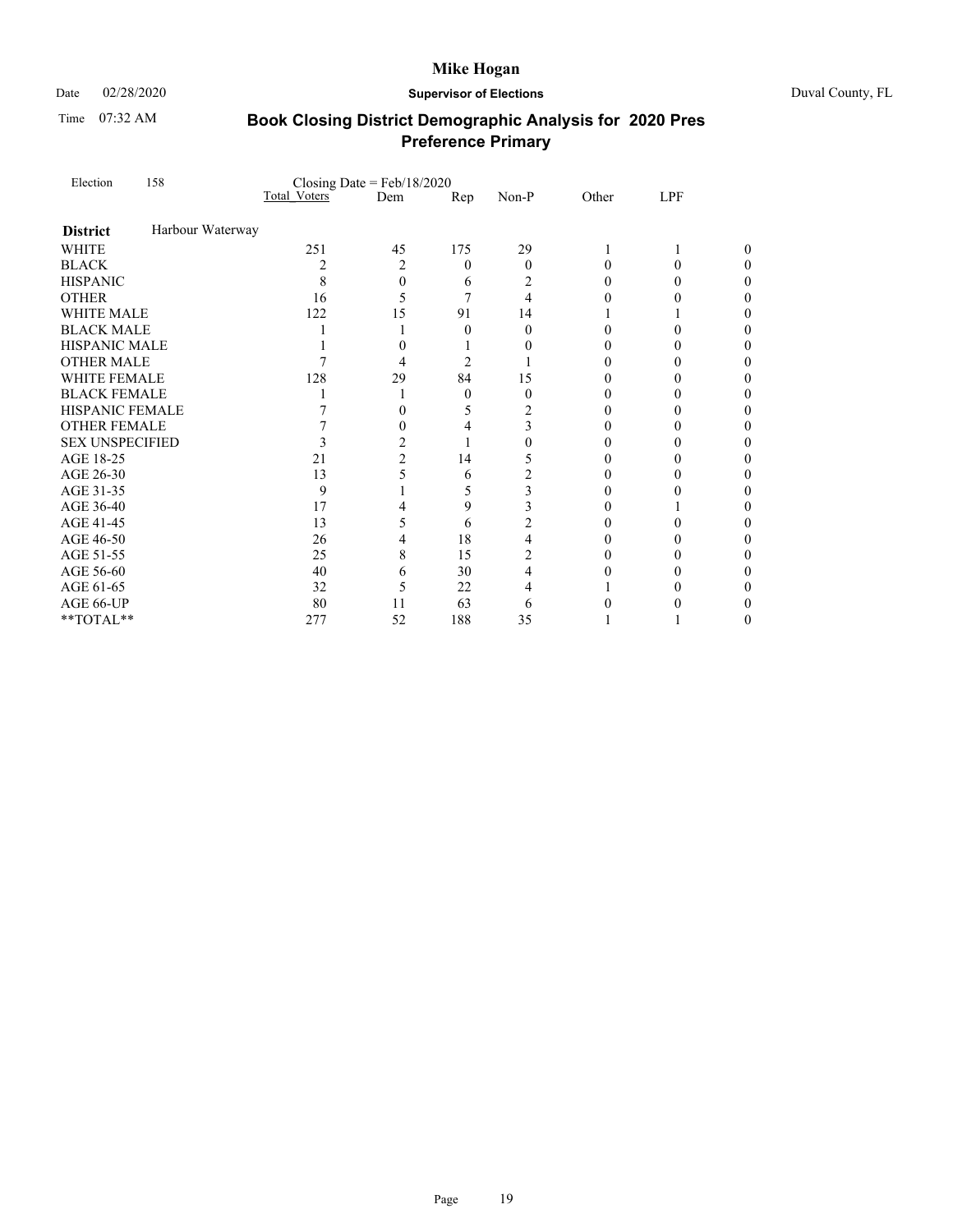Time 07:32 AM

### Date 02/28/2020 **Supervisor of Elections** Duval County, FL

| Election<br><b>District</b><br><b>WHITE</b><br><b>BLACK</b><br><b>OTHER</b> | 158           |              | Closing Date = $Feb/18/2020$ |                |       |                |          |   |
|-----------------------------------------------------------------------------|---------------|--------------|------------------------------|----------------|-------|----------------|----------|---|
|                                                                             |               | Total Voters | Dem                          | Rep            | Non-P | Other          | LPF      |   |
|                                                                             | Principle One |              |                              |                |       |                |          |   |
|                                                                             |               | 275          | 55                           | 128            | 87    | 4              | 1        | 0 |
|                                                                             |               | 78           | 50                           | 3              | 25    | $\Omega$       | $\theta$ | 0 |
| <b>HISPANIC</b>                                                             |               | 47           | 16                           | 15             | 16    | 0              | 0        | 0 |
|                                                                             |               | 61           | 19                           | 11             | 31    | $\Omega$       | 0        | 0 |
| <b>WHITE MALE</b>                                                           |               | 137          | 23                           | 62             | 50    | $\overline{c}$ | 0        | 0 |
| <b>BLACK MALE</b>                                                           |               | 35           | 17                           | $\overline{c}$ | 16    | $\theta$       | 0        | 0 |
| HISPANIC MALE                                                               |               | 18           | 5                            | 5              | 8     | $\Omega$       | 0        | 0 |
| <b>OTHER MALE</b>                                                           |               | 30           | 11                           | $\overline{7}$ | 12    | $\theta$       | $_{0}$   | 0 |
| WHITE FEMALE                                                                |               | 135          | 32                           | 66             | 34    | 2              |          | 0 |
| <b>BLACK FEMALE</b>                                                         |               | 42           | 32                           | 1              | 9     | $\theta$       | 0        | 0 |
| <b>HISPANIC FEMALE</b>                                                      |               | 28           | 11                           | 9              | 8     | $\theta$       | 0        | 0 |
| <b>OTHER FEMALE</b>                                                         |               | 25           | 7                            | 4              | 14    | $\theta$       | 0        | 0 |
| <b>SEX UNSPECIFIED</b>                                                      |               | 11           | $\overline{c}$               | 1              | 8     | $\theta$       | 0        | 0 |
| AGE 18-25                                                                   |               | 55           | 19                           | 15             | 19    | $\overline{2}$ | 0        | 0 |
| AGE 26-30                                                                   |               | 75           | 20                           | 28             | 26    | $\mathbf{0}$   |          | 0 |
| AGE 31-35                                                                   |               | 68           | 22                           | 18             | 28    | $\Omega$       | 0        | 0 |
| AGE 36-40                                                                   |               | 33           | 9                            | 11             | 13    | $\theta$       | 0        | 0 |
| AGE 41-45                                                                   |               | 38           | 11                           | 15             | 12    | $\theta$       | 0        | 0 |
| AGE 46-50                                                                   |               | 29           | 13                           | 7              | 9     | $\theta$       | 0        | 0 |
| AGE 51-55                                                                   |               | 32           | 11                           | 3              | 17    |                | 0        | 0 |
| AGE 56-60                                                                   |               | 33           | 11                           | 12             | 10    | $\theta$       | 0        | 0 |
| AGE 61-65                                                                   |               | 35           | 9                            | 19             | 7     | $\Omega$       | 0        | 0 |
| AGE 66-UP                                                                   |               | 63           | 15                           | 29             | 18    |                | $_{0}$   | 0 |
| **TOTAL**                                                                   |               | 461          | 140                          | 157            | 159   | 4              |          | 0 |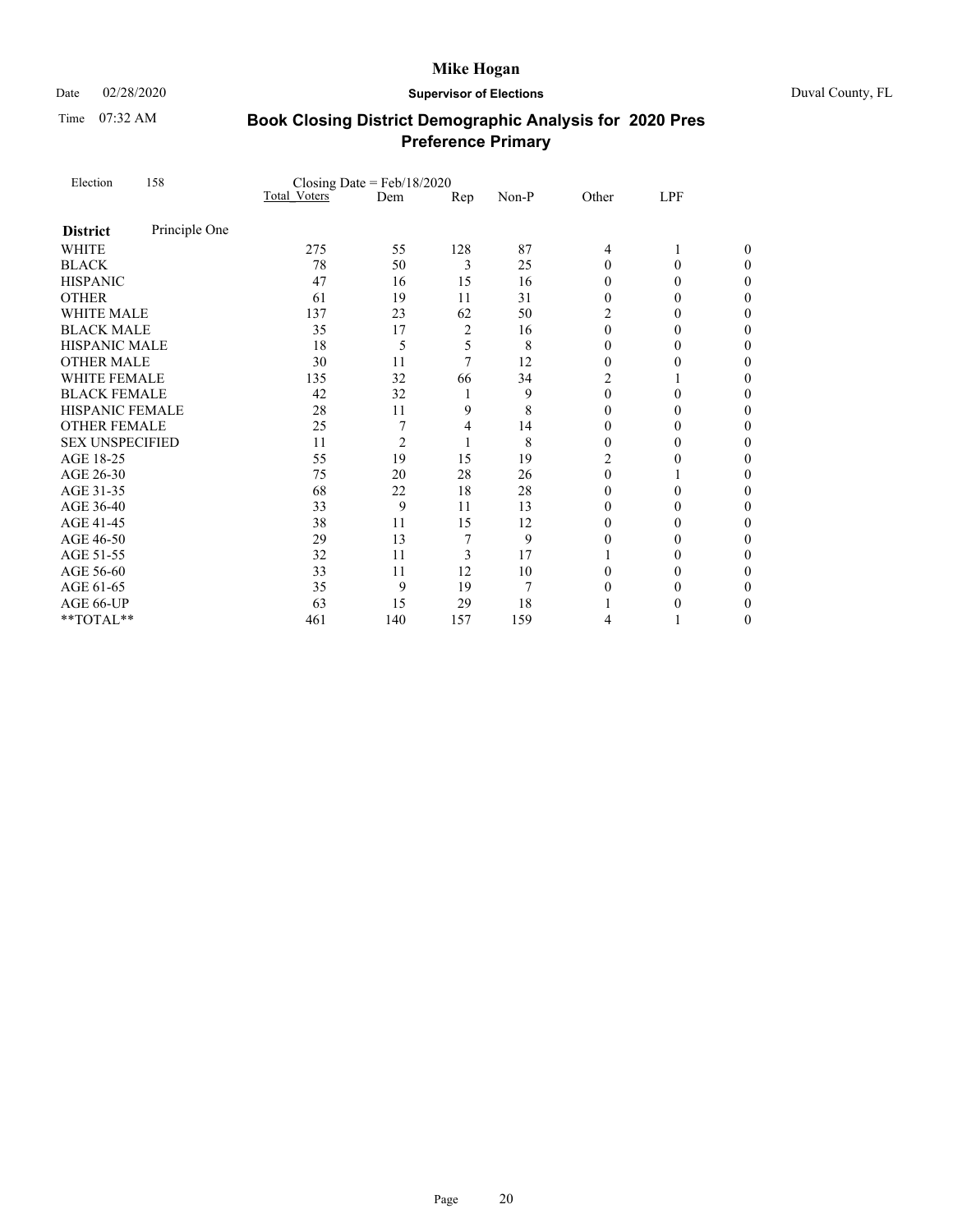Time 07:32 AM

### Date 02/28/2020 **Supervisor of Elections** Duval County, FL

| Election               | 158      | Closing Date = $Feb/18/2020$ |     |     |       |                |                |                  |  |
|------------------------|----------|------------------------------|-----|-----|-------|----------------|----------------|------------------|--|
|                        |          | <b>Total Voters</b>          | Dem | Rep | Non-P | Other          | LPF            |                  |  |
| <b>District</b>        | Tolomato |                              |     |     |       |                |                |                  |  |
| <b>WHITE</b>           |          | 1,535                        | 339 | 889 | 273   | 28             | 6              | 0                |  |
| <b>BLACK</b>           |          | 79                           | 53  | 10  | 15    | 1              | $\mathbf{0}$   | $\theta$         |  |
| <b>HISPANIC</b>        |          | 87                           | 30  | 36  | 21    | $\Omega$       | $\mathbf{0}$   | $\boldsymbol{0}$ |  |
| <b>OTHER</b>           |          | 99                           | 31  | 32  | 35    | $\theta$       | 1              | 0                |  |
| <b>WHITE MALE</b>      |          | 734                          | 135 | 448 | 134   | 15             | 2              | $\overline{0}$   |  |
| <b>BLACK MALE</b>      |          | 42                           | 26  | 6   | 9     |                | $\mathbf{0}$   | $\boldsymbol{0}$ |  |
| HISPANIC MALE          |          | 39                           | 13  | 16  | 10    | $\Omega$       | 0              | 0                |  |
| <b>OTHER MALE</b>      |          | 38                           | 14  | 8   | 15    | $\Omega$       |                | $\theta$         |  |
| WHITE FEMALE           |          | 793                          | 203 | 436 | 137   | 13             | 4              | 0                |  |
| <b>BLACK FEMALE</b>    |          | 37                           | 27  | 4   | 6     | $\theta$       | 0              | 0                |  |
| <b>HISPANIC FEMALE</b> |          | 47                           | 17  | 20  | 10    | $\theta$       | $\theta$       | 0                |  |
| <b>OTHER FEMALE</b>    |          | 49                           | 15  | 21  | 13    | $\overline{0}$ | $\mathbf{0}$   | $\boldsymbol{0}$ |  |
| <b>SEX UNSPECIFIED</b> |          | 21                           | 3   | 8   | 10    | $\Omega$       | 0              | $\boldsymbol{0}$ |  |
| AGE 18-25              |          | 115                          | 39  | 43  | 29    | 3              |                | $\overline{0}$   |  |
| AGE 26-30              |          | 89                           | 17  | 45  | 26    | $\mathbf{0}$   | 1              | $\boldsymbol{0}$ |  |
| AGE 31-35              |          | 123                          | 32  | 60  | 29    | $\theta$       | $\overline{c}$ | 0                |  |
| AGE 36-40              |          | 123                          | 35  | 53  | 35    | $\theta$       | $\theta$       | $\overline{0}$   |  |
| AGE 41-45              |          | 105                          | 24  | 46  | 33    |                | 1              | $\boldsymbol{0}$ |  |
| AGE 46-50              |          | 130                          | 38  | 58  | 26    | 8              | 0              | $\boldsymbol{0}$ |  |
| AGE 51-55              |          | 155                          | 34  | 77  | 39    | 3              | 2              | $\overline{0}$   |  |
| AGE 56-60              |          | 192                          | 40  | 120 | 29    | 3              | $\mathbf{0}$   | $\boldsymbol{0}$ |  |
| AGE 61-65              |          | 205                          | 52  | 123 | 29    |                | 0              | $\boldsymbol{0}$ |  |
| AGE 66-UP              |          | 563                          | 142 | 342 | 69    | 10             | 0              | 0                |  |
| **TOTAL**              |          | 1,800                        | 453 | 967 | 344   | 29             | 7              | 0                |  |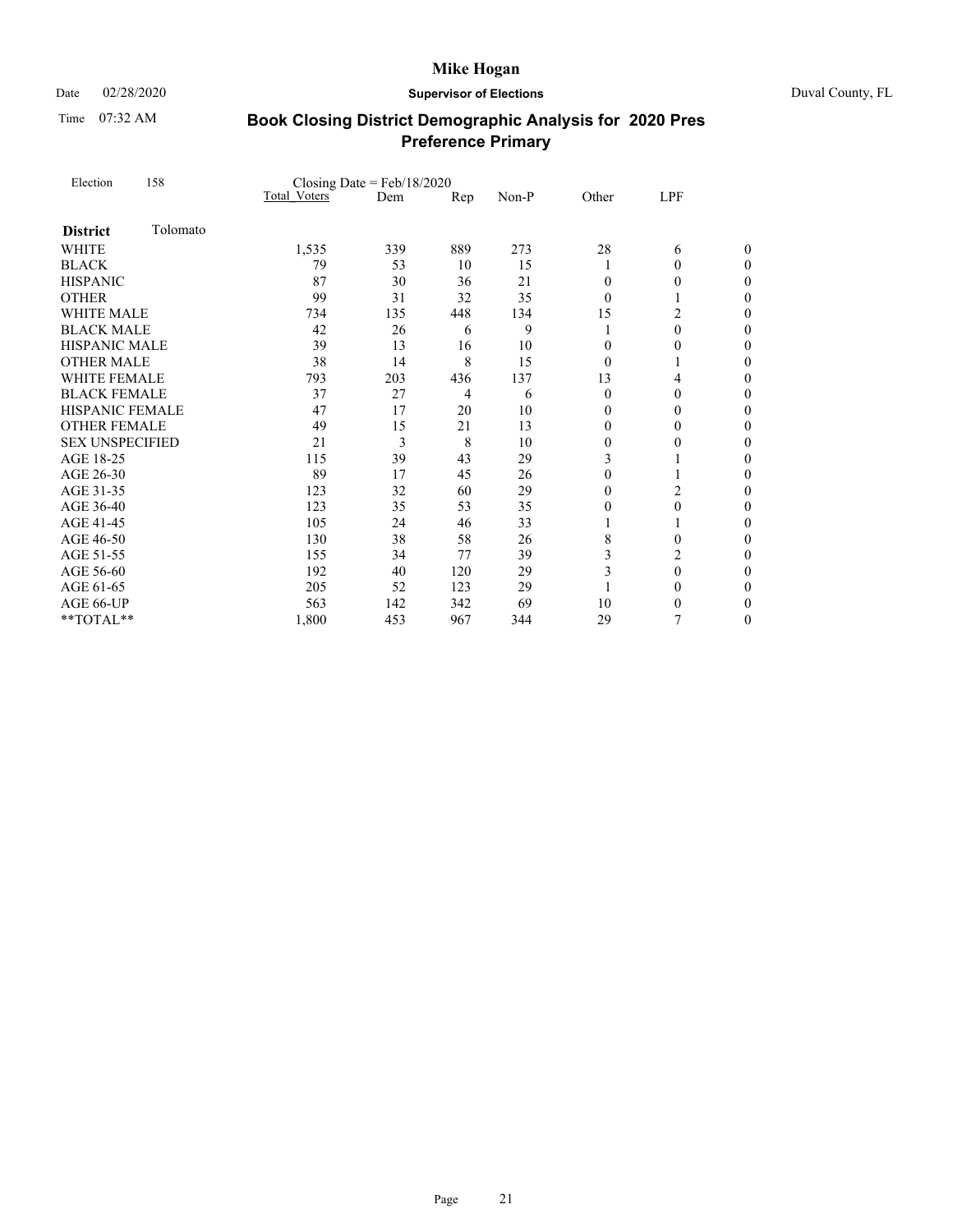Time 07:32 AM

### Date 02/28/2020 **Supervisor of Elections** Duval County, FL

| Election               | 158         |                     | Closing Date = $Feb/18/2020$ |                |                |                |          |                  |
|------------------------|-------------|---------------------|------------------------------|----------------|----------------|----------------|----------|------------------|
|                        |             | <b>Total Voters</b> | Dem                          | Rep            | Non-P          | Other          | LPF      |                  |
| <b>District</b>        | Bainebridge |                     |                              |                |                |                |          |                  |
| <b>WHITE</b>           |             | 298                 | 47                           | 143            | 103            | 4              | 1        | 0                |
| <b>BLACK</b>           |             | 429                 | 346                          | 9              | 72             | $\overline{c}$ | $\theta$ | 0                |
| <b>HISPANIC</b>        |             | 43                  | 16                           | 8              | 17             | $\overline{c}$ | $\theta$ | $\boldsymbol{0}$ |
| <b>OTHER</b>           |             | 54                  | 24                           | 11             | 18             | $\theta$       |          | 0                |
| <b>WHITE MALE</b>      |             | 141                 | 17                           | 77             | 44             | $\overline{2}$ |          | $\theta$         |
| <b>BLACK MALE</b>      |             | 176                 | 138                          | 5              | 31             | $\overline{c}$ | $\Omega$ | 0                |
| <b>HISPANIC MALE</b>   |             | 16                  | 6                            | 4              | 5              | 1              | $\theta$ | 0                |
| <b>OTHER MALE</b>      |             | 16                  | 8                            | $\overline{2}$ | 5              | $\theta$       |          | 0                |
| <b>WHITE FEMALE</b>    |             | 154                 | 30                           | 64             | 58             | $\overline{c}$ | $\Omega$ | 0                |
| <b>BLACK FEMALE</b>    |             | 247                 | 204                          | 4              | 39             | $\theta$       | $\theta$ | 0                |
| HISPANIC FEMALE        |             | 27                  | 10                           | 4              | 12             |                | $\theta$ | 0                |
| <b>OTHER FEMALE</b>    |             | 25                  | 11                           | 7              | 7              | $\Omega$       | $\theta$ | 0                |
| <b>SEX UNSPECIFIED</b> |             | 22                  | 9                            | 4              | 9              | $\theta$       | $\Omega$ | 0                |
| AGE 18-25              |             | 82                  | 47                           | 8              | 26             |                | $\theta$ | 0                |
| AGE 26-30              |             | 102                 | 33                           | 27             | 40             | $\overline{c}$ | 0        | 0                |
| AGE 31-35              |             | 116                 | 47                           | 27             | 39             | 1              | 2        | 0                |
| AGE 36-40              |             | 120                 | 62                           | 22             | 35             |                | $\theta$ | $\theta$         |
| AGE 41-45              |             | 101                 | 61                           | 17             | 22             |                | $\theta$ | 0                |
| AGE 46-50              |             | 72                  | 45                           | 16             | 11             | $\theta$       | $\Omega$ | 0                |
| AGE 51-55              |             | 79                  | 45                           | 15             | 19             | $\theta$       | $\theta$ | 0                |
| AGE 56-60              |             | 52                  | 34                           | 11             | 7              | $\theta$       | $\theta$ | 0                |
| AGE 61-65              |             | 38                  | 22                           | 11             | 4              |                | $\theta$ | 0                |
| AGE 66-UP              |             | 62                  | 37                           | 17             | $\overline{7}$ |                | $\theta$ | 0                |
| **TOTAL**              |             | 824                 | 433                          | 171            | 210            | 8              | 2        | 0                |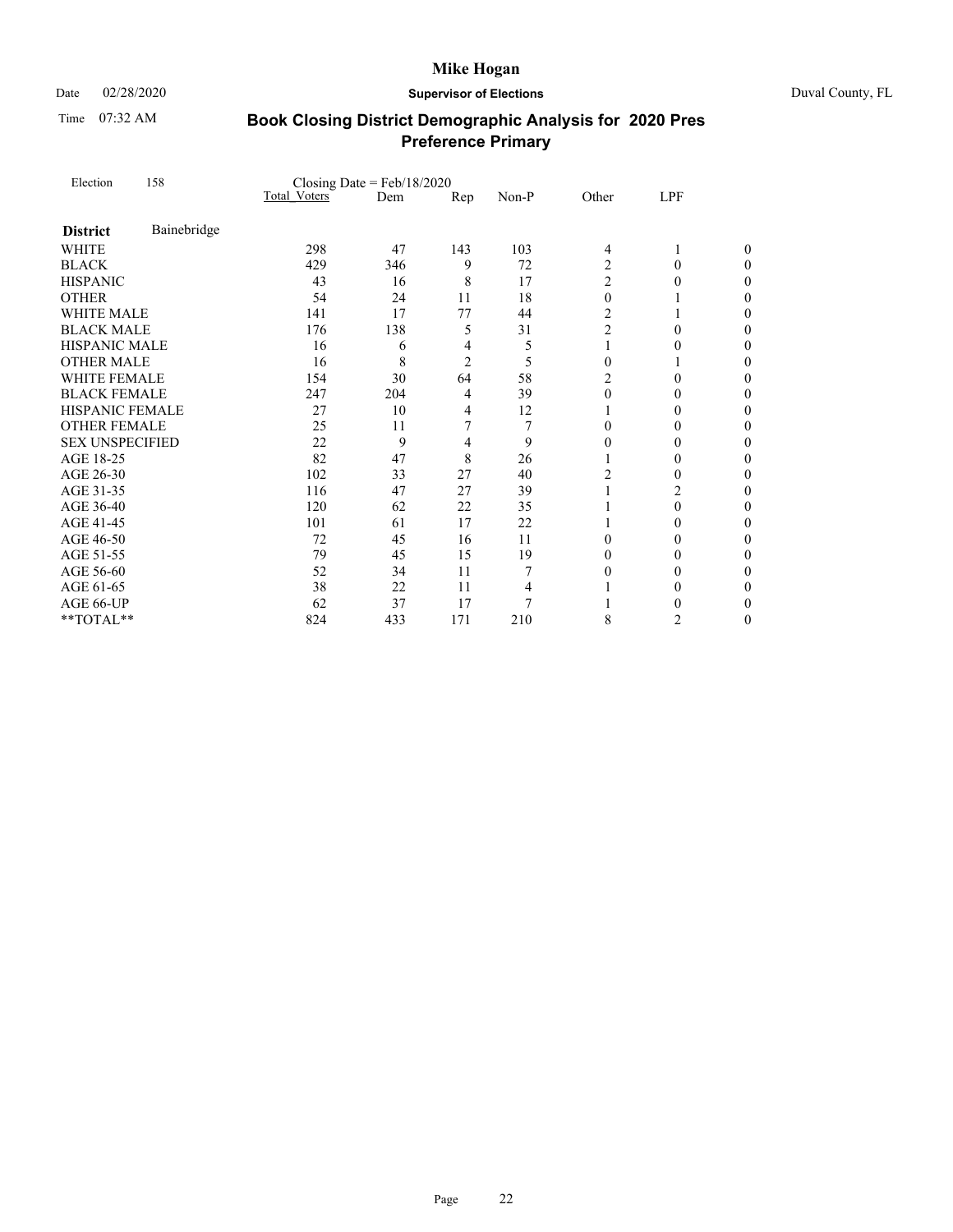Date 02/28/2020 **Supervisor of Elections** Duval County, FL

Time 07:32 AM

| Election               | 158                      |              | Closing Date = $Feb/18/2020$ |                |        |       |       |                  |
|------------------------|--------------------------|--------------|------------------------------|----------------|--------|-------|-------|------------------|
|                        |                          | Total Voters | Dem                          | $\mathbf{Rep}$ | Non-P  | Other | LPF   |                  |
| <b>District</b>        | Congressional District 4 |              |                              |                |        |       |       |                  |
| WHITE                  |                          | 268,074      | 63,369                       | 146,652        | 54,222 | 2,497 | 1,334 | 0                |
| <b>BLACK</b>           |                          | 40,427       | 30,515                       | 1,941          | 7,583  | 349   | 39    | 0                |
| <b>HISPANIC</b>        |                          | 19.567       | 7.278                        | 5,344          | 6,725  | 173   | 47    | $\overline{0}$   |
| <b>OTHER</b>           |                          | 31,619       | 9,199                        | 9,365          | 12,699 | 255   | 101   | $\overline{0}$   |
| <b>WHITE MALE</b>      |                          | 125,928      | 24,953                       | 71,634         | 27,270 | 1,203 | 868   | $\boldsymbol{0}$ |
| <b>BLACK MALE</b>      |                          | 17,488       | 12,174                       | 1,103          | 3,996  | 191   | 24    | $\overline{0}$   |
| <b>HISPANIC MALE</b>   |                          | 8,856        | 2,976                        | 2,630          | 3,133  | 87    | 30    | $\overline{0}$   |
| <b>OTHER MALE</b>      |                          | 12,639       | 3,430                        | 3,988          | 5,058  | 104   | 59    | $\overline{0}$   |
| WHITE FEMALE           |                          | 139,319      | 37,789                       | 73,679         | 26,121 | 1,279 | 451   | $\overline{0}$   |
| <b>BLACK FEMALE</b>    |                          | 22,352       | 17,932                       | 811            | 3,440  | 155   | 14    | $\boldsymbol{0}$ |
| <b>HISPANIC FEMALE</b> |                          | 10,283       | 4,143                        | 2,619          | 3,421  | 84    | 16    | $\overline{0}$   |
| <b>OTHER FEMALE</b>    |                          | 14,499       | 4,814                        | 4,419          | 5,113  | 125   | 28    | $\overline{0}$   |
| <b>SEX UNSPECIFIED</b> |                          | 8,319        | 2,150                        | 2,418          | 3,674  | 46    | 31    | $\overline{0}$   |
| AGE 18-25              |                          | 38,063       | 11,653                       | 13,386         | 12,187 | 655   | 182   | $\boldsymbol{0}$ |
| AGE 26-30              |                          | 34,593       | 10,874                       | 12,548         | 10,413 | 501   | 257   | $\boldsymbol{0}$ |
| AGE 31-35              |                          | 34,063       | 10,622                       | 12,598         | 10,184 | 377   | 282   | $\overline{0}$   |
| AGE 36-40              |                          | 31,257       | 9,709                        | 11,789         | 9,198  | 321   | 240   | $\overline{0}$   |
| AGE 41-45              |                          | 27,172       | 8,417                        | 10,906         | 7,435  | 242   | 172   | $\overline{0}$   |
| AGE 46-50              |                          | 29,760       | 8,777                        | 13,724         | 6,857  | 268   | 134   | $\boldsymbol{0}$ |
| AGE 51-55              |                          | 30,130       | 8,614                        | 15,294         | 5,950  | 196   | 76    | $\boldsymbol{0}$ |
| AGE 56-60              |                          | 32,344       | 9,127                        | 17,295         | 5,648  | 214   | 60    | $\overline{0}$   |
| AGE 61-65              |                          | 29,890       | 9,344                        | 15,808         | 4,513  | 171   | 54    | $\overline{0}$   |
| AGE 66-UP              |                          | 72,282       | 23,172                       | 39.916         | 8,805  | 325   | 64    | $\overline{0}$   |
| **TOTAL**              |                          | 359,687      | 110,361                      | 163,302        | 81,229 | 3,274 | 1,521 | 0                |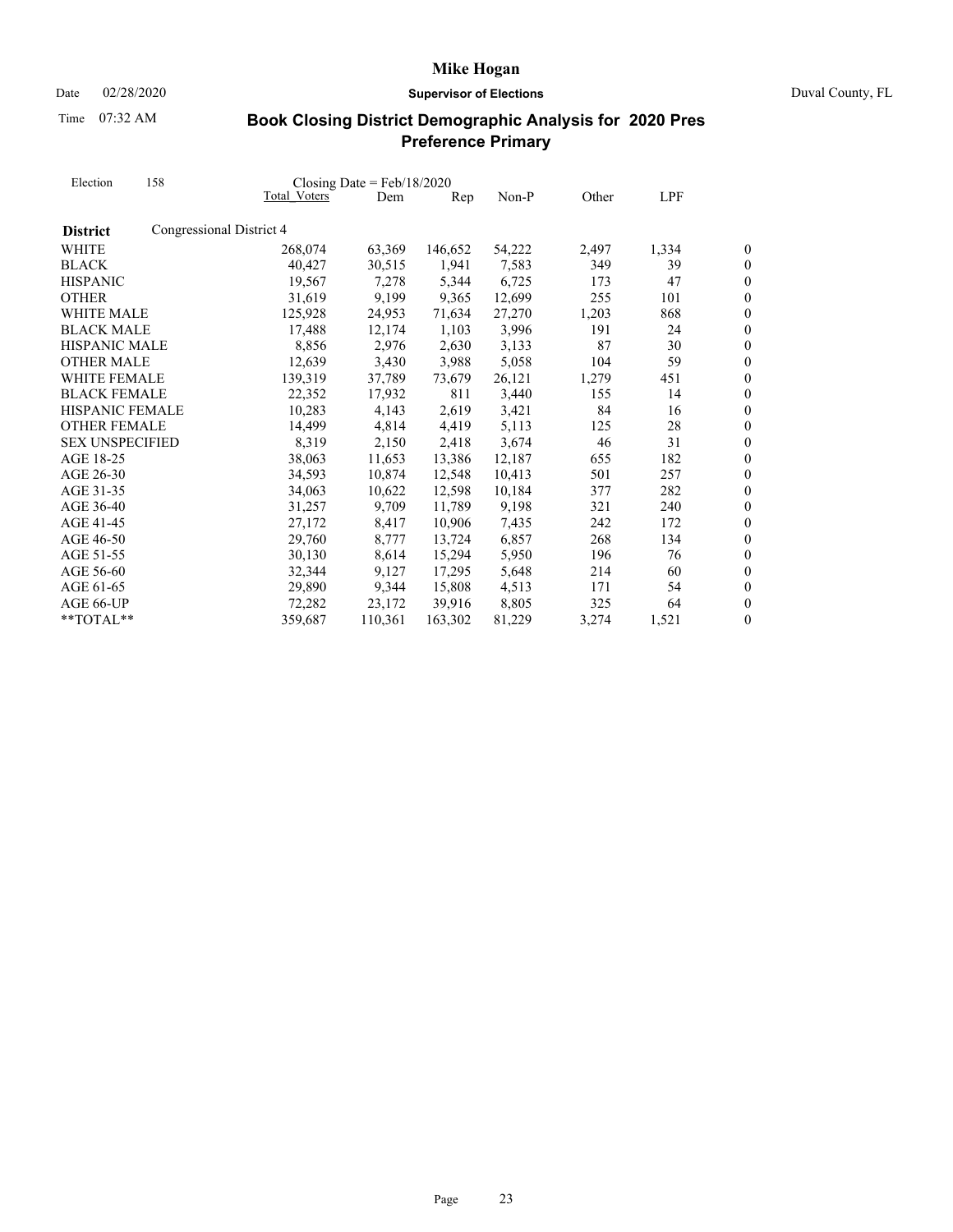Date 02/28/2020 **Supervisor of Elections** Duval County, FL

Time 07:32 AM

| Election               | 158                      |              | Closing Date = $Feb/18/2020$ |        |        |       |     |                  |
|------------------------|--------------------------|--------------|------------------------------|--------|--------|-------|-----|------------------|
|                        |                          | Total Voters | Dem                          | Rep    | Non-P  | Other | LPF |                  |
| <b>District</b>        | Congressional District 5 |              |                              |        |        |       |     |                  |
| WHITE                  |                          | 97,186       | 24,563                       | 49,645 | 21,479 | 1,031 | 468 | 0                |
| <b>BLACK</b>           |                          | 136,323      | 113,048                      | 4,302  | 18,303 | 595   | 75  | $\boldsymbol{0}$ |
| <b>HISPANIC</b>        |                          | 14,225       | 6,046                        | 2,745  | 5,274  | 128   | 32  | $\overline{0}$   |
| <b>OTHER</b>           |                          | 21,861       | 7,982                        | 4,452  | 9,214  | 157   | 56  | $\overline{0}$   |
| WHITE MALE             |                          | 45,384       | 9,704                        | 24,467 | 10,407 | 496   | 310 | 0                |
| <b>BLACK MALE</b>      |                          | 54,110       | 42,458                       | 2,223  | 9,061  | 321   | 47  | $\overline{0}$   |
| <b>HISPANIC MALE</b>   |                          | 6,322        | 2,450                        | 1,426  | 2,365  | 64    | 17  | $\overline{0}$   |
| <b>OTHER MALE</b>      |                          | 7,927        | 2,747                        | 1,891  | 3,202  | 58    | 29  | $\overline{0}$   |
| <b>WHITE FEMALE</b>    |                          | 50,560       | 14,549                       | 24,618 | 10,719 | 524   | 150 | $\boldsymbol{0}$ |
| <b>BLACK FEMALE</b>    |                          | 79,862       | 68,867                       | 1,994  | 8,704  | 270   | 27  | $\overline{0}$   |
| <b>HISPANIC FEMALE</b> |                          | 7,525        | 3,437                        | 1,252  | 2,761  | 61    | 14  | $\overline{0}$   |
| <b>OTHER FEMALE</b>    |                          | 9,812        | 4,053                        | 2,144  | 3,513  | 79    | 23  | $\overline{0}$   |
| <b>SEX UNSPECIFIED</b> |                          | 8,086        | 3.372                        | 1,129  | 3,533  | 38    | 14  | $\boldsymbol{0}$ |
| AGE 18-25              |                          | 32,624       | 16,406                       | 4,777  | 10,956 | 408   | 77  | $\overline{0}$   |
| AGE 26-30              |                          | 27,304       | 14,581                       | 4,588  | 7,759  | 251   | 125 | $\overline{0}$   |
| AGE 31-35              |                          | 25,853       | 14,282                       | 4,445  | 6,804  | 226   | 96  | $\overline{0}$   |
| AGE 36-40              |                          | 23,483       | 13,261                       | 4,246  | 5,682  | 199   | 95  | $\overline{0}$   |
| AGE 41-45              |                          | 20,858       | 11,817                       | 4,183  | 4,624  | 173   | 61  | $\overline{0}$   |
| AGE 46-50              |                          | 22,240       | 12,589                       | 5,229  | 4,212  | 158   | 52  | $\overline{0}$   |
| AGE 51-55              |                          | 22,610       | 12,857                       | 5,791  | 3,789  | 135   | 38  | $\overline{0}$   |
| AGE 56-60              |                          | 24,740       | 14,119                       | 6,999  | 3,457  | 132   | 33  | $\boldsymbol{0}$ |
| AGE 61-65              |                          | 22,352       | 13,189                       | 6,346  | 2,709  | 86    | 22  | $\boldsymbol{0}$ |
| AGE 66-UP              |                          | 47,387       | 28.462                       | 14.525 | 4,227  | 141   | 32  | $\overline{0}$   |
| $**TOTAI.**$           |                          | 269,595      | 151,639                      | 61,144 | 54,270 | 1,911 | 631 | $\boldsymbol{0}$ |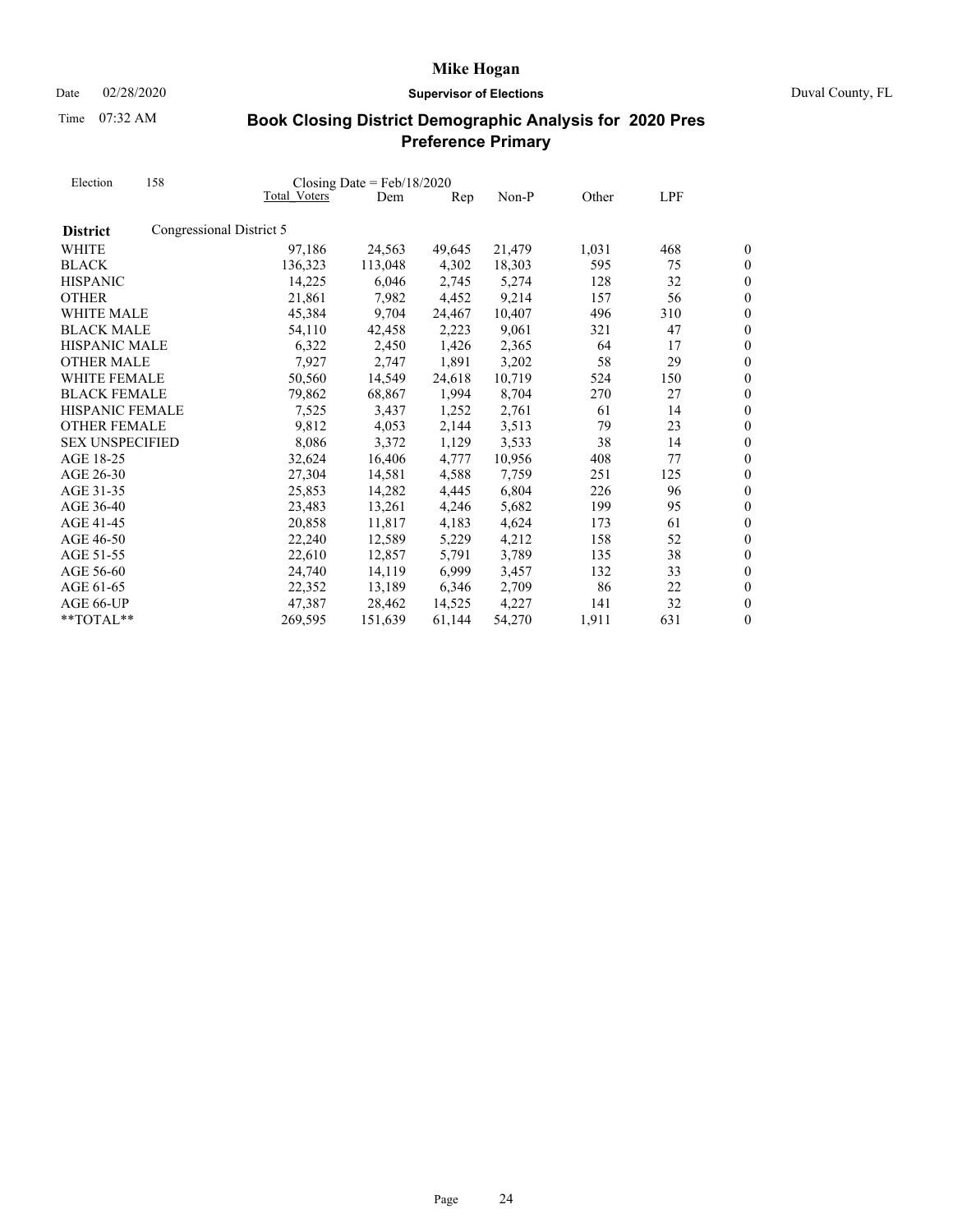Time 07:32 AM

# Date 02/28/2020 **Supervisor of Elections** Duval County, FL

| Election<br><b>District</b> | 158          |              | Closing Date = $Feb/18/2020$ |         |         |       |       |                  |
|-----------------------------|--------------|--------------|------------------------------|---------|---------|-------|-------|------------------|
|                             |              | Total Voters | Dem                          | Rep     | Non-P   | Other | LPF   |                  |
|                             | Duval County |              |                              |         |         |       |       |                  |
| WHITE                       |              | 332,583      | 79,559                       | 179,494 | 68,664  | 3,227 | 1,639 | 0                |
| <b>BLACK</b>                |              | 175,125      | 142,313                      | 6,151   | 25,616  | 934   | 111   | $\boldsymbol{0}$ |
| <b>HISPANIC</b>             |              | 32,894       | 13,002                       | 7,788   | 11,734  | 294   | 76    | $\overline{0}$   |
| <b>OTHER</b>                |              | 51,630       | 16,653                       | 13,213  | 21,222  | 399   | 143   | $\overline{0}$   |
| <b>WHITE MALE</b>           |              | 155,705      | 31,384                       | 87,720  | 33,988  | 1,552 | 1,061 | $\overline{0}$   |
| <b>BLACK MALE</b>           |              | 70,889       | 54,137                       | 3,272   | 12,905  | 505   | 70    | $\boldsymbol{0}$ |
| <b>HISPANIC MALE</b>        |              | 14,787       | 5,314                        | 3,905   | 5,375   | 148   | 45    | $\overline{0}$   |
| <b>OTHER MALE</b>           |              | 19,898       | 6,003                        | 5,637   | 8,022   | 155   | 81    | $\overline{0}$   |
| WHITE FEMALE                |              | 173,127      | 47,308                       | 90,028  | 33,586  | 1,650 | 555   | $\boldsymbol{0}$ |
| <b>BLACK FEMALE</b>         |              | 101,330      | 86,067                       | 2,769   | 12,033  | 422   | 39    | $\boldsymbol{0}$ |
| HISPANIC FEMALE             |              | 17,314       | 7,375                        | 3,727   | 6,042   | 141   | 29    | $\theta$         |
| <b>OTHER FEMALE</b>         |              | 23,486       | 8,591                        | 6,278   | 8,370   | 200   | 47    | $\boldsymbol{0}$ |
| <b>SEX UNSPECIFIED</b>      |              | 15,687       | 5,346                        | 3,309   | 6,909   | 81    | 42    | $\boldsymbol{0}$ |
| AGE 18-25                   |              | 67,366       | 27,203                       | 16,844  | 22,088  | 997   | 234   | $\overline{0}$   |
| AGE 26-30                   |              | 58,437       | 24,561                       | 15,692  | 17,122  | 704   | 358   | $\overline{0}$   |
| AGE 31-35                   |              | 56,543       | 24,007                       | 15,699  | 15,925  | 565   | 347   | $\boldsymbol{0}$ |
| AGE 36-40                   |              | 51,556       | 22,119                       | 14,712  | 13,917  | 498   | 310   | $\overline{0}$   |
| AGE 41-45                   |              | 45,489       | 19,531                       | 13,998  | 11,358  | 388   | 214   | $\boldsymbol{0}$ |
| AGE 46-50                   |              | 49,069       | 20,642                       | 17,501  | 10,361  | 403   | 162   | $\overline{0}$   |
| AGE 51-55                   |              | 49,729       | 20,738                       | 19,389  | 9,190   | 309   | 103   | $\overline{0}$   |
| AGE 56-60                   |              | 53,595       | 22,344                       | 22,327  | 8,519   | 322   | 83    | $\overline{0}$   |
| AGE 61-65                   |              | 48,819       | 21,433                       | 20,372  | 6,704   | 240   | 70    | $\boldsymbol{0}$ |
| AGE 66-UP                   |              | 111,362      | 48.823                       | 50,065  | 11,964  | 422   | 88    | $\overline{0}$   |
| $*$ TOTAL $*$               |              | 592,232      | 251,527                      | 206,646 | 127,236 | 4,854 | 1,969 | 0                |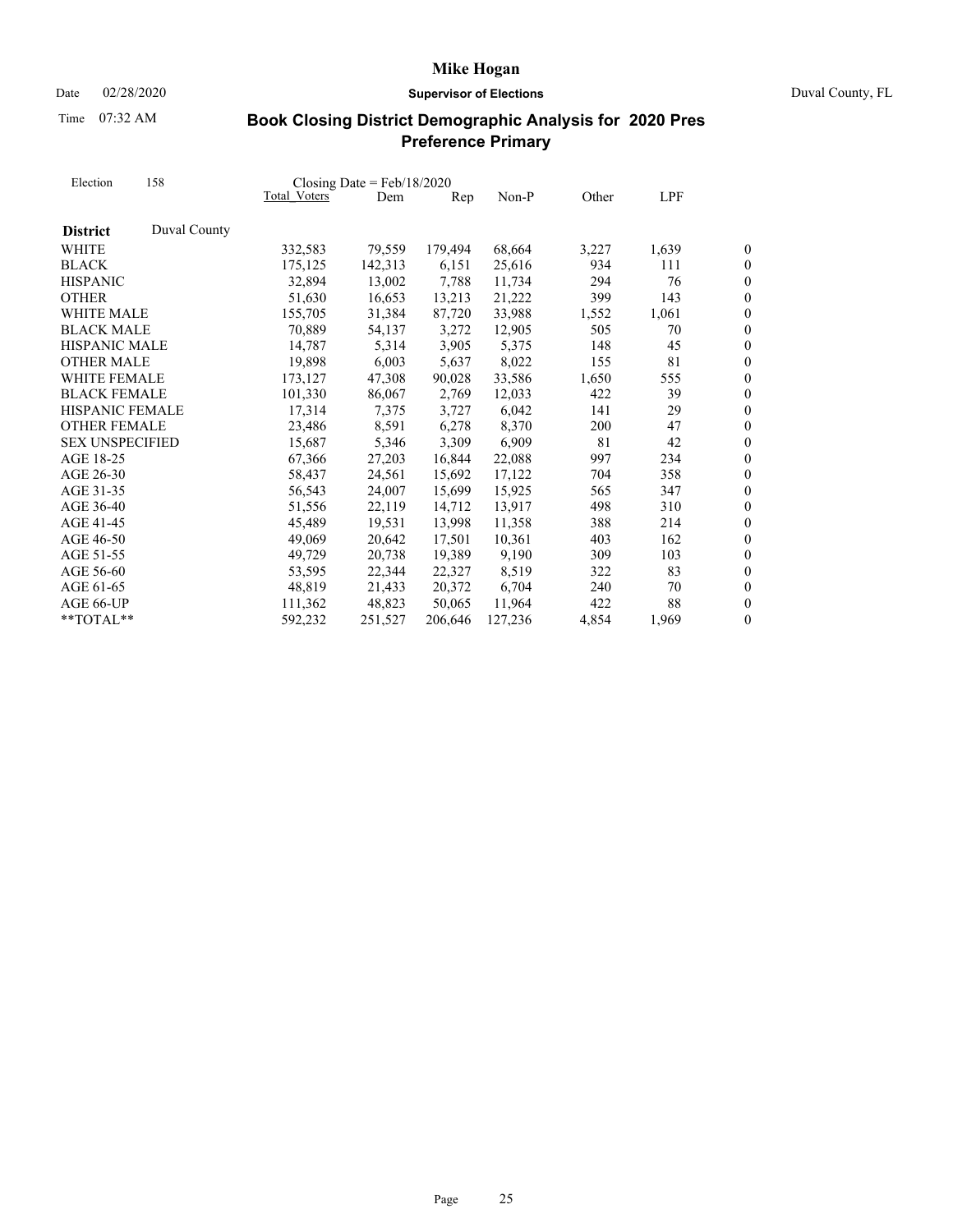Time 07:32 AM

### Date 02/28/2020 **Supervisor of Elections** Duval County, FL

| Election               | 158                   |              | Closing Date = $Feb/18/2020$ |                |       |                |                |                  |
|------------------------|-----------------------|--------------|------------------------------|----------------|-------|----------------|----------------|------------------|
|                        |                       | Total Voters | Dem                          | $\mathbf{Rep}$ | Non-P | Other          | LPF            |                  |
| <b>District</b>        | <b>Atlantic Beach</b> |              |                              |                |       |                |                |                  |
| <b>WHITE</b>           |                       | 9,386        | 2,641                        | 4,561          | 2,071 | 69             | 44             | 0                |
| <b>BLACK</b>           |                       | 809          | 622                          | 39             | 144   | 3              | 1              | $\theta$         |
| <b>HISPANIC</b>        |                       | 299          | 122                          | 87             | 90    | $\theta$       | $\overline{0}$ | $\boldsymbol{0}$ |
| <b>OTHER</b>           |                       | 589          | 179                          | 180            | 222   | $\overline{2}$ | 6              | $\overline{0}$   |
| <b>WHITE MALE</b>      |                       | 4,432        | 1,006                        | 2,282          | 1,081 | 32             | 31             | $\theta$         |
| <b>BLACK MALE</b>      |                       | 352          | 247                          | 25             | 78    | 2              | $\overline{0}$ | $\boldsymbol{0}$ |
| <b>HISPANIC MALE</b>   |                       | 135          | 46                           | 45             | 44    | $\theta$       | $\theta$       | 0                |
| <b>OTHER MALE</b>      |                       | 203          | 50                           | 70             | 81    | 1              | 1              | $\theta$         |
| <b>WHITE FEMALE</b>    |                       | 4,869        | 1,610                        | 2,243          | 966   | 37             | 13             | 0                |
| <b>BLACK FEMALE</b>    |                       | 443          | 366                          | 13             | 62    | 1              | 1              | 0                |
| <b>HISPANIC FEMALE</b> |                       | 160          | 75                           | 40             | 45    | $\overline{0}$ | $\overline{0}$ | $\overline{0}$   |
| <b>OTHER FEMALE</b>    |                       | 272          | 98                           | 87             | 83    |                | 3              | $\boldsymbol{0}$ |
| <b>SEX UNSPECIFIED</b> |                       | 216          | 66                           | 62             | 86    | $\theta$       | $\overline{c}$ | $\overline{0}$   |
| AGE 18-25              |                       | 1,029        | 317                          | 367            | 324   | 14             | 7              | $\overline{0}$   |
| AGE 26-30              |                       | 856          | 262                          | 302            | 275   | 10             | 7              | $\boldsymbol{0}$ |
| AGE 31-35              |                       | 857          | 287                          | 261            | 290   | 14             | 5              | 0                |
| AGE 36-40              |                       | 867          | 260                          | 304            | 290   | 4              | 9              | $\overline{0}$   |
| AGE 41-45              |                       | 697          | 227                          | 260            | 201   | 4              | 5              | $\boldsymbol{0}$ |
| AGE 46-50              |                       | 849          | 239                          | 373            | 226   | 4              |                | $\boldsymbol{0}$ |
| AGE 51-55              |                       | 913          | 259                          | 471            | 175   | 4              | 4              | $\overline{0}$   |
| AGE 56-60              |                       | 1,071        | 299                          | 579            | 187   | $\overline{c}$ | 4              | $\boldsymbol{0}$ |
| AGE 61-65              |                       | 1,057        | 402                          | 489            | 160   | 5              |                | $\overline{0}$   |
| AGE 66-UP              |                       | 2,884        | 1,011                        | 1,459          | 399   | 13             | 2              | $\overline{0}$   |
| $**TOTAL**$            |                       | 11,083       | 3,564                        | 4,867          | 2,527 | 74             | 51             | 0                |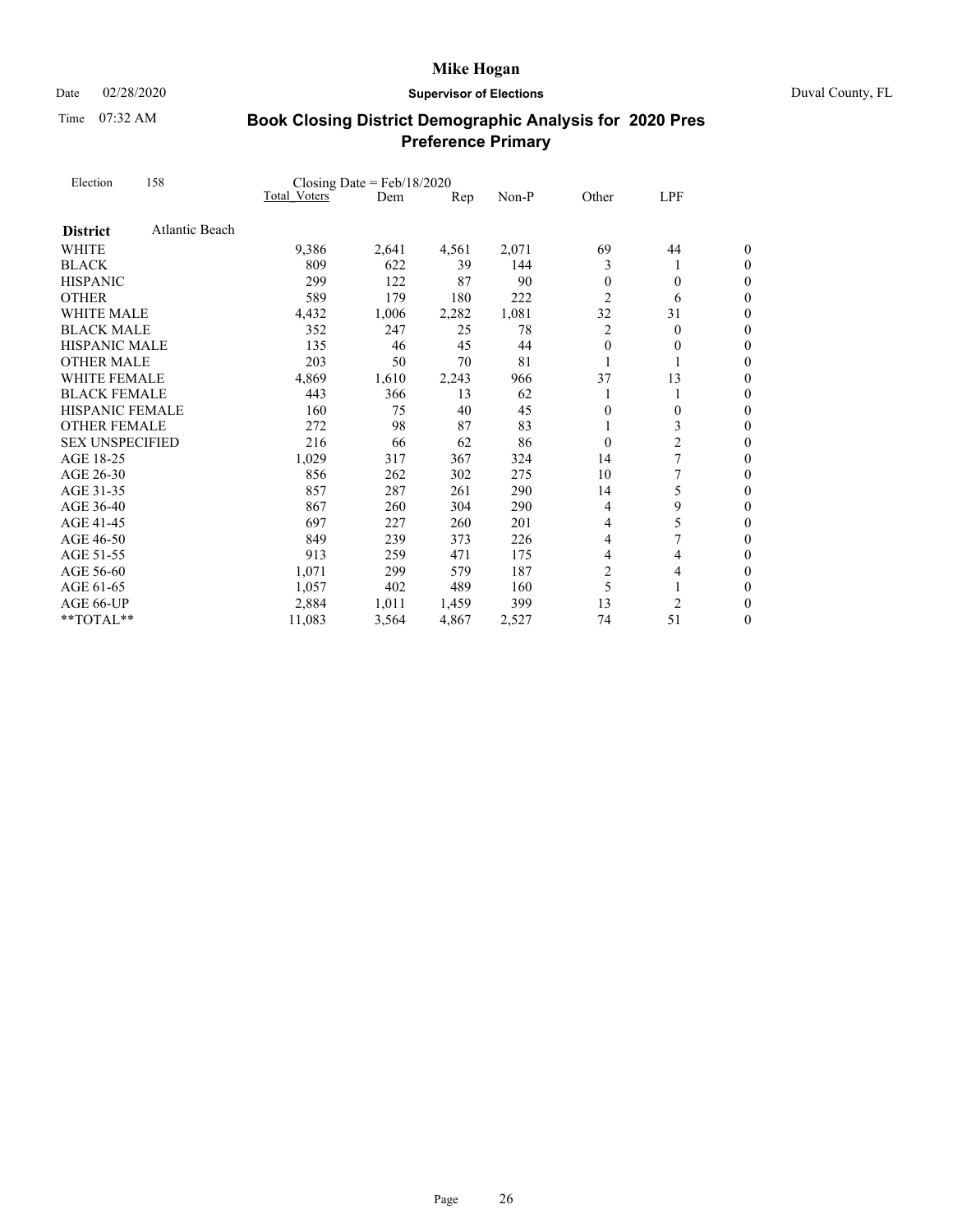Time 07:32 AM

### Date 02/28/2020 **Supervisor of Elections** Duval County, FL

| Election               | 158     | Closing Date = $Feb/18/2020$ |                |     |                |          |                |   |
|------------------------|---------|------------------------------|----------------|-----|----------------|----------|----------------|---|
|                        |         | <b>Total Voters</b>          | Dem            | Rep | Non-P          | Other    | LPF            |   |
| <b>District</b>        | Baldwin |                              |                |     |                |          |                |   |
| WHITE                  |         | 638                          | 138            | 370 | 123            | 5        | $\overline{2}$ | 0 |
| <b>BLACK</b>           |         | 247                          | 221            | 9   | 17             | $\theta$ | $\theta$       | 0 |
| <b>HISPANIC</b>        |         | 14                           | $\overline{2}$ | 8   | $\overline{4}$ | $\theta$ | $\theta$       | 0 |
| <b>OTHER</b>           |         | 32                           | 10             | 9   | 13             | $\theta$ | $\theta$       | 0 |
| <b>WHITE MALE</b>      |         | 287                          | 58             | 170 | 54             | 4        |                | 0 |
| <b>BLACK MALE</b>      |         | 92                           | 79             | 6   | 7              | $\theta$ | $\Omega$       | 0 |
| <b>HISPANIC MALE</b>   |         | 7                            | 0              | 4   | 3              | $\theta$ | 0              | 0 |
| <b>OTHER MALE</b>      |         | 16                           | 7              | 3   | 6              | $\theta$ | $\theta$       | 0 |
| <b>WHITE FEMALE</b>    |         | 343                          | 80             | 195 | 66             |          |                | 0 |
| <b>BLACK FEMALE</b>    |         | 147                          | 136            | 3   | 8              | $\theta$ | $\Omega$       | 0 |
| <b>HISPANIC FEMALE</b> |         | 7                            | $\overline{c}$ | 4   |                | $\theta$ | $\theta$       | 0 |
| <b>OTHER FEMALE</b>    |         | 11                           | $\overline{c}$ | 6   | 3              | $\theta$ | $\theta$       | 0 |
| <b>SEX UNSPECIFIED</b> |         | 21                           | 7              | 5   | 9              | $\theta$ | $\theta$       | 0 |
| AGE 18-25              |         | 93                           | 29             | 34  | 29             | $\theta$ |                | 0 |
| AGE 26-30              |         | 85                           | 25             | 38  | 20             | 2        | $\theta$       | 0 |
| AGE 31-35              |         | 75                           | 23             | 37  | 14             | $\Omega$ |                | 0 |
| AGE 36-40              |         | 72                           | 19             | 38  | 15             | $\theta$ | $\theta$       | 0 |
| AGE 41-45              |         | 44                           | 17             | 16  | 11             | $\theta$ | $\theta$       | 0 |
| AGE 46-50              |         | 76                           | 28             | 36  | 10             | 2        | $\Omega$       | 0 |
| AGE 51-55              |         | 69                           | 28             | 28  | 13             | $\theta$ | $\theta$       | 0 |
| AGE 56-60              |         | 83                           | 29             | 40  | 14             | $\theta$ | $\theta$       | 0 |
| AGE 61-65              |         | 95                           | 40             | 40  | 15             | $\theta$ | 0              | 0 |
| AGE 66-UP              |         | 239                          | 133            | 89  | 16             |          | $\theta$       | 0 |
| **TOTAL**              |         | 931                          | 371            | 396 | 157            | 5        | $\overline{c}$ | 0 |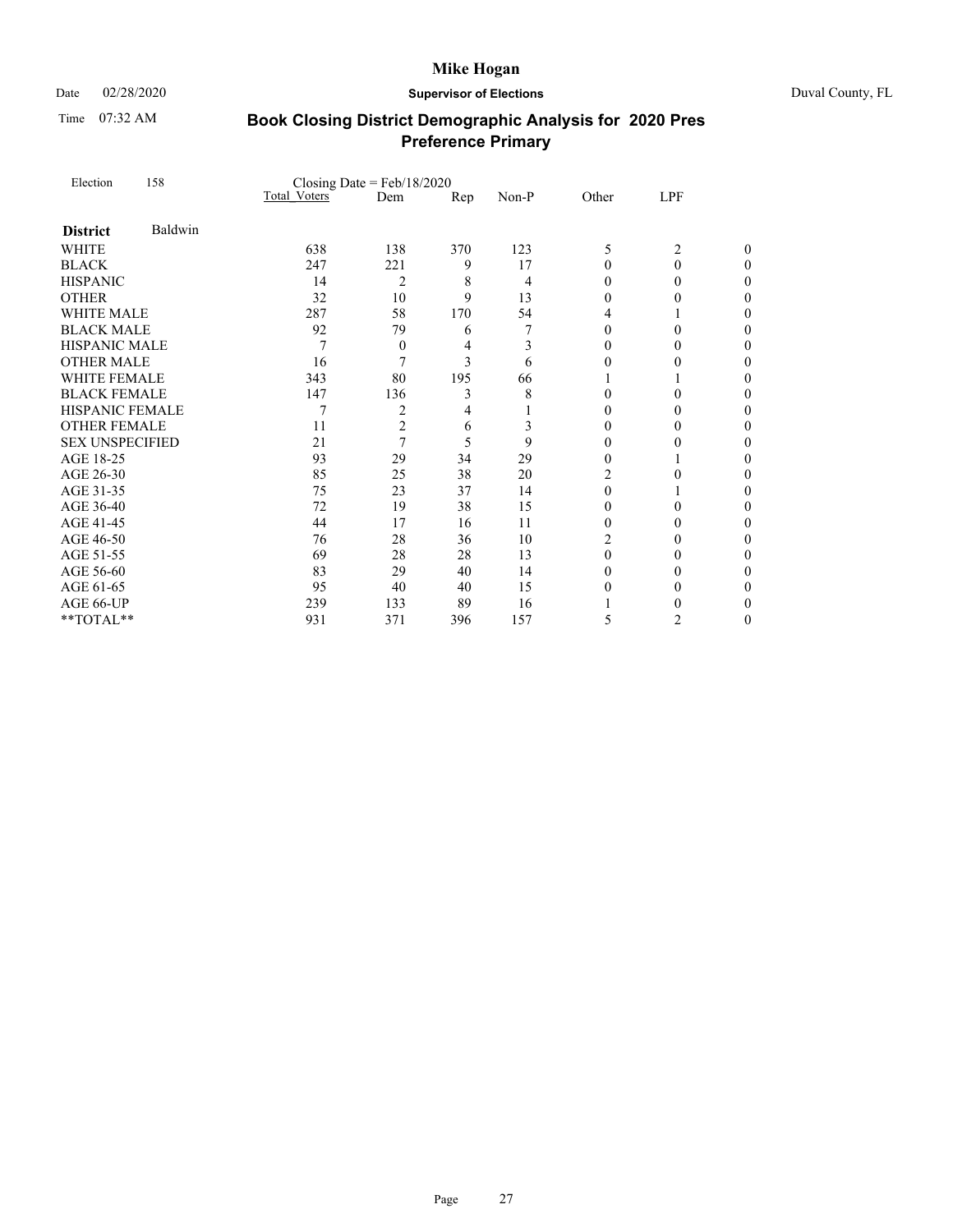Date 02/28/2020 **Supervisor of Elections** Duval County, FL

Time 07:32 AM

| Election               | 158                |                     | Closing Date = $Feb/18/2020$ |                |       |                |                |                  |
|------------------------|--------------------|---------------------|------------------------------|----------------|-------|----------------|----------------|------------------|
|                        |                    | <b>Total Voters</b> | Dem                          | $\mathbf{Rep}$ | Non-P | Other          | LPF            |                  |
| <b>District</b>        | Jacksonville Beach |                     |                              |                |       |                |                |                  |
| WHITE                  |                    | 17,285              | 4,215                        | 9,068          | 3,730 | 180            | 92             | 0                |
| <b>BLACK</b>           |                    | 506                 | 373                          | 36             | 92    | 3              | $\overline{2}$ | $\boldsymbol{0}$ |
| <b>HISPANIC</b>        |                    | 465                 | 157                          | 167            | 135   | 4              | $\overline{c}$ | $\overline{0}$   |
| <b>OTHER</b>           |                    | 967                 | 265                          | 334            | 355   | 8              | 5              | $\overline{0}$   |
| WHITE MALE             |                    | 8,333               | 1,699                        | 4,511          | 1,971 | 87             | 65             | $\overline{0}$   |
| <b>BLACK MALE</b>      |                    | 231                 | 151                          | 19             | 58    | 2              | 1              | $\boldsymbol{0}$ |
| <b>HISPANIC MALE</b>   |                    | 197                 | 53                           | 83             | 59    | $\theta$       | $\overline{c}$ | $\overline{0}$   |
| <b>OTHER MALE</b>      |                    | 359                 | 96                           | 136            | 118   | 5              | 4              | $\overline{0}$   |
| <b>WHITE FEMALE</b>    |                    | 8,798               | 2,486                        | 4,475          | 1,718 | 92             | 27             | $\boldsymbol{0}$ |
| <b>BLACK FEMALE</b>    |                    | 265                 | 214                          | 16             | 33    | 1              | 1              | $\boldsymbol{0}$ |
| HISPANIC FEMALE        |                    | 261                 | 101                          | 81             | 75    | 4              | $\theta$       | $\overline{0}$   |
| <b>OTHER FEMALE</b>    |                    | 429                 | 136                          | 157            | 134   | $\overline{2}$ | $\theta$       | $\boldsymbol{0}$ |
| <b>SEX UNSPECIFIED</b> |                    | 350                 | 74                           | 127            | 146   | $\overline{2}$ | 1              | $\boldsymbol{0}$ |
| AGE 18-25              |                    | 1,675               | 396                          | 705            | 523   | 37             | 14             | $\theta$         |
| AGE 26-30              |                    | 2,005               | 479                          | 894            | 588   | 28             | 16             | $\boldsymbol{0}$ |
| AGE 31-35              |                    | 1,907               | 457                          | 815            | 593   | 20             | 22             | $\overline{0}$   |
| AGE 36-40              |                    | 1,703               | 440                          | 737            | 501   | 14             | 11             | $\overline{0}$   |
| AGE 41-45              |                    | 1,364               | 333                          | 628            | 375   | 19             | 9              | $\boldsymbol{0}$ |
| AGE 46-50              |                    | 1,514               | 352                          | 793            | 347   | 12             | 10             | $\boldsymbol{0}$ |
| AGE 51-55              |                    | 1,570               | 336                          | 927            | 288   | 13             | 6              | $\overline{0}$   |
| AGE 56-60              |                    | 1,800               | 449                          | 1,028          | 300   | 18             | 5              | $\boldsymbol{0}$ |
| AGE 61-65              |                    | 1,694               | 511                          | 918            | 252   | 9              | 4              | $\boldsymbol{0}$ |
| AGE 66-UP              |                    | 3,988               | 1,257                        | 2.158          | 544   | 25             | 4              | $\overline{0}$   |
| **TOTAL**              |                    | 19,223              | 5,010                        | 9,605          | 4,312 | 195            | 101            | 0                |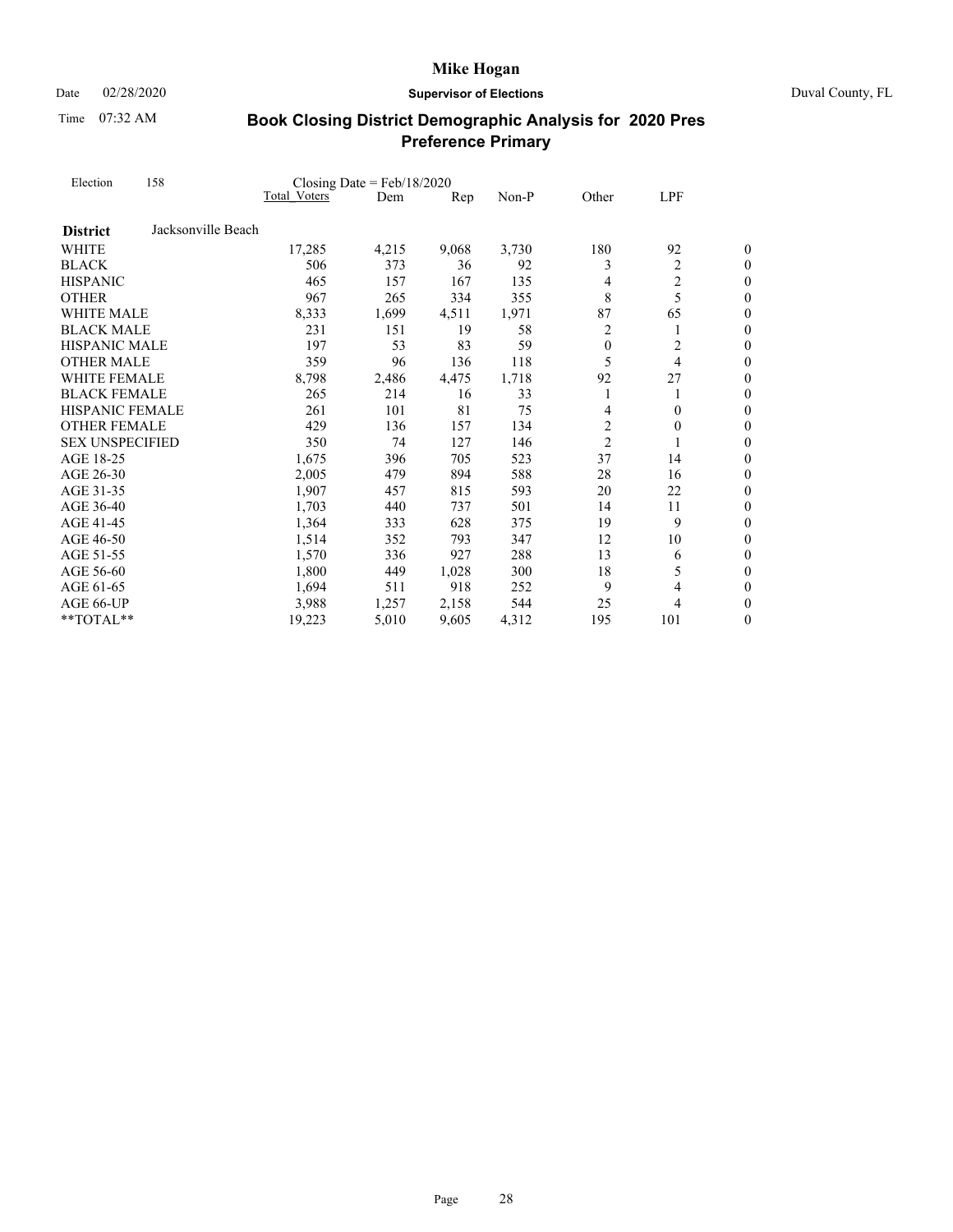Time 07:32 AM

### Date 02/28/2020 **Supervisor of Elections** Duval County, FL

| Election               | 158           | Closing Date = $Feb/18/2020$ |       |       |       |          |          |                  |
|------------------------|---------------|------------------------------|-------|-------|-------|----------|----------|------------------|
|                        |               | <b>Total Voters</b>          | Dem   | Rep   | Non-P | Other    | LPF      |                  |
| <b>District</b>        | Neptune Beach |                              |       |       |       |          |          |                  |
| WHITE                  |               | 5,368                        | 1,379 | 2,804 | 1,113 | 47       | 25       | 0                |
| <b>BLACK</b>           |               | 63                           | 34    | 8     | 17    | 4        | $\theta$ | $\theta$         |
| <b>HISPANIC</b>        |               | 120                          | 41    | 39    | 36    | 3        | 1        | $\boldsymbol{0}$ |
| <b>OTHER</b>           |               | 262                          | 74    | 81    | 101   | 3        | 3        | 0                |
| <b>WHITE MALE</b>      |               | 2,555                        | 510   | 1,418 | 583   | 24       | 20       | $\overline{0}$   |
| <b>BLACK MALE</b>      |               | 34                           | 18    | 4     | 9     | 3        | $\theta$ | $\boldsymbol{0}$ |
| HISPANIC MALE          |               | 52                           | 13    | 19    | 17    | 3        | 0        | 0                |
| <b>OTHER MALE</b>      |               | 90                           | 21    | 33    | 33    |          | 2        | 0                |
| WHITE FEMALE           |               | 2,742                        | 854   | 1,356 | 504   | 23       | 5        | $\boldsymbol{0}$ |
| <b>BLACK FEMALE</b>    |               | 29                           | 16    | 4     | 8     | 1        | 0        | 0                |
| <b>HISPANIC FEMALE</b> |               | 66                           | 27    | 19    | 19    | $\theta$ |          | 0                |
| <b>OTHER FEMALE</b>    |               | 113                          | 40    | 35    | 36    |          | 1        | $\boldsymbol{0}$ |
| <b>SEX UNSPECIFIED</b> |               | 131                          | 29    | 44    | 57    |          | 0        | $\boldsymbol{0}$ |
| AGE 18-25              |               | 524                          | 114   | 213   | 179   | 15       | 3        | $\overline{0}$   |
| AGE 26-30              |               | 514                          | 128   | 210   | 167   | 8        | 1        | $\boldsymbol{0}$ |
| AGE 31-35              |               | 534                          | 130   | 231   | 166   | 4        | 3        | $\boldsymbol{0}$ |
| AGE 36-40              |               | 542                          | 132   | 244   | 157   | 4        | 5        | $\overline{0}$   |
| AGE 41-45              |               | 436                          | 126   | 187   | 114   | 4        | 5        | $\boldsymbol{0}$ |
| AGE 46-50              |               | 492                          | 105   | 250   | 125   | 5        |          | $\boldsymbol{0}$ |
| AGE 51-55              |               | 459                          | 110   | 270   | 73    | 5        |          | $\overline{0}$   |
| AGE 56-60              |               | 535                          | 125   | 320   | 85    | 4        |          | $\boldsymbol{0}$ |
| AGE 61-65              |               | 577                          | 147   | 335   | 91    | 3        |          | $\boldsymbol{0}$ |
| AGE 66-UP              |               | 1,196                        | 410   | 670   | 109   | 5        | 2        | 0                |
| **TOTAL**              |               | 5,813                        | 1,528 | 2,932 | 1,267 | 57       | 29       | 0                |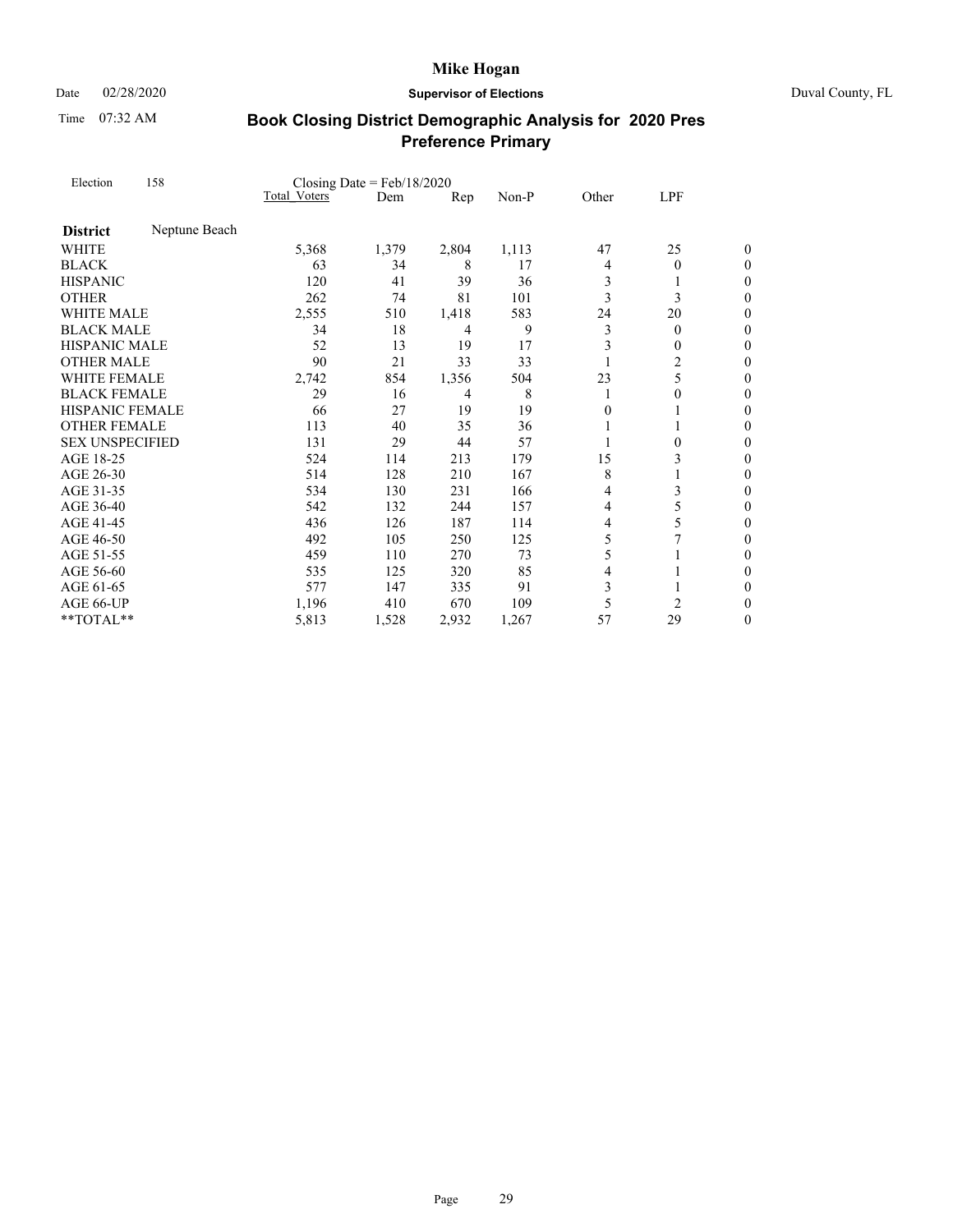Date 02/28/2020 **Supervisor of Elections** Duval County, FL

Time 07:32 AM

| Election               | 158               | Closing Date = $Feb/18/2020$ |        |        |        |       |                |                  |
|------------------------|-------------------|------------------------------|--------|--------|--------|-------|----------------|------------------|
|                        |                   | Total Voters                 | Dem    | Rep    | Non-P  | Other | LPF            |                  |
| <b>District</b>        | House District 11 |                              |        |        |        |       |                |                  |
| WHITE                  |                   | 55,259                       | 12,728 | 30,013 | 11,783 | 483   | 252            | 0                |
| <b>BLACK</b>           |                   | 5,401                        | 4,019  | 297    | 1,026  | 52    |                | $\boldsymbol{0}$ |
| <b>HISPANIC</b>        |                   | 2,405                        | 842    | 763    | 777    | 17    | 6              | $\overline{0}$   |
| <b>OTHER</b>           |                   | 4,216                        | 1,151  | 1,429  | 1,584  | 30    | 22             | $\overline{0}$   |
| WHITE MALE             |                   | 26,564                       | 4,958  | 15,087 | 6,114  | 235   | 170            | $\overline{0}$   |
| <b>BLACK MALE</b>      |                   | 2,435                        | 1,663  | 170    | 566    | 32    | 4              | $\boldsymbol{0}$ |
| <b>HISPANIC MALE</b>   |                   | 1,126                        | 335    | 388    | 388    | 11    | 4              | $\overline{0}$   |
| <b>OTHER MALE</b>      |                   | 1,596                        | 394    | 596    | 581    | 14    | 11             | $\overline{0}$   |
| WHITE FEMALE           |                   | 28,137                       | 7,657  | 14,656 | 5,496  | 246   | 82             | $\boldsymbol{0}$ |
| <b>BLACK FEMALE</b>    |                   | 2,887                        | 2,298  | 125    | 442    | 20    | $\overline{c}$ | $\boldsymbol{0}$ |
| <b>HISPANIC FEMALE</b> |                   | 1,228                        | 484    | 361    | 375    | 6     | $\overline{c}$ | $\overline{0}$   |
| <b>OTHER FEMALE</b>    |                   | 1,893                        | 597    | 661    | 616    | 13    | 6              | $\boldsymbol{0}$ |
| <b>SEX UNSPECIFIED</b> |                   | 1,413                        | 354    | 458    | 590    | 5     | 6              | $\boldsymbol{0}$ |
| AGE 18-25              |                   | 6,463                        | 1,740  | 2,436  | 2,139  | 113   | 35             | $\overline{0}$   |
| AGE 26-30              |                   | 6,061                        | 1,650  | 2,422  | 1,874  | 74    | 41             | $\overline{0}$   |
| AGE 31-35              |                   | 5,978                        | 1,646  | 2,356  | 1,852  | 70    | 54             | $\boldsymbol{0}$ |
| AGE 36-40              |                   | 6,037                        | 1,659  | 2,465  | 1,818  | 51    | 44             | $\overline{0}$   |
| AGE 41-45              |                   | 5,110                        | 1,428  | 2,251  | 1,359  | 43    | 29             | $\boldsymbol{0}$ |
| AGE 46-50              |                   | 5,632                        | 1,508  | 2,749  | 1,291  | 53    | 31             | $\overline{0}$   |
| AGE 51-55              |                   | 5,659                        | 1,446  | 3,098  | 1,061  | 41    | 13             | $\theta$         |
| AGE 56-60              |                   | 6,390                        | 1,609  | 3,658  | 1,068  | 39    | 16             | $\boldsymbol{0}$ |
| AGE 61-65              |                   | 5,997                        | 1,776  | 3,263  | 914    | 34    | 10             | $\boldsymbol{0}$ |
| AGE 66-UP              |                   | 13.926                       | 4,273  | 7,793  | 1.783  | 63    | 14             | $\overline{0}$   |
| $*$ TOTAL $*$          |                   | 67,281                       | 18,740 | 32,502 | 15,170 | 582   | 287            | $\boldsymbol{0}$ |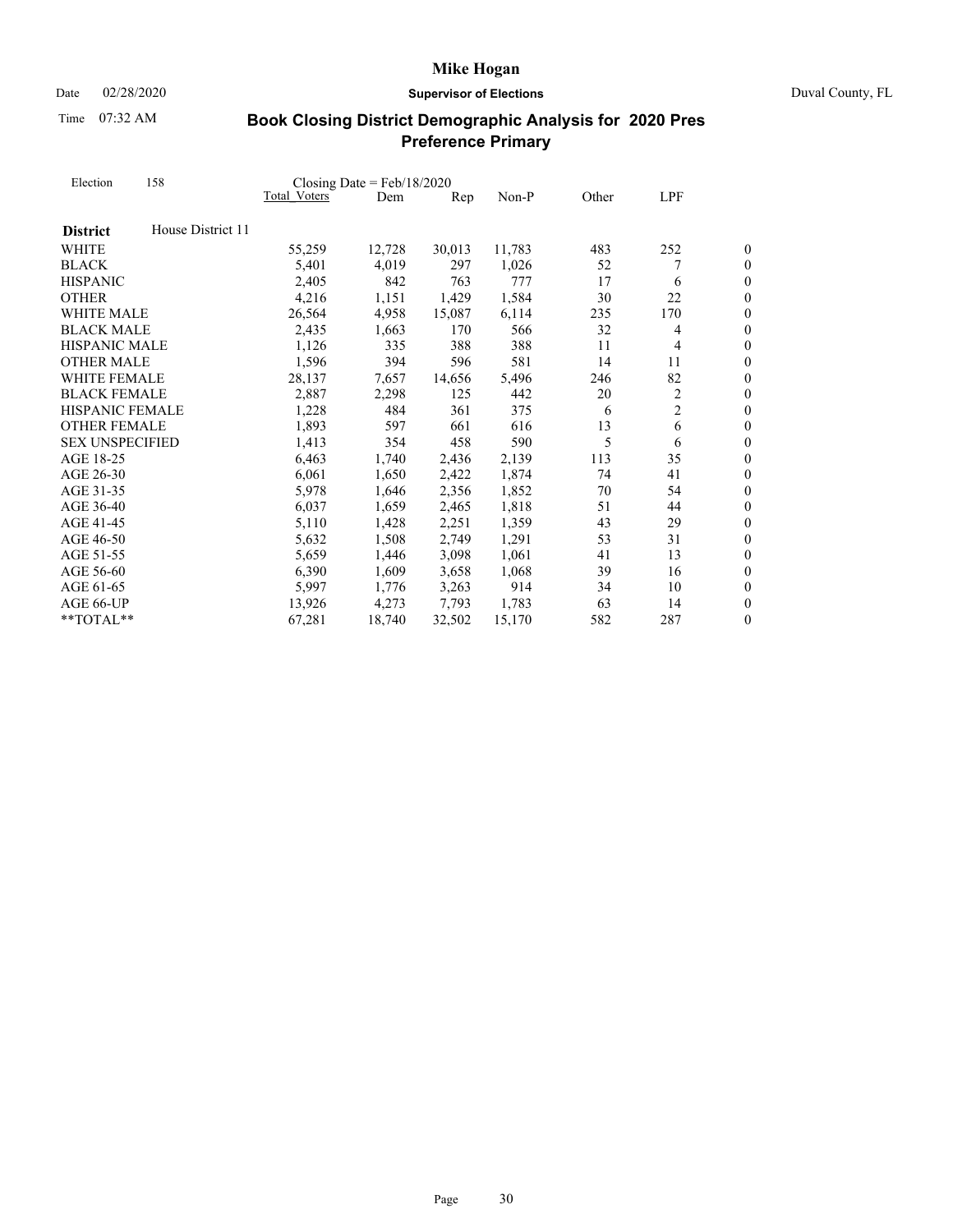Time 07:32 AM

### Date 02/28/2020 **Supervisor of Elections** Duval County, FL

| Election               | 158               |                     | Closing Date = $Feb/18/2020$ |                |        |       |     |                  |
|------------------------|-------------------|---------------------|------------------------------|----------------|--------|-------|-----|------------------|
|                        |                   | <b>Total Voters</b> | Dem                          | $\mathbf{Rep}$ | Non-P  | Other | LPF |                  |
| <b>District</b>        | House District 12 |                     |                              |                |        |       |     |                  |
| WHITE                  |                   | 73,411              | 16,618                       | 39,334         | 16,357 | 710   | 392 | 0                |
| <b>BLACK</b>           |                   | 15,892              | 12,028                       | 747            | 2,983  | 119   | 15  | $\boldsymbol{0}$ |
| <b>HISPANIC</b>        |                   | 7,965               | 3,061                        | 1,994          | 2,826  | 71    | 13  | $\boldsymbol{0}$ |
| <b>OTHER</b>           |                   | 13,313              | 3,786                        | 3,829          | 5,580  | 90    | 28  | $\overline{0}$   |
| WHITE MALE             |                   | 34,489              | 6,411                        | 19,390         | 8,063  | 367   | 258 | $\overline{0}$   |
| <b>BLACK MALE</b>      |                   | 6,813               | 4,782                        | 420            | 1,536  | 63    | 12  | $\boldsymbol{0}$ |
| <b>HISPANIC MALE</b>   |                   | 3,501               | 1,198                        | 975            | 1,286  | 37    | 5   | $\overline{0}$   |
| <b>OTHER MALE</b>      |                   | 5,388               | 1,459                        | 1,641          | 2,238  | 36    | 14  | $\overline{0}$   |
| <b>WHITE FEMALE</b>    |                   | 37,985              | 9,990                        | 19,534         | 7,996  | 337   | 128 | $\boldsymbol{0}$ |
| <b>BLACK FEMALE</b>    |                   | 8,801               | 7,060                        | 309            | 1,374  | 55    | 3   | $\boldsymbol{0}$ |
| <b>HISPANIC FEMALE</b> |                   | 4,247               | 1,787                        | 969            | 1,452  | 32    | 7   | $\overline{0}$   |
| <b>OTHER FEMALE</b>    |                   | 6,106               | 1,946                        | 1,819          | 2,282  | 48    | 11  | $\overline{0}$   |
| <b>SEX UNSPECIFIED</b> |                   | 3,249               | 860                          | 847            | 1,517  | 15    | 10  | $\boldsymbol{0}$ |
| AGE 18-25              |                   | 13,349              | 4,518                        | 4,057          | 4,496  | 224   | 54  | $\overline{0}$   |
| AGE 26-30              |                   | 11,489              | 3,777                        | 3,761          | 3,727  | 144   | 80  | $\boldsymbol{0}$ |
| AGE 31-35              |                   | 10,802              | 3,513                        | 3,586          | 3,518  | 118   | 67  | $\overline{0}$   |
| AGE 36-40              |                   | 9,862               | 3,189                        | 3,440          | 3,053  | 106   | 74  | $\overline{0}$   |
| AGE 41-45              |                   | 8,480               | 2,702                        | 3,133          | 2,513  | 72    | 60  | $\boldsymbol{0}$ |
| AGE 46-50              |                   | 9,134               | 2,853                        | 3,942          | 2,207  | 85    | 47  | $\boldsymbol{0}$ |
| AGE 51-55              |                   | 9,413               | 2,878                        | 4,450          | 2,013  | 50    | 22  | $\overline{0}$   |
| AGE 56-60              |                   | 9,904               | 2,947                        | 4,918          | 1,965  | 55    | 19  | $\boldsymbol{0}$ |
| AGE 61-65              |                   | 8,670               | 2,790                        | 4,297          | 1,516  | 56    | 11  | $\boldsymbol{0}$ |
| AGE 66-UP              |                   | 19,442              | 6,308                        | 10,312         | 2,730  | 78    | 14  | $\overline{0}$   |
| $*$ TOTAL $*$          |                   | 110,581             | 35,493                       | 45,904         | 27,746 | 990   | 448 | $\boldsymbol{0}$ |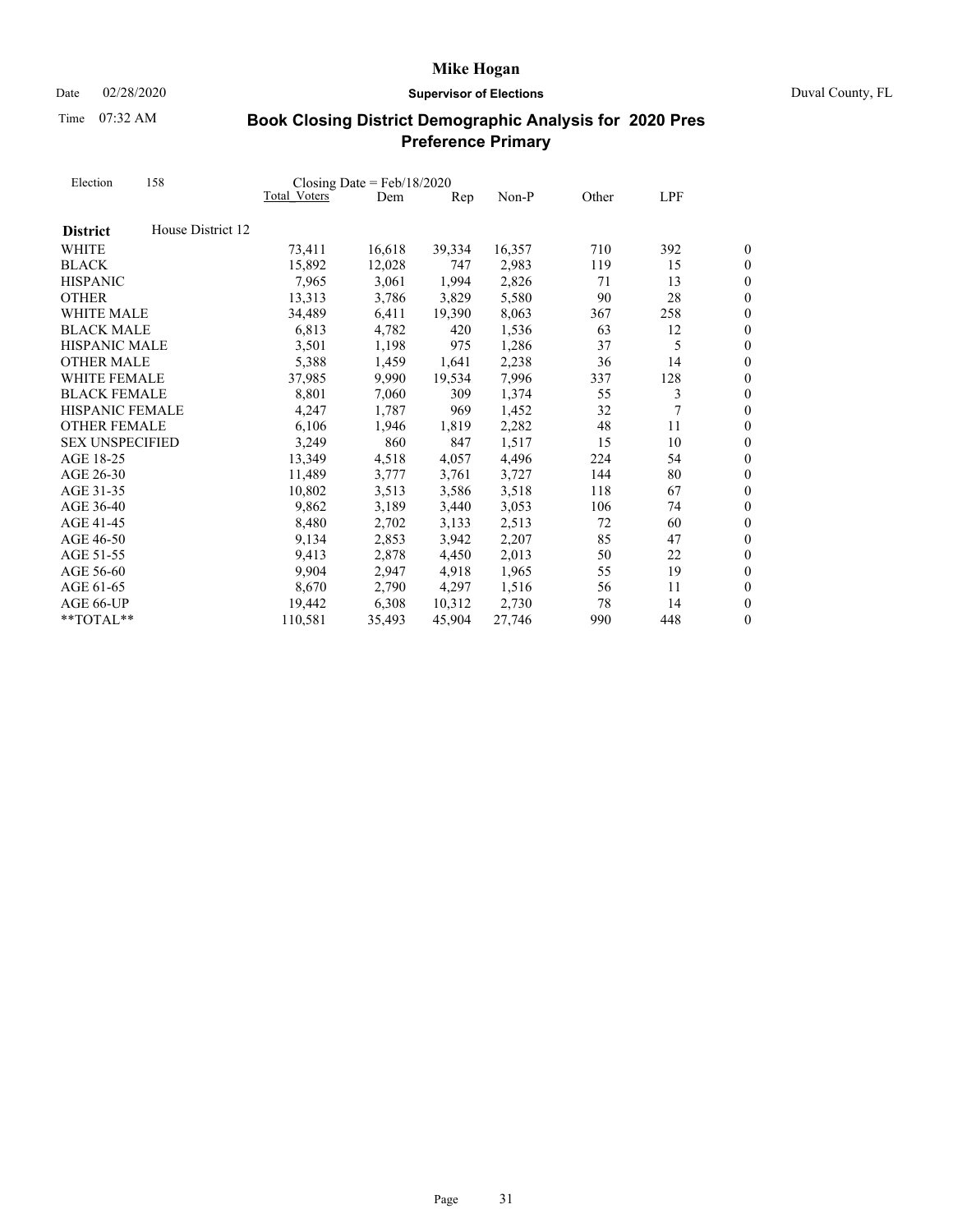Date 02/28/2020 **Supervisor of Elections** Duval County, FL

Time 07:32 AM

| Election<br><b>District</b><br>WHITE<br><b>BLACK</b><br><b>OTHER</b> | 158               |              | Closing Date = $Feb/18/2020$ |                |        |       |     |                  |
|----------------------------------------------------------------------|-------------------|--------------|------------------------------|----------------|--------|-------|-----|------------------|
|                                                                      |                   | Total Voters | Dem                          | $\mathbf{Rep}$ | Non-P  | Other | LPF |                  |
|                                                                      | House District 13 |              |                              |                |        |       |     |                  |
|                                                                      |                   | 38,656       | 11,037                       | 18,634         | 8,384  | 402   | 199 | 0                |
|                                                                      |                   | 50,817       | 42,275                       | 1,572          | 6,734  | 199   | 37  | 0                |
| <b>HISPANIC</b>                                                      |                   | 4,923        | 2,119                        | 979            | 1,774  | 37    | 14  | $\boldsymbol{0}$ |
|                                                                      |                   | 8,135        | 3,162                        | 1,383          | 3,518  | 45    | 27  | $\overline{0}$   |
| WHITE MALE                                                           |                   | 18,156       | 4,491                        | 9,197          | 4,152  | 183   | 133 | $\overline{0}$   |
| <b>BLACK MALE</b>                                                    |                   | 20,353       | 16,059                       | 788            | 3,371  | 110   | 25  | $\overline{0}$   |
| HISPANIC MALE                                                        |                   | 2,156        | 869                          | 478            | 783    | 18    | 8   | $\overline{0}$   |
| <b>OTHER MALE</b>                                                    |                   | 2,881        | 1,060                        | 582            | 1,206  | 17    | 16  | $\overline{0}$   |
| <b>WHITE FEMALE</b>                                                  |                   | 19,982       | 6,408                        | 9,205          | 4,090  | 215   | 64  | $\overline{0}$   |
| <b>BLACK FEMALE</b>                                                  |                   | 29,526       | 25,535                       | 752            | 3,140  | 88    | 11  | $\boldsymbol{0}$ |
| <b>HISPANIC FEMALE</b>                                               |                   | 2,636        | 1,200                        | 476            | 935    | 19    | 6   | $\overline{0}$   |
| <b>OTHER FEMALE</b>                                                  |                   | 3,475        | 1,591                        | 646            | 1,213  | 16    | 9   | $\overline{0}$   |
| <b>SEX UNSPECIFIED</b>                                               |                   | 3,362        | 1,378                        | 444            | 1,518  | 17    | 5   | $\overline{0}$   |
| AGE 18-25                                                            |                   | 12,198       | 6,273                        | 1,671          | 4,089  | 128   | 37  | $\overline{0}$   |
| AGE 26-30                                                            |                   | 10,469       | 5,682                        | 1,679          | 2,968  | 95    | 45  | $\overline{0}$   |
| AGE 31-35                                                            |                   | 10,212       | 5,734                        | 1,725          | 2,617  | 87    | 49  | $\boldsymbol{0}$ |
| AGE 36-40                                                            |                   | 8,643        | 4,854                        | 1,569          | 2,092  | 85    | 43  | $\overline{0}$   |
| AGE 41-45                                                            |                   | 7,453        | 4,157                        | 1,490          | 1,722  | 55    | 29  | $\overline{0}$   |
| AGE 46-50                                                            |                   | 7,915        | 4,455                        | 1,832          | 1,563  | 47    | 18  | $\boldsymbol{0}$ |
| AGE 51-55                                                            |                   | 8,196        | 4,635                        | 2,151          | 1,346  | 49    | 15  | $\overline{0}$   |
| AGE 56-60                                                            |                   | 9,394        | 5,506                        | 2,497          | 1,308  | 61    | 22  | $\boldsymbol{0}$ |
| AGE 61-65                                                            |                   | 8,834        | 5,407                        | 2,335          | 1,049  | 35    | 8   | $\boldsymbol{0}$ |
| AGE 66-UP                                                            |                   | 19,166       | 11,860                       | 5,616          | 1,638  | 41    | 11  | $\overline{0}$   |
| $*$ TOTAL $*$                                                        |                   | 102,531      | 58,593                       | 22,568         | 20,410 | 683   | 277 | $\boldsymbol{0}$ |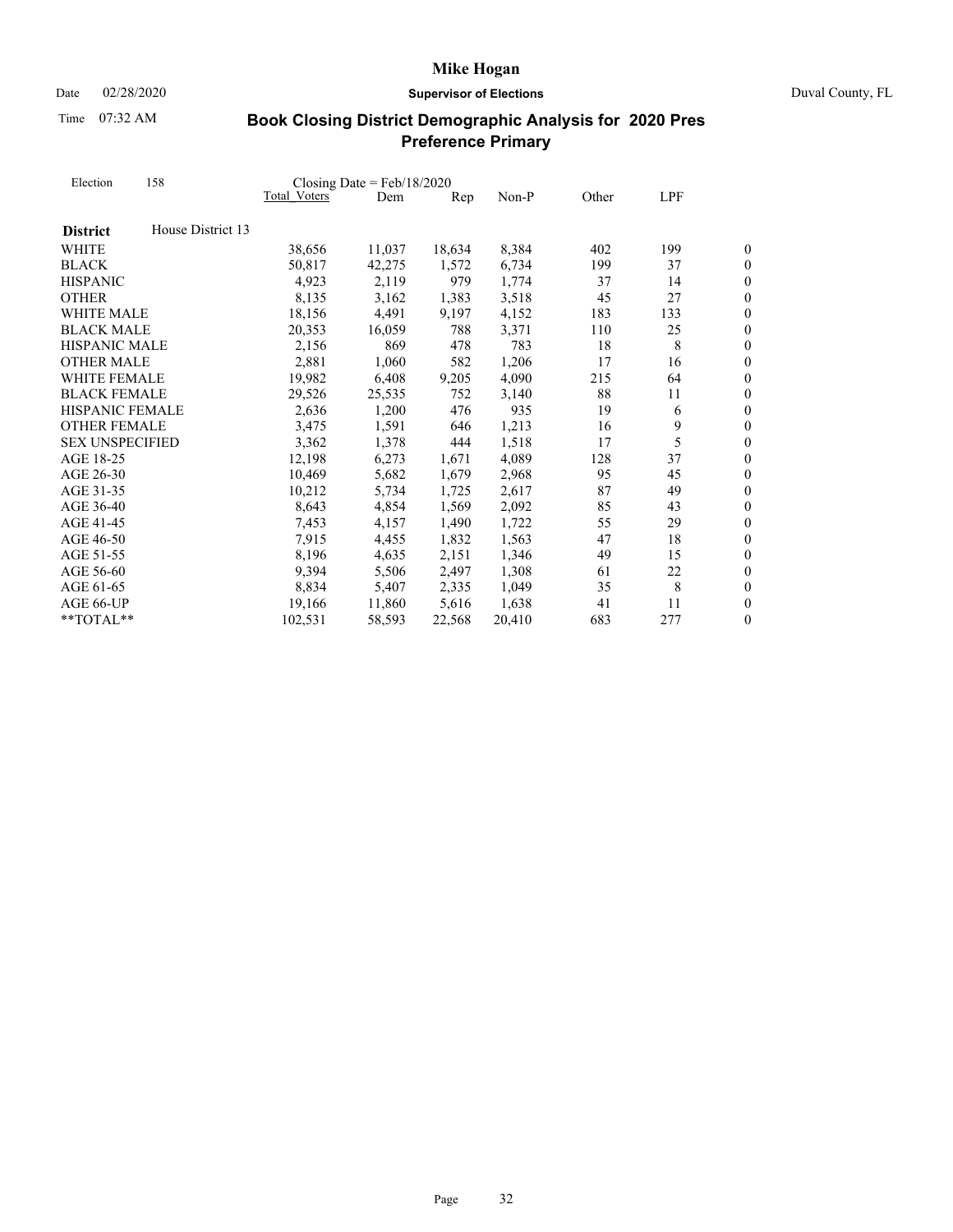Date 02/28/2020 **Supervisor of Elections** Duval County, FL

Time 07:32 AM

| Election               | 158               |                     | Closing Date = $Feb/18/2020$ |                |         |       |                |                  |
|------------------------|-------------------|---------------------|------------------------------|----------------|---------|-------|----------------|------------------|
|                        |                   | <b>Total Voters</b> | Dem                          | $\mathbf{Rep}$ | $Non-P$ | Other | LPF            |                  |
| <b>District</b>        | House District 14 |                     |                              |                |         |       |                |                  |
| WHITE                  |                   | 41,137              | 10,343                       | 21,434         | 8,723   | 424   | 213            | 0                |
| <b>BLACK</b>           |                   | 60,262              | 50,926                       | 1,735          | 7,356   | 221   | 24             | $\boldsymbol{0}$ |
| <b>HISPANIC</b>        |                   | 3,951               | 1,699                        | 808            | 1,400   | 35    | 9              | $\overline{0}$   |
| <b>OTHER</b>           |                   | 7,198               | 2,784                        | 1,306          | 3,035   | 50    | 23             | $\overline{0}$   |
| WHITE MALE             |                   | 19,196              | 4,144                        | 10,486         | 4,224   | 208   | 134            | $\overline{0}$   |
| <b>BLACK MALE</b>      |                   | 23,818              | 19,104                       | 918            | 3,657   | 121   | 18             | $\boldsymbol{0}$ |
| <b>HISPANIC MALE</b>   |                   | 1,801               | 678                          | 436            | 666     | 14    | 7              | $\overline{0}$   |
| <b>OTHER MALE</b>      |                   | 2,554               | 957                          | 530            | 1,032   | 20    | 15             | $\overline{0}$   |
| <b>WHITE FEMALE</b>    |                   | 21,477              | 6,084                        | 10,744         | 4,357   | 214   | 78             | $\boldsymbol{0}$ |
| <b>BLACK FEMALE</b>    |                   | 35,496              | 31,123                       | 788            | 3,481   | 98    | 6              | $\boldsymbol{0}$ |
| <b>HISPANIC FEMALE</b> |                   | 2,049               | 980                          | 355            | 692     | 20    | $\overline{c}$ | $\overline{0}$   |
| <b>OTHER FEMALE</b>    |                   | 3,133               | 1,376                        | 620            | 1,106   | 26    | 5              | $\boldsymbol{0}$ |
| <b>SEX UNSPECIFIED</b> |                   | 3,024               | 1,306                        | 406            | 1,299   | 9     | 4              | $\boldsymbol{0}$ |
| AGE 18-25              |                   | 13,380              | 6,901                        | 2,025          | 4,269   | 153   | 32             | $\overline{0}$   |
| AGE 26-30              |                   | 10,956              | 5,966                        | 1,954          | 2,877   | 100   | 59             | $\boldsymbol{0}$ |
| AGE 31-35              |                   | 10,553              | 5,857                        | 1,973          | 2,562   | 100   | 61             | $\overline{0}$   |
| AGE 36-40              |                   | 9,979               | 5,805                        | 1,847          | 2,234   | 66    | 27             | $\overline{0}$   |
| AGE 41-45              |                   | 8,982               | 5,358                        | 1,773          | 1,773   | 53    | 25             | $\boldsymbol{0}$ |
| AGE 46-50              |                   | 9,669               | 5,660                        | 2,230          | 1,702   | 55    | 22             | $\boldsymbol{0}$ |
| AGE 51-55              |                   | 9,514               | 5,656                        | 2,411          | 1,365   | 65    | 17             | $\overline{0}$   |
| AGE 56-60              |                   | 10,033              | 5,943                        | 2,763          | 1,273   | 49    | 5              | $\boldsymbol{0}$ |
| AGE 61-65              |                   | 9,091               | 5,510                        | 2,526          | 1,017   | 31    | 7              | $\boldsymbol{0}$ |
| AGE 66-UP              |                   | 20,331              | 13,066                       | 5,773          | 1,422   | 56    | 14             | $\overline{0}$   |
| $*$ TOTAL $*$          |                   | 112,548             | 65,752                       | 25,283         | 20,514  | 730   | 269            | $\boldsymbol{0}$ |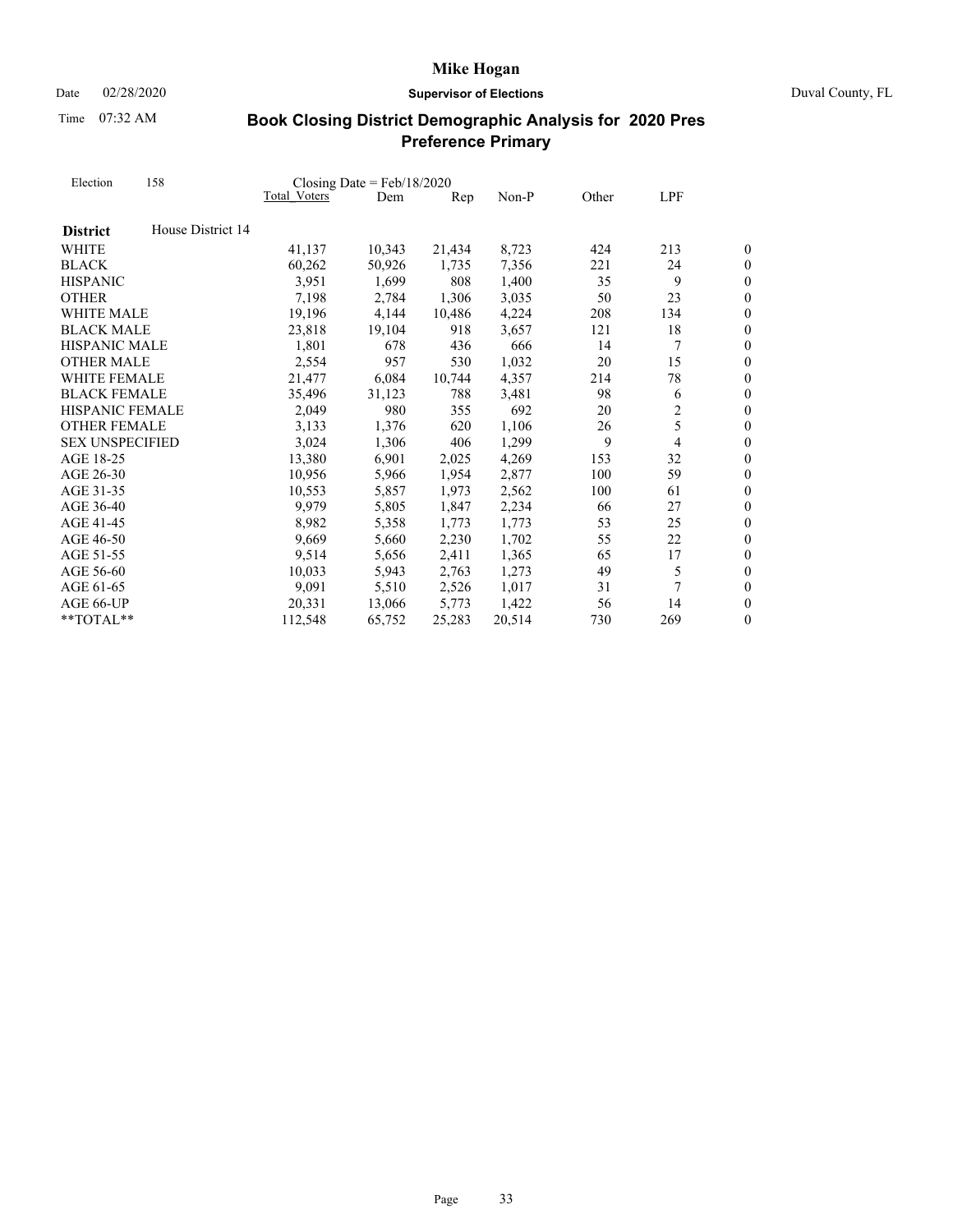Date 02/28/2020 **Supervisor of Elections** Duval County, FL

Time 07:32 AM

| Election               | 158               | Closing Date = $Feb/18/2020$ |        |                |        |       |     |                  |
|------------------------|-------------------|------------------------------|--------|----------------|--------|-------|-----|------------------|
|                        |                   | Total Voters                 | Dem    | $\mathbf{Rep}$ | Non-P  | Other | LPF |                  |
| <b>District</b>        | House District 15 |                              |        |                |        |       |     |                  |
| WHITE                  |                   | 64,491                       | 15,223 | 36,096         | 12,208 | 654   | 310 | 0                |
| <b>BLACK</b>           |                   | 29,454                       | 23,121 | 1,212          | 4,890  | 212   | 19  | $\boldsymbol{0}$ |
| <b>HISPANIC</b>        |                   | 6,500                        | 2,618  | 1,399          | 2,398  | 71    | 14  | $\overline{0}$   |
| <b>OTHER</b>           |                   | 8,711                        | 2,626  | 2,549          | 3,420  | 91    | 25  | $\overline{0}$   |
| WHITE MALE             |                   | 30,130                       | 6,034  | 17,575         | 6,001  | 321   | 199 | $\overline{0}$   |
| <b>BLACK MALE</b>      |                   | 11,955                       | 8,749  | 651            | 2,428  | 117   | 10  | $\overline{0}$   |
| <b>HISPANIC MALE</b>   |                   | 2,983                        | 1,108  | 745            | 1,088  | 36    | 6   | $\overline{0}$   |
| <b>OTHER MALE</b>      |                   | 3,276                        | 930    | 1.059          | 1,240  | 36    | 11  | $\overline{0}$   |
| <b>WHITE FEMALE</b>    |                   | 33,612                       | 9,035  | 18,125         | 6,022  | 326   | 104 | $\overline{0}$   |
| <b>BLACK FEMALE</b>    |                   | 16,994                       | 14,010 | 534            | 2,347  | 94    | 9   | $\boldsymbol{0}$ |
| <b>HISPANIC FEMALE</b> |                   | 3,370                        | 1,441  | 626            | 1,263  | 33    | 7   | $\overline{0}$   |
| <b>OTHER FEMALE</b>    |                   | 4,103                        | 1,377  | 1,251          | 1,419  | 45    | 11  | $\overline{0}$   |
| <b>SEX UNSPECIFIED</b> |                   | 2,730                        | 904    | 689            | 1,106  | 20    | 11  | $\boldsymbol{0}$ |
| AGE 18-25              |                   | 11,796                       | 4,431  | 3,196          | 3,926  | 206   | 37  | $\overline{0}$   |
| AGE 26-30              |                   | 10.697                       | 4,275  | 3,086          | 3,123  | 144   | 69  | $\overline{0}$   |
| AGE 31-35              |                   | 10,572                       | 4,320  | 3,150          | 2,925  | 122   | 55  | $\boldsymbol{0}$ |
| AGE 36-40              |                   | 9.711                        | 4,088  | 2,895          | 2,547  | 109   | 72  | $\overline{0}$   |
| AGE 41-45              |                   | 8,584                        | 3,595  | 2,779          | 2,078  | 98    | 34  | $\overline{0}$   |
| AGE 46-50              |                   | 9,253                        | 3,814  | 3,526          | 1,798  | 85    | 30  | $\boldsymbol{0}$ |
| AGE 51-55              |                   | 9,517                        | 3,876  | 3,819          | 1,743  | 60    | 19  | $\overline{0}$   |
| AGE 56-60              |                   | 10,142                       | 4,007  | 4,556          | 1,492  | 69    | 18  | $\boldsymbol{0}$ |
| AGE 61-65              |                   | 9,131                        | 3,689  | 4,217          | 1,166  | 40    | 19  | $\boldsymbol{0}$ |
| AGE 66-UP              |                   | 19,699                       | 7,470  | 10.022         | 2,097  | 95    | 15  | $\overline{0}$   |
| $*$ TOTAL $*$          |                   | 109,156                      | 43,588 | 41,256         | 22,916 | 1,028 | 368 | $\boldsymbol{0}$ |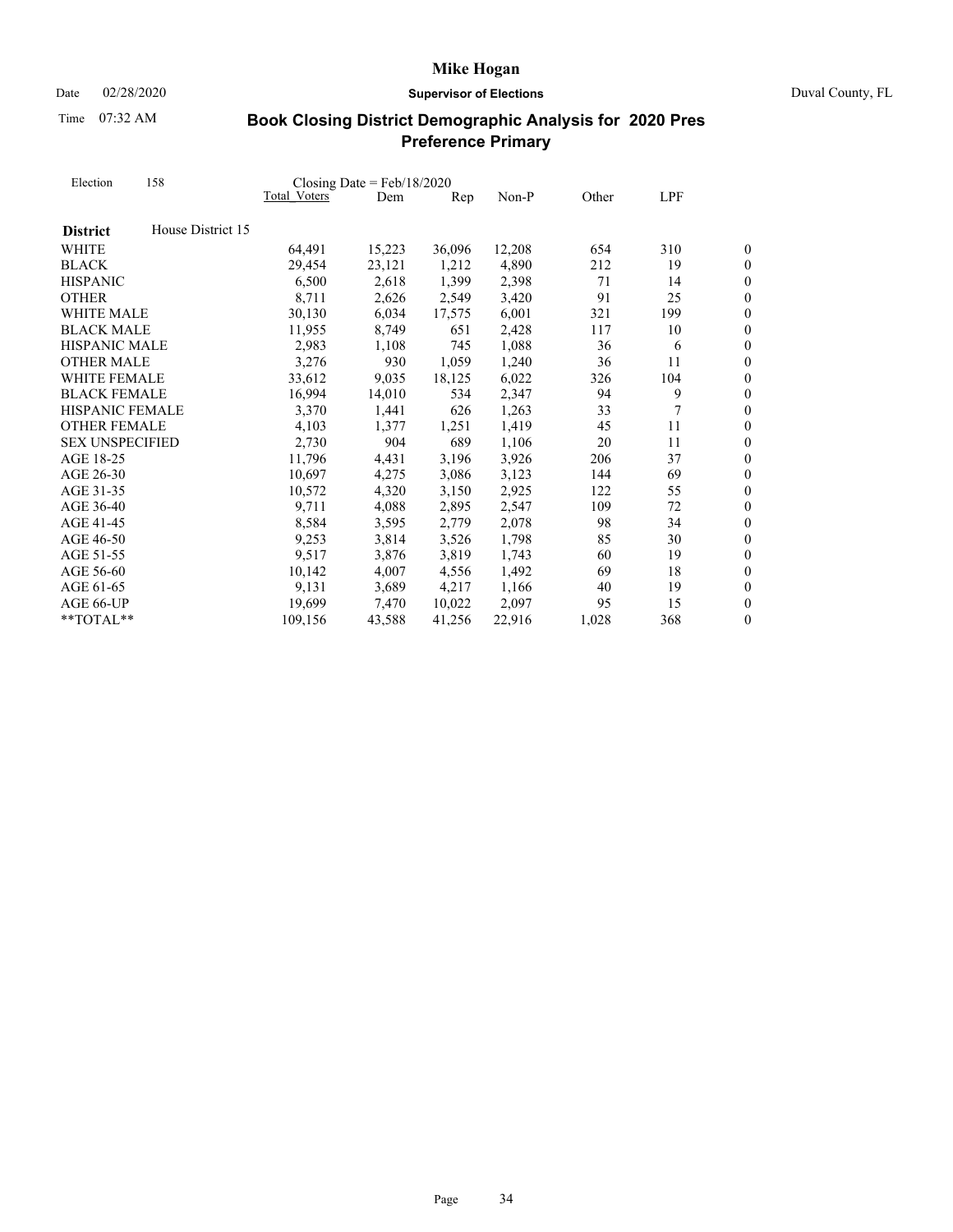Date 02/28/2020 **Supervisor of Elections** Duval County, FL

Time 07:32 AM

| Election               | 158               |                     | Closing Date = $Feb/18/2020$ |                |        |       |     |                  |
|------------------------|-------------------|---------------------|------------------------------|----------------|--------|-------|-----|------------------|
|                        |                   | <b>Total Voters</b> | Dem                          | $\mathbf{Rep}$ | Non-P  | Other | LPF |                  |
| <b>District</b>        | House District 16 |                     |                              |                |        |       |     |                  |
| WHITE                  |                   | 92,306              | 21,983                       | 50,786         | 18,246 | 855   | 436 | 0                |
| <b>BLACK</b>           |                   | 14,924              | 11,194                       | 680            | 2,897  | 141   | 12  | $\boldsymbol{0}$ |
| <b>HISPANIC</b>        |                   | 8,048               | 2,985                        | 2,146          | 2,824  | 70    | 23  | $\overline{0}$   |
| <b>OTHER</b>           |                   | 11,907              | 3,672                        | 3,321          | 4,776  | 106   | 32  | $\overline{0}$   |
| WHITE MALE             |                   | 42,777              | 8,619                        | 24,366         | 9,123  | 385   | 284 | $\overline{0}$   |
| <b>BLACK MALE</b>      |                   | 6,224               | 4,275                        | 379            | 1,499  | 69    | 2   | $\boldsymbol{0}$ |
| <b>HISPANIC MALE</b>   |                   | 3,611               | 1,238                        | 1,034          | 1,287  | 35    | 17  | $\overline{0}$   |
| <b>OTHER MALE</b>      |                   | 4,871               | 1,377                        | 1,471          | 1,963  | 39    | 21  | $\overline{0}$   |
| <b>WHITE FEMALE</b>    |                   | 48,686              | 13,164                       | 26,033         | 8,879  | 465   | 145 | $\boldsymbol{0}$ |
| <b>BLACK FEMALE</b>    |                   | 8,510               | 6,773                        | 297            | 1,360  | 70    | 10  | $\boldsymbol{0}$ |
| <b>HISPANIC FEMALE</b> |                   | 4,278               | 1,688                        | 1,084          | 1,465  | 35    | 6   | $\overline{0}$   |
| <b>OTHER FEMALE</b>    |                   | 5,601               | 1,980                        | 1,566          | 1,990  | 56    | 9   | $\overline{0}$   |
| <b>SEX UNSPECIFIED</b> |                   | 2,627               | 720                          | 703            | 1,177  | 18    | 9   | $\boldsymbol{0}$ |
| AGE 18-25              |                   | 13,501              | 4,196                        | 4,778          | 4,224  | 239   | 64  | $\overline{0}$   |
| AGE 26-30              |                   | 12,225              | 4,105                        | 4,234          | 3,603  | 195   | 88  | $\boldsymbol{0}$ |
| AGE 31-35              |                   | 11,799              | 3,834                        | 4,253          | 3,514  | 106   | 92  | $\overline{0}$   |
| AGE 36-40              |                   | 10,508              | 3,375                        | 3,819          | 3,136  | 103   | 75  | $\overline{0}$   |
| AGE 41-45              |                   | 9,421               | 2,994                        | 3,663          | 2,614  | 94    | 56  | $\boldsymbol{0}$ |
| AGE 46-50              |                   | 10,397              | 3,076                        | 4,674          | 2,508  | 101   | 38  | $\overline{0}$   |
| AGE 51-55              |                   | 10,441              | 2,980                        | 5,156          | 2,211  | 66    | 28  | $\overline{0}$   |
| AGE 56-60              |                   | 11,221              | 3,234                        | 5,902          | 1,999  | 73    | 13  | $\boldsymbol{0}$ |
| AGE 61-65              |                   | 10,519              | 3,361                        | 5,516          | 1,560  | 61    | 21  | $\boldsymbol{0}$ |
| AGE 66-UP              |                   | 27,105              | 8,657                        | 14,925         | 3,362  | 133   | 28  | $\overline{0}$   |
| $*$ TOTAL $*$          |                   | 127,185             | 39,834                       | 56,933         | 28,743 | 1,172 | 503 | $\boldsymbol{0}$ |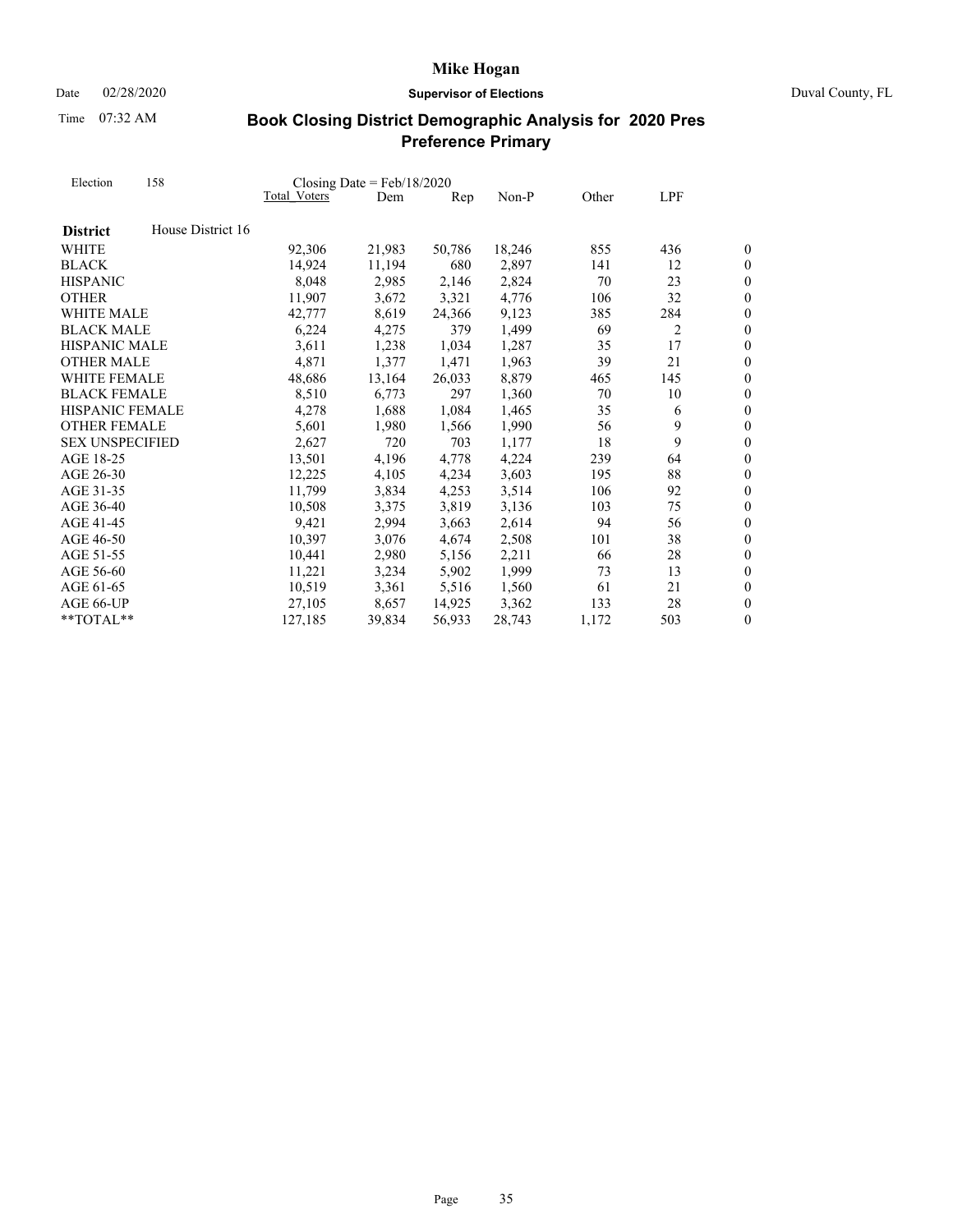Date 02/28/2020 **Supervisor of Elections** Duval County, FL

Time 07:32 AM

| Election               | 158                 |                     | Closing Date = $Feb/18/2020$ |        |        |       |                |                  |
|------------------------|---------------------|---------------------|------------------------------|--------|--------|-------|----------------|------------------|
|                        |                     | <b>Total Voters</b> | Dem                          | Rep    | Non-P  | Other | LPF            |                  |
| <b>District</b>        | School Board Dist 1 |                     |                              |        |        |       |                |                  |
| <b>WHITE</b>           |                     | 53,743              | 11,591                       | 30,661 | 10,812 | 464   | 215            | 0                |
| <b>BLACK</b>           |                     | 22,958              | 17,885                       | 960    | 3,942  | 155   | 16             | 0                |
| <b>HISPANIC</b>        |                     | 5,724               | 2,248                        | 1,423  | 2,005  | 41    | 7              | $\boldsymbol{0}$ |
| <b>OTHER</b>           |                     | 7,832               | 2,363                        | 2,226  | 3,165  | 53    | 25             | $\overline{0}$   |
| <b>WHITE MALE</b>      |                     | 25,401              | 4,593                        | 15,026 | 5,418  | 231   | 133            | 0                |
| <b>BLACK MALE</b>      |                     | 9,505               | 6,872                        | 521    | 2,012  | 87    | 13             | $\overline{0}$   |
| <b>HISPANIC MALE</b>   |                     | 2,584               | 917                          | 714    | 927    | 22    | 4              | $\overline{0}$   |
| <b>OTHER MALE</b>      |                     | 3,002               | 840                          | 968    | 1,161  | 19    | 14             | 0                |
| <b>WHITE FEMALE</b>    |                     | 27,737              | 6,876                        | 15,327 | 5,224  | 230   | 80             | $\boldsymbol{0}$ |
| <b>BLACK FEMALE</b>    |                     | 13,030              | 10,716                       | 425    | 1,819  | 67    | 3              | $\overline{0}$   |
| <b>HISPANIC FEMALE</b> |                     | 2,994               | 1,275                        | 673    | 1,024  | 19    | 3              | $\overline{0}$   |
| <b>OTHER FEMALE</b>    |                     | 3,550               | 1,228                        | 1,017  | 1,265  | 32    | 8              | $\overline{0}$   |
| <b>SEX UNSPECIFIED</b> |                     | 2,452               | 769                          | 599    | 1,073  | 6     | 5              | $\boldsymbol{0}$ |
| AGE 18-25              |                     | 10,466              | 3,916                        | 2,897  | 3,467  | 148   | 38             | $\overline{0}$   |
| AGE 26-30              |                     | 8,461               | 3,290                        | 2,418  | 2,614  | 96    | 43             | $\overline{0}$   |
| AGE 31-35              |                     | 8,618               | 3,323                        | 2,626  | 2,550  | 82    | 37             | $\boldsymbol{0}$ |
| AGE 36-40              |                     | 8,091               | 3,093                        | 2,564  | 2,311  | 76    | 47             | $\overline{0}$   |
| AGE 41-45              |                     | 7,143               | 2,767                        | 2,464  | 1,828  | 54    | 30             | $\overline{0}$   |
| AGE 46-50              |                     | 7,655               | 3,024                        | 2,979  | 1,577  | 54    | 21             | $\boldsymbol{0}$ |
| AGE 51-55              |                     | 7,903               | 2,948                        | 3,450  | 1,433  | 56    | 16             | $\overline{0}$   |
| AGE 56-60              |                     | 8,325               | 2,975                        | 3,975  | 1,303  | 58    | 14             | $\boldsymbol{0}$ |
| AGE 61-65              |                     | 7,396               | 2,780                        | 3,528  | 1,046  | 38    | $\overline{4}$ | $\boldsymbol{0}$ |
| AGE 66-UP              |                     | 16,151              | 5,950                        | 8,363  | 1.775  | 50    | 13             | $\overline{0}$   |
| **TOTAL**              |                     | 90,257              | 34,087                       | 35,270 | 19,924 | 713   | 263            | 0                |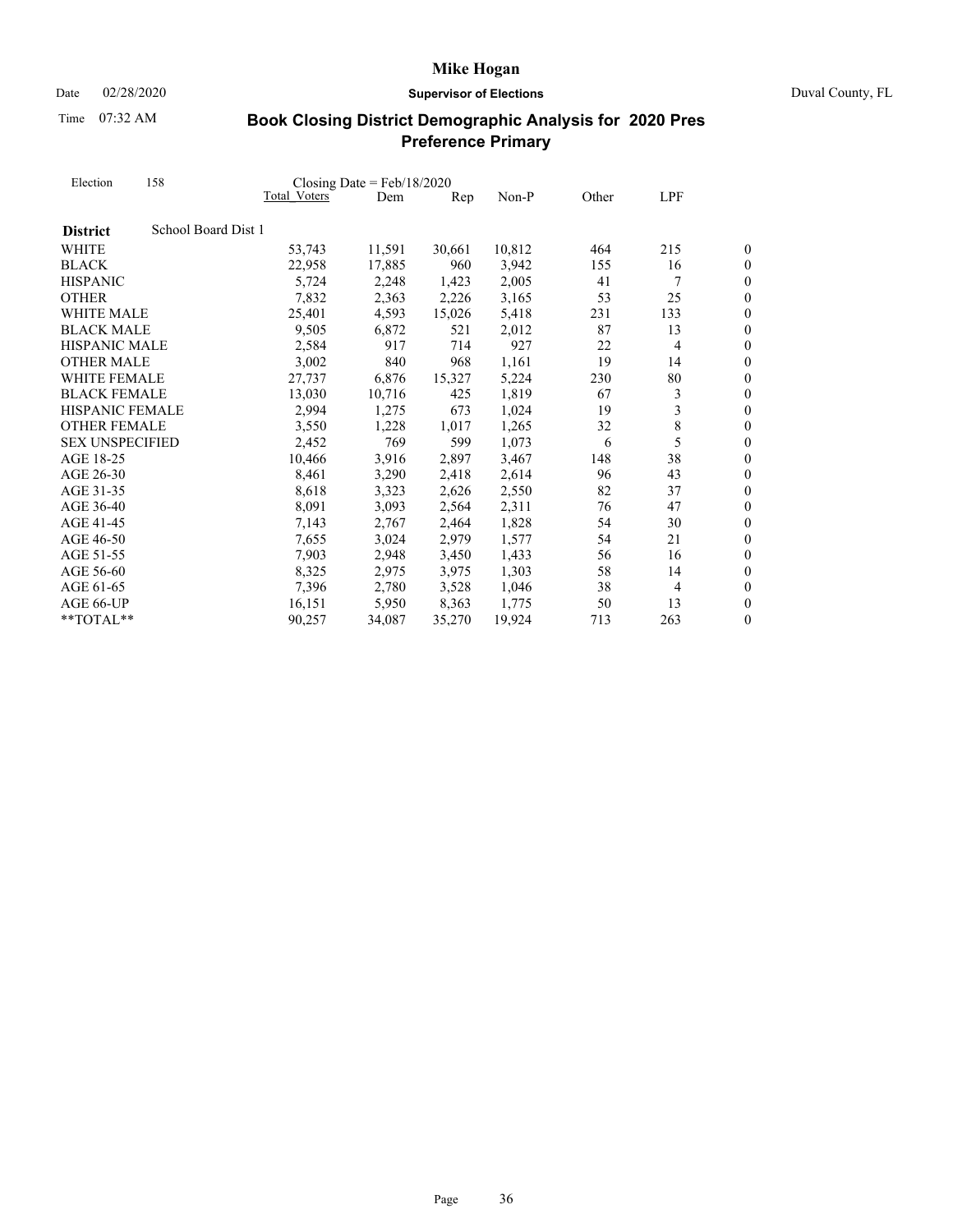Date 02/28/2020 **Supervisor of Elections** Duval County, FL

Time 07:32 AM

| Election               | 158                 |              | Closing Date = $Feb/18/2020$ |                |         |       |     |                  |
|------------------------|---------------------|--------------|------------------------------|----------------|---------|-------|-----|------------------|
|                        |                     | Total Voters | Dem                          | $\mathbf{Rep}$ | $Non-P$ | Other | LPF |                  |
| <b>District</b>        | School Board Dist 2 |              |                              |                |         |       |     |                  |
| WHITE                  |                     | 75,504       | 17,475                       | 40,188         | 16,766  | 693   | 382 | 0                |
| <b>BLACK</b>           |                     | 7,112        | 5,269                        | 387            | 1,388   | 56    | 12  | 0                |
| <b>HISPANIC</b>        |                     | 4,538        | 1,614                        | 1,345          | 1,528   | 43    | 8   | $\overline{0}$   |
| <b>OTHER</b>           |                     | 8,651        | 2,349                        | 2,793          | 3,419   | 61    | 29  | $\overline{0}$   |
| WHITE MALE             |                     | 35,875       | 6,670                        | 20,089         | 8,515   | 341   | 260 | $\overline{0}$   |
| <b>BLACK MALE</b>      |                     | 3,241        | 2,203                        | 230            | 767     | 33    | 8   | $\overline{0}$   |
| HISPANIC MALE          |                     | 2,022        | 610                          | 650            | 732     | 26    | 4   | $\overline{0}$   |
| <b>OTHER MALE</b>      |                     | 3,393        | 860                          | 1,156          | 1,336   | 26    | 15  | $\overline{0}$   |
| <b>WHITE FEMALE</b>    |                     | 38,837       | 10,630                       | 19,732         | 8,007   | 350   | 118 | $\overline{0}$   |
| <b>BLACK FEMALE</b>    |                     | 3,762        | 2,992                        | 150            | 594     | 23    | 3   | $\overline{0}$   |
| <b>HISPANIC FEMALE</b> |                     | 2,413        | 966                          | 674            | 754     | 15    | 4   | $\overline{0}$   |
| <b>OTHER FEMALE</b>    |                     | 4,052        | 1,234                        | 1,362          | 1,419   | 28    | 9   | $\overline{0}$   |
| <b>SEX UNSPECIFIED</b> |                     | 2,207        | 542                          | 670            | 974     | 11    | 10  | $\boldsymbol{0}$ |
| AGE 18-25              |                     | 9,597        | 2,702                        | 3,467          | 3,212   | 163   | 53  | $\overline{0}$   |
| AGE 26-30              |                     | 9,027        | 2,510                        | 3,515          | 2,823   | 112   | 67  | $\overline{0}$   |
| AGE 31-35              |                     | 8,856        | 2,492                        | 3,329          | 2,849   | 104   | 82  | $\boldsymbol{0}$ |
| AGE 36-40              |                     | 8,728        | 2,394                        | 3,496          | 2,690   | 83    | 65  | $\overline{0}$   |
| AGE 41-45              |                     | 7,288        | 1,992                        | 3,089          | 2,097   | 62    | 48  | $\overline{0}$   |
| AGE 46-50              |                     | 7,993        | 2,076                        | 3,836          | 1,958   | 76    | 47  | $\boldsymbol{0}$ |
| AGE 51-55              |                     | 8,035        | 2,027                        | 4,274          | 1,661   | 51    | 22  | $\overline{0}$   |
| AGE 56-60              |                     | 8,861        | 2,256                        | 4,852          | 1,680   | 53    | 20  | $\boldsymbol{0}$ |
| AGE 61-65              |                     | 8,120        | 2,409                        | 4,258          | 1,388   | 51    | 14  | $\boldsymbol{0}$ |
| AGE 66-UP              |                     | 19,273       | 5.840                        | 10,586         | 2.737   | 97    | 13  | $\overline{0}$   |
| $*$ TOTAL $*$          |                     | 95,805       | 26,707                       | 44,713         | 23,101  | 853   | 431 | 0                |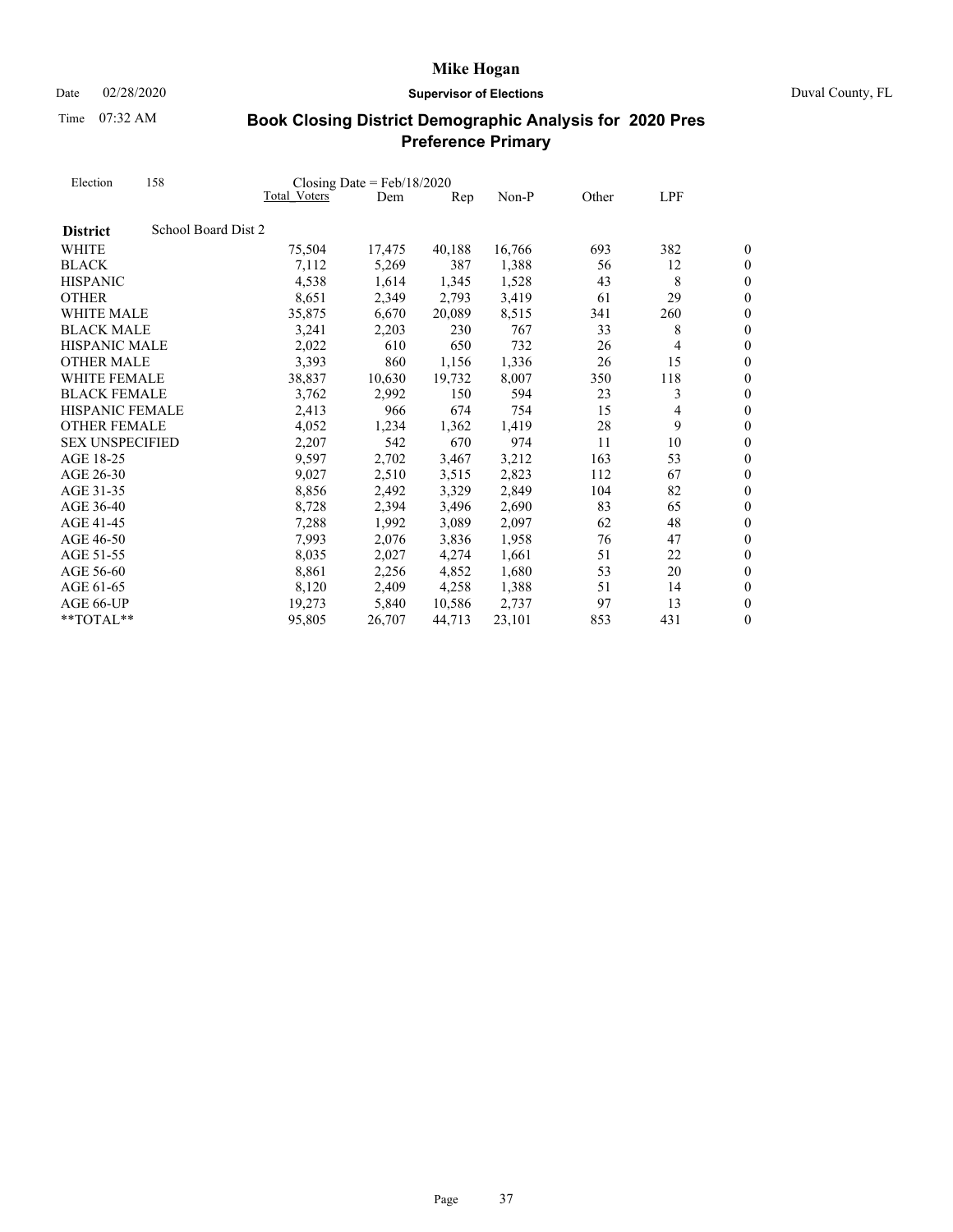Date 02/28/2020 **Supervisor of Elections** Duval County, FL

Time 07:32 AM

| Election               | 158                 |              | Closing Date = $Feb/18/2020$ |        |        |       |     |                  |
|------------------------|---------------------|--------------|------------------------------|--------|--------|-------|-----|------------------|
|                        |                     | Total Voters | Dem                          | Rep    | Non-P  | Other | LPF |                  |
| <b>District</b>        | School Board Dist 3 |              |                              |        |        |       |     |                  |
| WHITE                  |                     | 54,238       | 14,629                       | 27,538 | 11,291 | 487   | 293 | 0                |
| <b>BLACK</b>           |                     | 14,049       | 10,812                       | 595    | 2,531  | 95    | 16  | $\boldsymbol{0}$ |
| <b>HISPANIC</b>        |                     | 6,230        | 2,545                        | 1,358  | 2,270  | 44    | 13  | $\boldsymbol{0}$ |
| <b>OTHER</b>           |                     | 8,207        | 2,584                        | 2,045  | 3,505  | 55    | 18  | $\boldsymbol{0}$ |
| WHITE MALE             |                     | 25,204       | 5,857                        | 13,298 | 5,615  | 242   | 192 | $\overline{0}$   |
| <b>BLACK MALE</b>      |                     | 5,756        | 4,114                        | 301    | 1,281  | 48    | 12  | $\boldsymbol{0}$ |
| HISPANIC MALE          |                     | 2,746        | 1,046                        | 688    | 986    | 19    | 7   | $\boldsymbol{0}$ |
| <b>OTHER MALE</b>      |                     | 3,249        | 957                          | 907    | 1,351  | 25    | 9   | $\overline{0}$   |
| WHITE FEMALE           |                     | 28,389       | 8,602                        | 13,969 | 5,480  | 242   | 96  | $\boldsymbol{0}$ |
| <b>BLACK FEMALE</b>    |                     | 8,079        | 6,547                        | 285    | 1,197  | 46    | 4   | $\boldsymbol{0}$ |
| <b>HISPANIC FEMALE</b> |                     | 3,321        | 1,443                        | 632    | 1,215  | 25    | 6   | $\overline{0}$   |
| <b>OTHER FEMALE</b>    |                     | 3,639        | 1,315                        | 931    | 1,363  | 23    | 7   | $\boldsymbol{0}$ |
| <b>SEX UNSPECIFIED</b> |                     | 2,339        | 688                          | 525    | 1,108  | 11    | 7   | $\boldsymbol{0}$ |
| AGE 18-25              |                     | 8,786        | 3,212                        | 2,382  | 3,017  | 145   | 30  | $\overline{0}$   |
| AGE 26-30              |                     | 8,712        | 3,137                        | 2,523  | 2,869  | 113   | 70  | $\overline{0}$   |
| AGE 31-35              |                     | 8,223        | 3,138                        | 2,448  | 2,512  | 75    | 50  | $\boldsymbol{0}$ |
| AGE 36-40              |                     | 6,901        | 2,587                        | 2,120  | 2,070  | 75    | 49  | $\overline{0}$   |
| AGE 41-45              |                     | 5,921        | 2,160                        | 1,924  | 1,733  | 60    | 44  | $\boldsymbol{0}$ |
| AGE 46-50              |                     | 6,415        | 2,289                        | 2,481  | 1,566  | 47    | 32  | $\overline{0}$   |
| AGE 51-55              |                     | 6,684        | 2,324                        | 2,890  | 1,419  | 34    | 17  | $\overline{0}$   |
| AGE 56-60              |                     | 7,465        | 2,679                        | 3,353  | 1,363  | 48    | 22  | $\overline{0}$   |
| AGE 61-65              |                     | 7,018        | 2,656                        | 3,252  | 1,068  | 33    | 9   | $\boldsymbol{0}$ |
| AGE 66-UP              |                     | 16,564       | 6,366                        | 8,155  | 1,976  | 50    | 17  | $\overline{0}$   |
| $**TOTAI.**$           |                     | 82,724       | 30,570                       | 31,536 | 19,597 | 681   | 340 | $\boldsymbol{0}$ |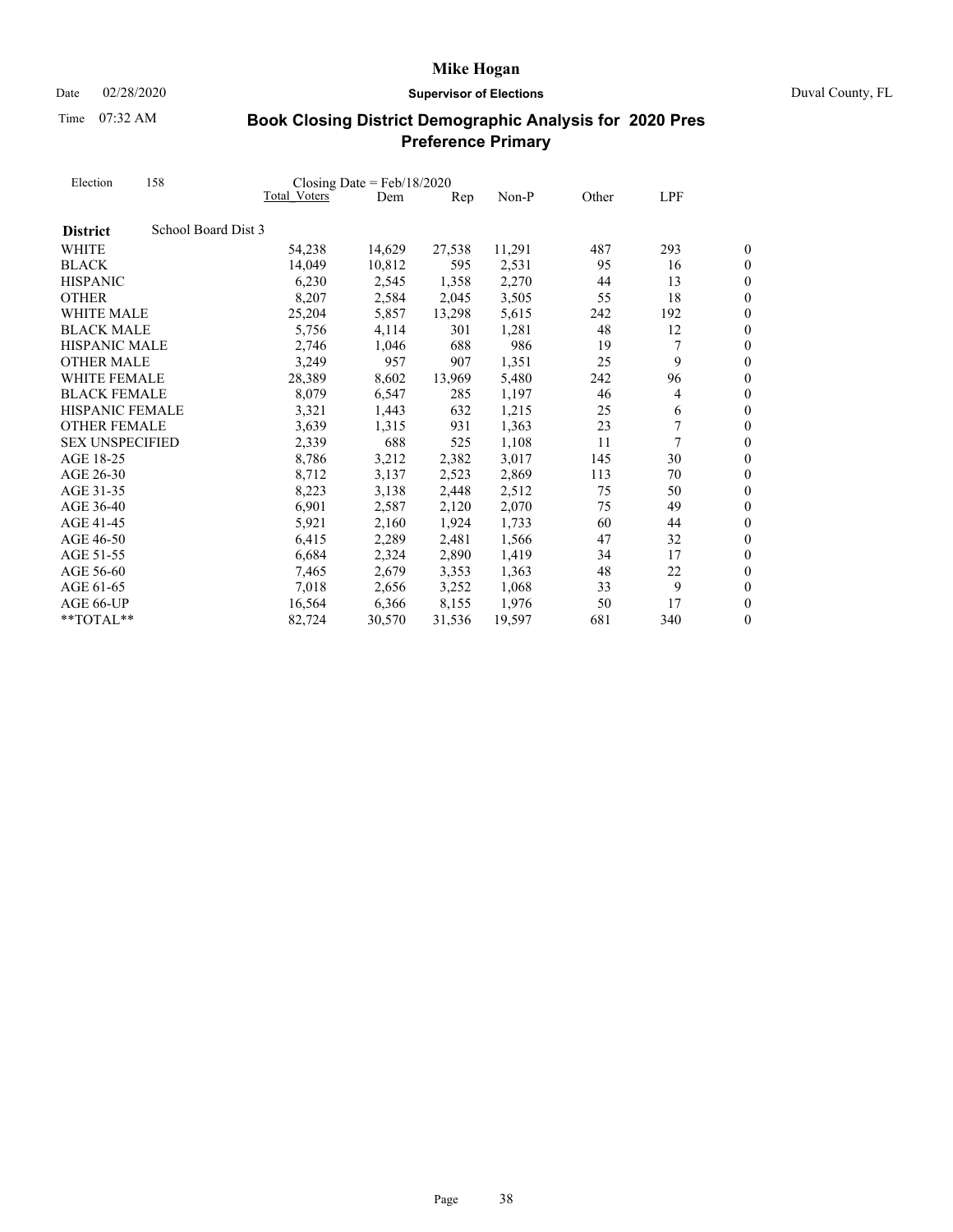Date 02/28/2020 **Supervisor of Elections** Duval County, FL

Time 07:32 AM

| Election               | 158                 | Closing Date = $Feb/18/2020$ |        |        |        |       |                |                  |  |
|------------------------|---------------------|------------------------------|--------|--------|--------|-------|----------------|------------------|--|
|                        |                     | Total Voters                 | Dem    | Rep    | Non-P  | Other | LPF            |                  |  |
| <b>District</b>        | School Board Dist 4 |                              |        |        |        |       |                |                  |  |
| WHITE                  |                     | 23,565                       | 5,923  | 12,250 | 5,020  | 245   | 127            | 0                |  |
| <b>BLACK</b>           |                     | 53,482                       | 45,555 | 1,475  | 6,248  | 179   | 25             | $\boldsymbol{0}$ |  |
| <b>HISPANIC</b>        |                     | 2,137                        | 945    | 406    | 755    | 21    | 10             | $\boldsymbol{0}$ |  |
| <b>OTHER</b>           |                     | 5,167                        | 2,270  | 647    | 2,207  | 26    | 17             | $\boldsymbol{0}$ |  |
| WHITE MALE             |                     | 11,369                       | 2,460  | 6,211  | 2,488  | 120   | 90             | $\overline{0}$   |  |
| <b>BLACK MALE</b>      |                     | 21,479                       | 17,419 | 787    | 3,157  | 100   | 16             | $\boldsymbol{0}$ |  |
| <b>HISPANIC MALE</b>   |                     | 980                          | 401    | 216    | 348    | 7     | 8              | $\overline{0}$   |  |
| <b>OTHER MALE</b>      |                     | 1,778                        | 765    | 266    | 730    | 8     | 9              | $\theta$         |  |
| <b>WHITE FEMALE</b>    |                     | 11,901                       | 3,392  | 5,907  | 2,441  | 124   | 37             | $\boldsymbol{0}$ |  |
| <b>BLACK FEMALE</b>    |                     | 31,124                       | 27,485 | 667    | 2,887  | 77    | 8              | $\boldsymbol{0}$ |  |
| <b>HISPANIC FEMALE</b> |                     | 1,109                        | 528    | 182    | 383    | 14    | 2              | $\overline{0}$   |  |
| <b>OTHER FEMALE</b>    |                     | 2,148                        | 1,124  | 298    | 710    | 9     | 7              | $\boldsymbol{0}$ |  |
| <b>SEX UNSPECIFIED</b> |                     | 2,462                        | 1,119  | 244    | 1,085  | 12    | $\overline{c}$ | $\boldsymbol{0}$ |  |
| AGE 18-25              |                     | 10,195                       | 5,717  | 1,202  | 3,164  | 87    | 25             | $\overline{0}$   |  |
| AGE 26-30              |                     | 8,006                        | 4,841  | 1,100  | 1,981  | 49    | 35             | $\overline{0}$   |  |
| AGE 31-35              |                     | 7,761                        | 4,758  | 1,143  | 1,764  | 59    | 37             | $\boldsymbol{0}$ |  |
| AGE 36-40              |                     | 7,348                        | 4,713  | 1,102  | 1,459  | 53    | 21             | $\overline{0}$   |  |
| AGE 41-45              |                     | 6,620                        | 4,313  | 1,059  | 1,197  | 35    | 16             | $\boldsymbol{0}$ |  |
| AGE 46-50              |                     | 7,210                        | 4,583  | 1,406  | 1,172  | 39    | 10             | $\overline{0}$   |  |
| AGE 51-55              |                     | 7,210                        | 4,741  | 1,494  | 913    | 49    | 13             | $\theta$         |  |
| AGE 56-60              |                     | 7,781                        | 5,177  | 1,651  | 905    | 40    | 8              | $\overline{0}$   |  |
| AGE 61-65              |                     | 7,306                        | 5,094  | 1,468  | 714    | 23    |                | $\boldsymbol{0}$ |  |
| AGE 66-UP              |                     | 14,870                       | 10,738 | 3,146  | 943    | 36    |                | $\overline{0}$   |  |
| $*$ TOTAL $*$          |                     | 84,351                       | 54,693 | 14,778 | 14,230 | 471   | 179            | $\boldsymbol{0}$ |  |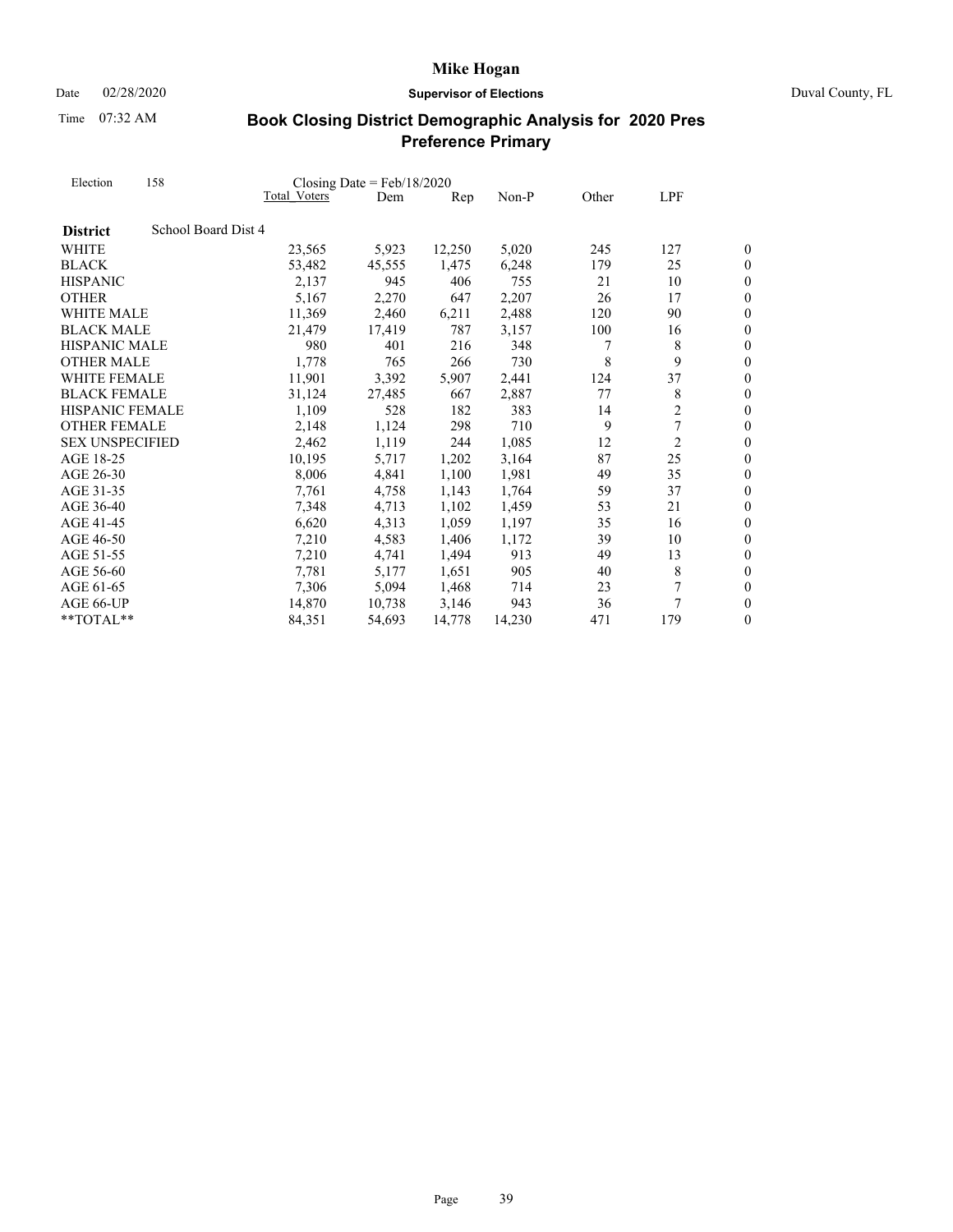Date 02/28/2020 **Supervisor of Elections** Duval County, FL

Time 07:32 AM

| Election               | 158                 |                     | Closing Date = $Feb/18/2020$ |                |        |       |                |                  |
|------------------------|---------------------|---------------------|------------------------------|----------------|--------|-------|----------------|------------------|
|                        |                     | <b>Total Voters</b> | Dem                          | $\mathbf{Rep}$ | Non-P  | Other | LPF            |                  |
| <b>District</b>        | School Board Dist 5 |                     |                              |                |        |       |                |                  |
| WHITE                  |                     | 23,502              | 6,383                        | 11,347         | 5,371  | 277   | 124            | 0                |
| <b>BLACK</b>           |                     | 47,556              | 39,819                       | 1,390          | 6,124  | 198   | 25             | 0                |
| <b>HISPANIC</b>        |                     | 3,528               | 1,504                        | 602            | 1,378  | 35    | 9              | $\overline{0}$   |
| <b>OTHER</b>           |                     | 6,197               | 2,328                        | 1,159          | 2,648  | 49    | 13             | $\overline{0}$   |
| WHITE MALE             |                     | 10,816              | 2,533                        | 5,539          | 2,525  | 135   | 84             | $\theta$         |
| <b>BLACK MALE</b>      |                     | 18,470              | 14,698                       | 694            | 2,959  | 104   | 15             | $\boldsymbol{0}$ |
| <b>HISPANIC MALE</b>   |                     | 1,576               | 591                          | 324            | 634    | 21    | 6              | $\boldsymbol{0}$ |
| <b>OTHER MALE</b>      |                     | 2,217               | 802                          | 465            | 931    | 14    | 5              | $\overline{0}$   |
| <b>WHITE FEMALE</b>    |                     | 12,390              | 3,765                        | 5,699          | 2,749  | 138   | 39             | $\overline{0}$   |
| <b>BLACK FEMALE</b>    |                     | 28,286              | 24,523                       | 665            | 2,996  | 92    | 10             | $\boldsymbol{0}$ |
| <b>HISPANIC FEMALE</b> |                     | 1,858               | 872                          | 266            | 706    | 11    | 3              | $\overline{0}$   |
| <b>OTHER FEMALE</b>    |                     | 2,794               | 1,173                        | 585            | 998    | 32    | 6              | $\overline{0}$   |
| <b>SEX UNSPECIFIED</b> |                     | 2,376               | 1,077                        | 261            | 1,023  | 12    | 3              | $\boldsymbol{0}$ |
| AGE 18-25              |                     | 9,828               | 5,294                        | 1,089          | 3,295  | 129   | 21             | $\overline{0}$   |
| AGE 26-30              |                     | 8,403               | 4,903                        | 1,116          | 2,266  | 75    | 43             | $\boldsymbol{0}$ |
| AGE 31-35              |                     | 7,721               | 4,687                        | 967            | 1,961  | 78    | 28             | $\overline{0}$   |
| AGE 36-40              |                     | 6,909               | 4,272                        | 979            | 1,589  | 51    | 18             | $\theta$         |
| AGE 41-45              |                     | 6,108               | 3,805                        | 964            | 1,273  | 51    | 15             | $\boldsymbol{0}$ |
| AGE 46-50              |                     | 6,502               | 4,049                        | 1,188          | 1,207  | 41    | 17             | $\boldsymbol{0}$ |
| AGE 51-55              |                     | 6,464               | 4,083                        | 1,272          | 1,065  | 36    | 8              | $\overline{0}$   |
| AGE 56-60              |                     | 7,197               | 4,541                        | 1,660          | 953    | 39    | $\overline{4}$ | $\boldsymbol{0}$ |
| AGE 61-65              |                     | 6,542               | 4,185                        | 1,548          | 779    | 25    | 5              | $\boldsymbol{0}$ |
| AGE 66-UP              |                     | 15,065              | 10,188                       | 3,712          | 1,120  | 33    | 12             | $\overline{0}$   |
| $*$ TOTAL $*$          |                     | 80,783              | 50,034                       | 14,498         | 15,521 | 559   | 171            | 0                |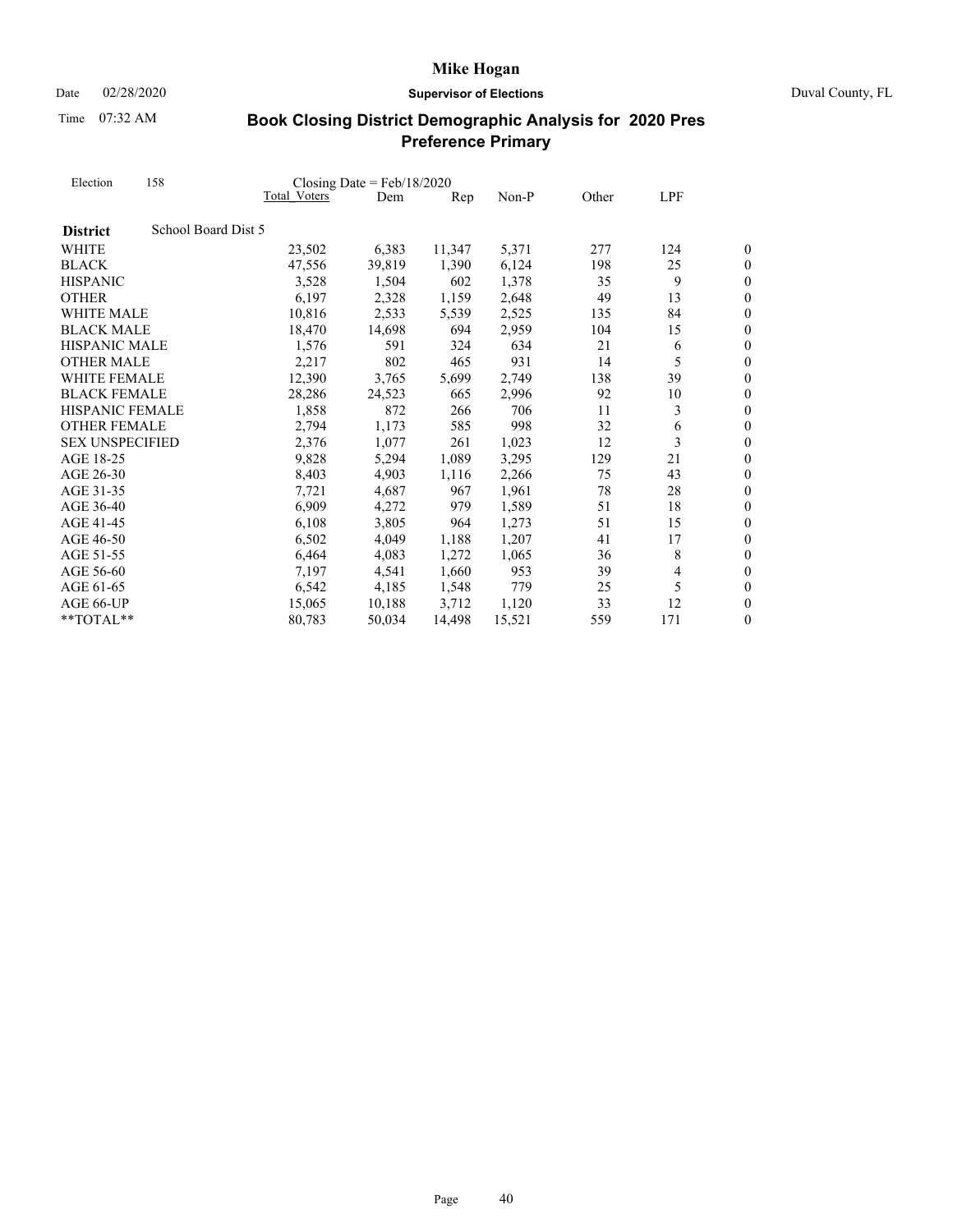Date 02/28/2020 **Supervisor of Elections** Duval County, FL

Time 07:32 AM

| Election               | 158                 |              | Closing Date = $Feb/18/2020$ |        |        |       |     |                  |
|------------------------|---------------------|--------------|------------------------------|--------|--------|-------|-----|------------------|
|                        |                     | Total Voters | Dem                          | Rep    | Non-P  | Other | LPF |                  |
| <b>District</b>        | School Board Dist 6 |              |                              |        |        |       |     |                  |
| WHITE                  |                     | 58,439       | 14,499                       | 32,210 | 10,853 | 587   | 290 | 0                |
| <b>BLACK</b>           |                     | 20,094       | 15,731                       | 886    | 3,333  | 134   | 10  | 0                |
| <b>HISPANIC</b>        |                     | 4,934        | 2,018                        | 1,127  | 1,724  | 54    | 11  | $\boldsymbol{0}$ |
| <b>OTHER</b>           |                     | 6,784        | 2,040                        | 2,012  | 2,636  | 73    | 23  | $\overline{0}$   |
| WHITE MALE             |                     | 27,286       | 5,800                        | 15,654 | 5,366  | 288   | 178 | $\overline{0}$   |
| <b>BLACK MALE</b>      |                     | 8,317        | 6,083                        | 480    | 1,673  | 75    | 6   | $\overline{0}$   |
| HISPANIC MALE          |                     | 2,283        | 863                          | 595    | 797    | 24    | 4   | $\overline{0}$   |
| <b>OTHER MALE</b>      |                     | 2,587        | 737                          | 848    | 953    | 35    | 14  | $\overline{0}$   |
| <b>WHITE FEMALE</b>    |                     | 30,492       | 8,559                        | 16,199 | 5,335  | 294   | 105 | $\overline{0}$   |
| <b>BLACK FEMALE</b>    |                     | 11,426       | 9,408                        | 384    | 1,571  | 59    | 4   | $\boldsymbol{0}$ |
| <b>HISPANIC FEMALE</b> |                     | 2,539        | 1,100                        | 509    | 894    | 30    | 6   | $\overline{0}$   |
| <b>OTHER FEMALE</b>    |                     | 3,118        | 1,047                        | 963    | 1,073  | 29    | 6   | $\overline{0}$   |
| <b>SEX UNSPECIFIED</b> |                     | 2,200        | 691                          | 602    | 882    | 14    | 11  | $\overline{0}$   |
| AGE 18-25              |                     | 9,377        | 3,326                        | 2,768  | 3,089  | 163   | 31  | $\overline{0}$   |
| AGE 26-30              |                     | 8,743        | 3,330                        | 2,753  | 2,479  | 125   | 56  | $\overline{0}$   |
| AGE 31-35              |                     | 8,968        | 3,492                        | 2,922  | 2,388  | 107   | 59  | $\boldsymbol{0}$ |
| AGE 36-40              |                     | 8,079        | 3,213                        | 2,578  | 2,130  | 92    | 66  | $\overline{0}$   |
| AGE 41-45              |                     | 7,069        | 2,770                        | 2,476  | 1,715  | 75    | 33  | $\overline{0}$   |
| AGE 46-50              |                     | 7,551        | 2,897                        | 3,101  | 1,455  | 72    | 26  | $\boldsymbol{0}$ |
| AGE 51-55              |                     | 7,854        | 3,018                        | 3,375  | 1,395  | 49    | 17  | $\overline{0}$   |
| AGE 56-60              |                     | 8,368        | 3,161                        | 3,935  | 1,205  | 50    | 17  | $\boldsymbol{0}$ |
| AGE 61-65              |                     | 7,556        | 2,915                        | 3,650  | 941    | 33    | 17  | $\boldsymbol{0}$ |
| AGE 66-UP              |                     | 16,640       | 6,147                        | 8,669  | 1.730  | 82    | 12  | $\overline{0}$   |
| $**TOTAI.**$           |                     | 90,251       | 34,288                       | 36,235 | 18,546 | 848   | 334 | $\boldsymbol{0}$ |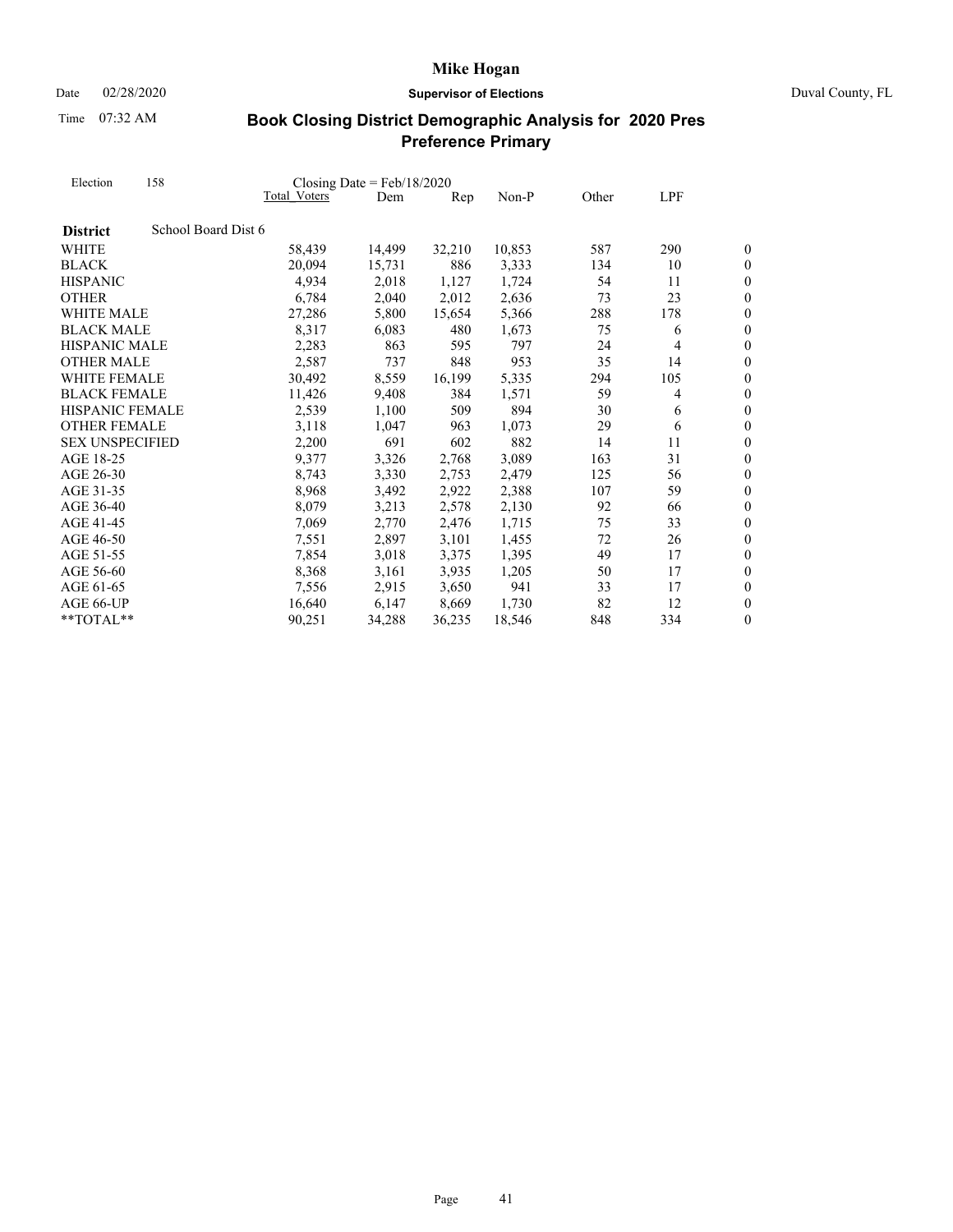Date 02/28/2020 **Supervisor of Elections** Duval County, FL

Time 07:32 AM

| Election               | 158                 |                     | Closing Date = $Feb/18/2020$ |        |        |       |     |                  |
|------------------------|---------------------|---------------------|------------------------------|--------|--------|-------|-----|------------------|
|                        |                     | <b>Total Voters</b> | Dem                          | Rep    | Non-P  | Other | LPF |                  |
| <b>District</b>        | School Board Dist 7 |                     |                              |        |        |       |     |                  |
| WHITE                  |                     | 76,269              | 17,432                       | 42,103 | 15,588 | 775   | 371 | 0                |
| <b>BLACK</b>           |                     | 11,499              | 8,492                        | 550    | 2,320  | 127   | 10  | 0                |
| <b>HISPANIC</b>        |                     | 6,701               | 2,450                        | 1,828  | 2,339  | 63    | 21  | $\boldsymbol{0}$ |
| <b>OTHER</b>           |                     | 10,642              | 3,247                        | 2,935  | 4,333  | 95    | 32  | $\boldsymbol{0}$ |
| WHITE MALE             |                     | 35,361              | 6,744                        | 20,284 | 7,750  | 342   | 241 | $\boldsymbol{0}$ |
| <b>BLACK MALE</b>      |                     | 4,830               | 3,243                        | 313    | 1,208  | 65    | 1   | $\overline{0}$   |
| <b>HISPANIC MALE</b>   |                     | 2,987               | 998                          | 869    | 1,074  | 32    | 14  | $\boldsymbol{0}$ |
| <b>OTHER MALE</b>      |                     | 4,340               | 1,216                        | 1,269  | 1,798  | 35    | 22  | $\overline{0}$   |
| <b>WHITE FEMALE</b>    |                     | 40,133              | 10,514                       | 21,464 | 7,604  | 425   | 126 | $\boldsymbol{0}$ |
| <b>BLACK FEMALE</b>    |                     | 6,507               | 5,128                        | 229    | 1,080  | 61    | 9   | $\overline{0}$   |
| <b>HISPANIC FEMALE</b> |                     | 3,574               | 1,396                        | 935    | 1,206  | 31    | 6   | $\overline{0}$   |
| <b>OTHER FEMALE</b>    |                     | 5,010               | 1,746                        | 1,407  | 1,798  | 51    | 8   | $\overline{0}$   |
| <b>SEX UNSPECIFIED</b> |                     | 2,369               | 636                          | 646    | 1,062  | 18    | 7   | $\boldsymbol{0}$ |
| AGE 18-25              |                     | 12,438              | 3,892                        | 4,358  | 3,899  | 228   | 61  | $\overline{0}$   |
| AGE 26-30              |                     | 10,545              | 3,444                        | 3,711  | 3,140  | 182   | 68  | $\overline{0}$   |
| AGE 31-35              |                     | 9,769               | 3,014                        | 3,608  | 2,964  | 98    | 85  | $\overline{0}$   |
| AGE 36-40              |                     | 8,684               | 2,698                        | 3,196  | 2,631  | 90    | 69  | $\overline{0}$   |
| AGE 41-45              |                     | 7,881               | 2,427                        | 3,113  | 2,216  | 78    | 47  | $\overline{0}$   |
| AGE 46-50              |                     | 8,674               | 2,448                        | 3,962  | 2,134  | 97    | 33  | $\overline{0}$   |
| AGE 51-55              |                     | 8,590               | 2,330                        | 4,330  | 1,853  | 56    | 21  | $\overline{0}$   |
| AGE 56-60              |                     | 9,087               | 2,457                        | 4,868  | 1,696  | 58    | 8   | $\boldsymbol{0}$ |
| AGE 61-65              |                     | 8,304               | 2,494                        | 4,450  | 1,286  | 54    | 20  | $\boldsymbol{0}$ |
| AGE 66-UP              |                     | 21,106              | 6,405                        | 11,810 | 2,751  | 118   | 22  | $\overline{0}$   |
| **TOTAL**              |                     | 105,111             | 31,621                       | 47,416 | 24,580 | 1,060 | 434 | $\boldsymbol{0}$ |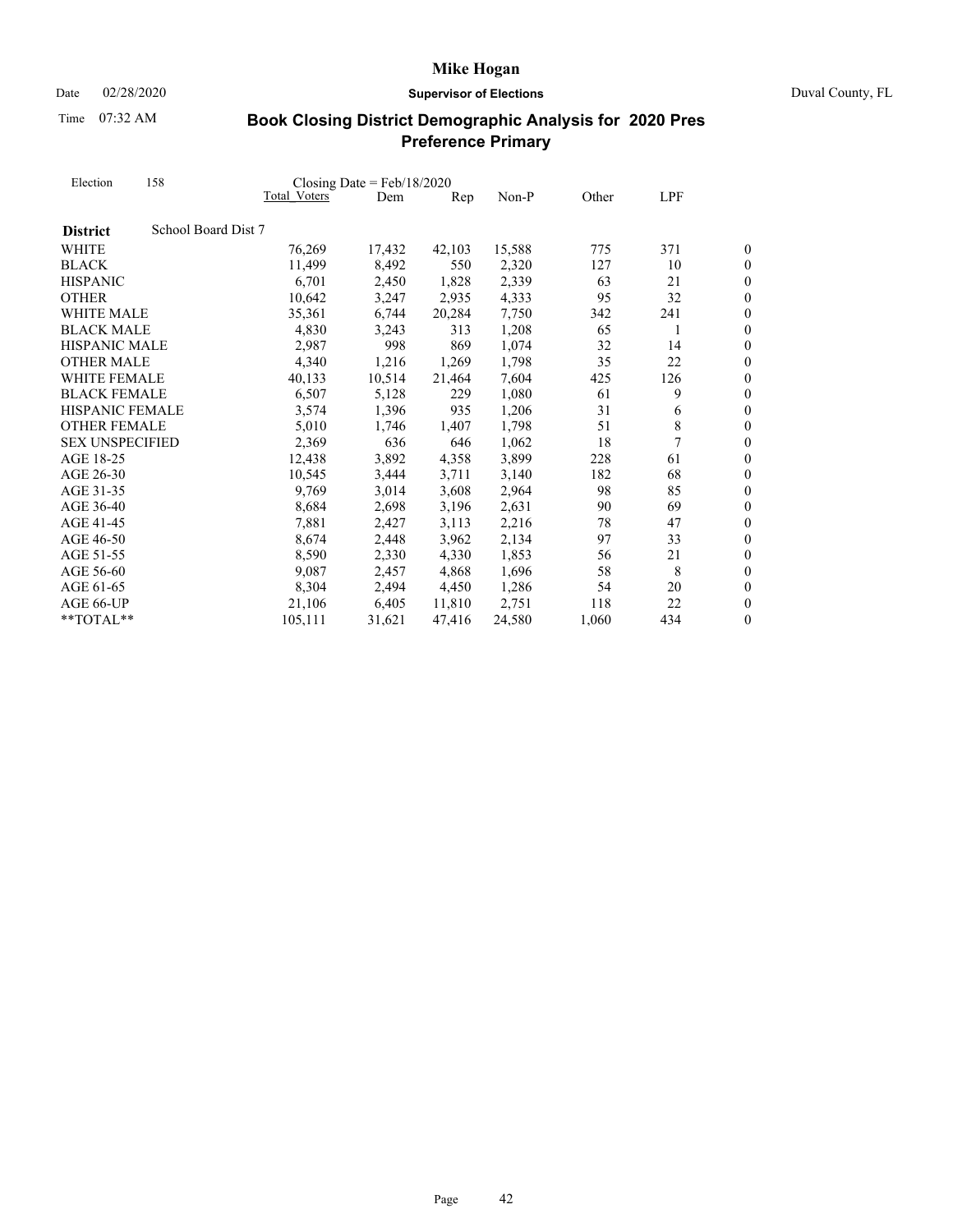Date 02/28/2020 **Supervisor of Elections** Duval County, FL

Time 07:32 AM

| Election               | 158                   |              |        | Closing Date = $Feb/18/2020$ |        |       |       |                  |
|------------------------|-----------------------|--------------|--------|------------------------------|--------|-------|-------|------------------|
|                        |                       | Total Voters | Dem    | Rep                          | Non-P  | Other | LPF   |                  |
| <b>District</b>        | Florida Senate Dist 4 |              |        |                              |        |       |       |                  |
| <b>WHITE</b>           |                       | 225,649      | 50,490 | 125,442                      | 46,548 | 2,093 | 1,076 | 0                |
| <b>BLACK</b>           |                       | 39,411       | 29,910 | 1,855                        | 7,289  | 327   | 30    | 0                |
| <b>HISPANIC</b>        |                       | 17.669       | 6,498  | 4,861                        | 6,116  | 154   | 40    | $\boldsymbol{0}$ |
| <b>OTHER</b>           |                       | 28,500       | 8,219  | 8,566                        | 11,409 | 219   | 87    | $\overline{0}$   |
| WHITE MALE             |                       | 106,351      | 19,667 | 61,579                       | 23,397 | 1,009 | 699   | $\boldsymbol{0}$ |
| <b>BLACK MALE</b>      |                       | 17,089       | 11,972 | 1,069                        | 3,855  | 177   | 16    | $\overline{0}$   |
| <b>HISPANIC MALE</b>   |                       | 7,974        | 2,628  | 2,386                        | 2,850  | 83    | 27    | $\overline{0}$   |
| <b>OTHER MALE</b>      |                       | 11,377       | 3,061  | 3,656                        | 4,522  | 90    | 48    | $\overline{0}$   |
| <b>WHITE FEMALE</b>    |                       | 116,933      | 30,334 | 62,709                       | 22,452 | 1,074 | 364   | $\boldsymbol{0}$ |
| <b>BLACK FEMALE</b>    |                       | 21,764       | 17,556 | 761                          | 3,287  | 147   | 13    | $\boldsymbol{0}$ |
| <b>HISPANIC FEMALE</b> |                       | 9,298        | 3,724  | 2,387                        | 3,106  | 69    | 12    | $\overline{0}$   |
| <b>OTHER FEMALE</b>    |                       | 13,227       | 4,327  | 4,076                        | 4,687  | 109   | 28    | $\overline{0}$   |
| <b>SEX UNSPECIFIED</b> |                       | 7,213        | 1,848  | 2,101                        | 3,203  | 35    | 26    | $\boldsymbol{0}$ |
| AGE 18-25              |                       | 33,923       | 10,402 | 11,824                       | 10,962 | 577   | 158   | $\overline{0}$   |
| AGE 26-30              |                       | 29,222       | 8,998  | 10,672                       | 8,936  | 410   | 206   | $\overline{0}$   |
| AGE 31-35              |                       | 28,741       | 8,817  | 10,658                       | 8,748  | 296   | 222   | $\boldsymbol{0}$ |
| AGE 36-40              |                       | 27,110       | 8,347  | 10,195                       | 8,109  | 269   | 190   | $\boldsymbol{0}$ |
| AGE 41-45              |                       | 23,981       | 7,494  | 9,585                        | 6,551  | 208   | 143   | $\boldsymbol{0}$ |
| AGE 46-50              |                       | 26,363       | 7,907  | 12,044                       | 6,059  | 244   | 109   | $\boldsymbol{0}$ |
| AGE 51-55              |                       | 26,655       | 7,690  | 13,425                       | 5,305  | 170   | 65    | $\overline{0}$   |
| AGE 56-60              |                       | 28,411       | 8,025  | 15,159                       | 5,011  | 171   | 45    | $\boldsymbol{0}$ |
| AGE 61-65              |                       | 25,753       | 8,051  | 13,547                       | 3,962  | 152   | 41    | $\boldsymbol{0}$ |
| AGE 66-UP              |                       | 60,947       | 19,341 | 33,579                       | 7,682  | 291   | 54    | $\overline{0}$   |
| **TOTAL**              |                       | 311,229      | 95,117 | 140,724                      | 71,362 | 2,793 | 1,233 | 0                |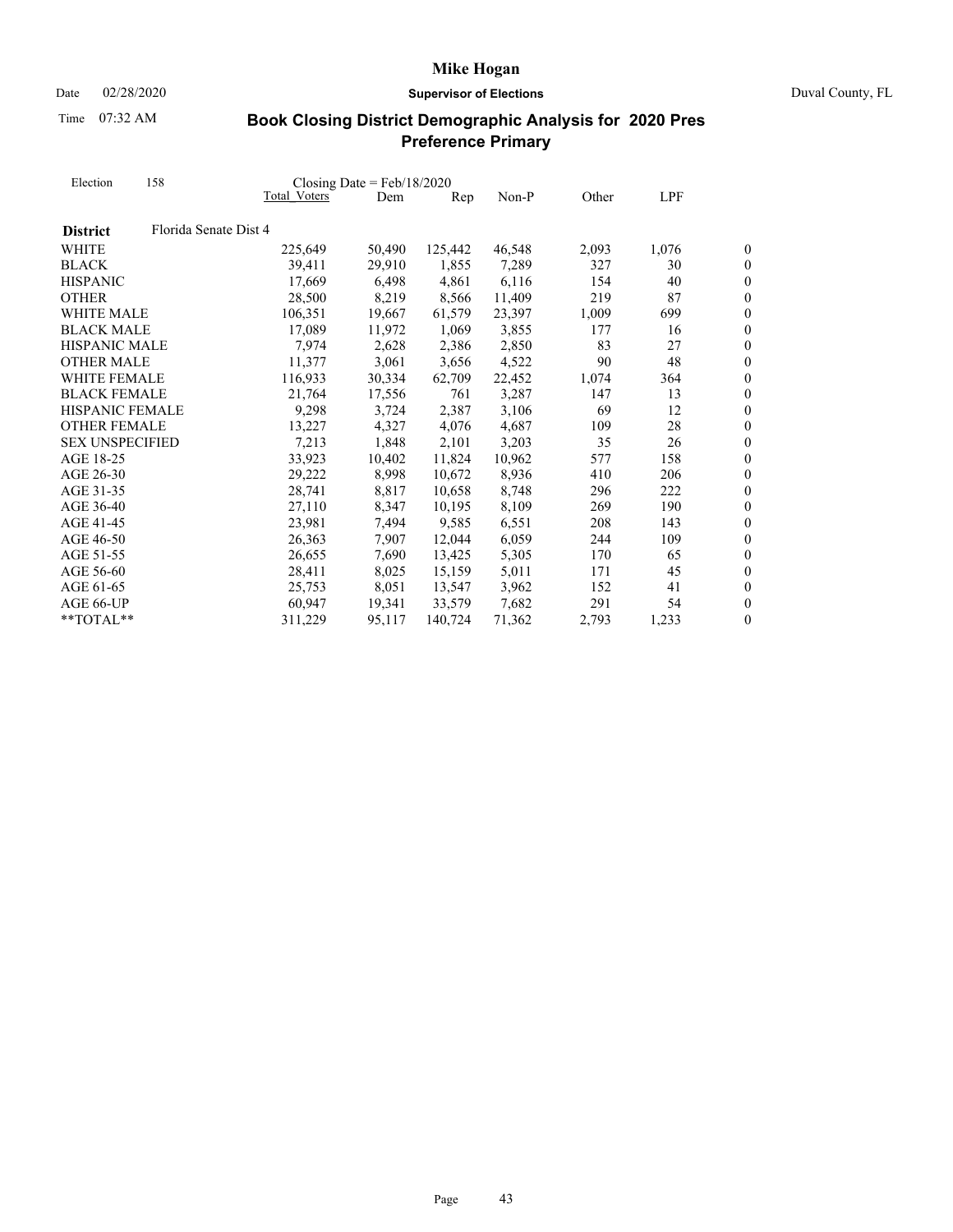Date 02/28/2020 **Supervisor of Elections** Duval County, FL

Time 07:32 AM

| Election               | 158                   |              | Closing Date = $Feb/18/2020$ |        |        |       |          |                                    |
|------------------------|-----------------------|--------------|------------------------------|--------|--------|-------|----------|------------------------------------|
|                        |                       | Total Voters | Dem                          | Rep    | Non-P  | Other | LPF      |                                    |
| <b>District</b>        | Florida Senate Dist 6 |              |                              |        |        |       |          |                                    |
| <b>WHITE</b>           |                       | 139,611      | 37,442                       | 70,855 | 29,153 | 1,435 | 726      | 0                                  |
| <b>BLACK</b>           |                       | 137,339      | 113,653                      | 4,388  | 18,597 | 617   | 84       | 0                                  |
| <b>HISPANIC</b>        |                       | 16.123       | 6.826                        | 3,228  | 5,883  | 147   | 39       | $\boldsymbol{0}$                   |
| <b>OTHER</b>           |                       | 24,980       | 8,962                        | 5,251  | 10,504 | 193   | 70       | $\overline{0}$                     |
| WHITE MALE             |                       | 64,961       | 14,990                       | 34,522 | 14,280 | 690   | 479      | $\boldsymbol{0}$                   |
| <b>BLACK MALE</b>      |                       | 54,509       | 42,660                       | 2,257  | 9,202  | 335   | 55       | $\overline{0}$                     |
| <b>HISPANIC MALE</b>   |                       | 7,204        | 2,798                        | 1,670  | 2,648  | 68    | 20       | $\overline{0}$                     |
| <b>OTHER MALE</b>      |                       | 9,189        | 3,116                        | 2,223  | 3,738  | 72    | 40       | $\overline{0}$                     |
| <b>WHITE FEMALE</b>    |                       | 72,946       | 22,004                       | 35,588 | 14,388 | 729   | 237      | $\overline{0}$                     |
| <b>BLACK FEMALE</b>    |                       |              |                              |        |        |       |          |                                    |
| <b>HISPANIC FEMALE</b> |                       | 80,450       | 69,243                       | 2,044  | 8,857  | 278   | 28<br>18 | $\boldsymbol{0}$<br>$\overline{0}$ |
|                        |                       | 8,510        | 3,856                        | 1,484  | 3,076  | 76    |          |                                    |
| <b>OTHER FEMALE</b>    |                       | 11,084       | 4,540                        | 2,487  | 3.939  | 95    | 23       | $\overline{0}$                     |
| <b>SEX UNSPECIFIED</b> |                       | 9,192        | 3,674                        | 1,446  | 4,004  | 49    | 19       | $\boldsymbol{0}$                   |
| AGE 18-25              |                       | 36,764       | 17,657                       | 6,339  | 12,181 | 486   | 101      | $\overline{0}$                     |
| AGE 26-30              |                       | 32,675       | 16,457                       | 6,464  | 9,236  | 342   | 176      | $\overline{0}$                     |
| AGE 31-35              |                       | 31,175       | 16,087                       | 6,385  | 8,240  | 307   | 156      | $\boldsymbol{0}$                   |
| AGE 36-40              |                       | 27,630       | 14,623                       | 5,840  | 6,771  | 251   | 145      | 0                                  |
| AGE 41-45              |                       | 24,049       | 12,740                       | 5,504  | 5,508  | 207   | 90       | $\boldsymbol{0}$                   |
| AGE 46-50              |                       | 25,637       | 13,459                       | 6,909  | 5,010  | 182   | 77       | $\boldsymbol{0}$                   |
| AGE 51-55              |                       | 26,085       | 13,781                       | 7,660  | 4,434  | 161   | 49       | $\overline{0}$                     |
| AGE 56-60              |                       | 28,673       | 15,221                       | 9,135  | 4,094  | 175   | 48       | $\boldsymbol{0}$                   |
| AGE 61-65              |                       | 26,489       | 14,482                       | 8,607  | 3,260  | 105   | 35       | $\overline{0}$                     |
| AGE 66-UP              |                       | 58,722       | 32.293                       | 20,862 | 5.350  | 175   | 42       | $\overline{0}$                     |
| **TOTAL**              |                       | 318,053      | 166,883                      | 83,722 | 64,137 | 2,392 | 919      | 0                                  |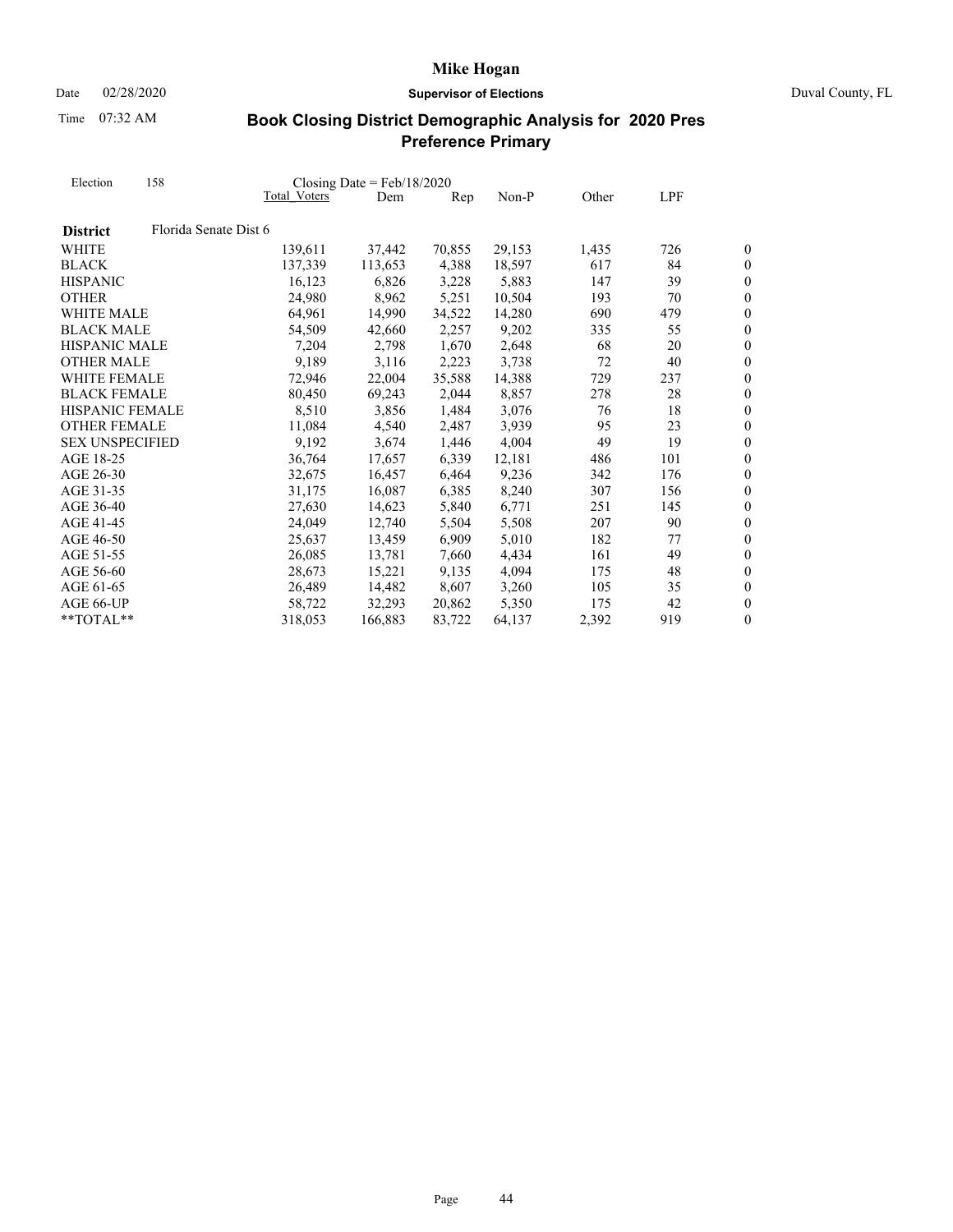Time 07:32 AM

### Date 02/28/2020 **Supervisor of Elections** Duval County, FL

| Election               | 158                   |              | Closing Date = $Feb/18/2020$ |                  |          |              |          |  |
|------------------------|-----------------------|--------------|------------------------------|------------------|----------|--------------|----------|--|
|                        |                       | Total Voters | Dem                          | Rep              | Non-P    | Other        | LPF      |  |
| <b>District</b>        | Florida Senate Dist 9 |              |                              |                  |          |              |          |  |
| <b>WHITE</b>           |                       | 0            | 0                            | 0                | $\theta$ | $\theta$     | 0        |  |
| <b>BLACK</b>           |                       |              | 0                            | $\theta$         | 0        | 0            | $\theta$ |  |
| <b>HISPANIC</b>        |                       |              |                              | 0                | $_{0}$   | $\mathbf{0}$ | 0        |  |
| <b>OTHER</b>           |                       |              |                              | 0                |          |              |          |  |
| WHITE MALE             |                       |              | 0                            | 0                | $\theta$ | $\mathbf{0}$ | 0        |  |
| <b>BLACK MALE</b>      |                       |              | 0                            | $\boldsymbol{0}$ | $\theta$ |              |          |  |
| HISPANIC MALE          |                       |              |                              | 0                |          |              |          |  |
| <b>OTHER MALE</b>      |                       |              | 0                            | 0                | $\theta$ | $\theta$     | 0        |  |
| <b>WHITE FEMALE</b>    |                       |              |                              | 0                | $\theta$ |              |          |  |
| <b>BLACK FEMALE</b>    |                       |              |                              | 0                |          |              |          |  |
| HISPANIC FEMALE        |                       |              | 0                            | 0                | $\theta$ | $\mathbf{0}$ | 0        |  |
| <b>OTHER FEMALE</b>    |                       |              | 0                            | 0                | $_{0}$   |              |          |  |
| <b>SEX UNSPECIFIED</b> |                       |              |                              | 0                |          |              |          |  |
| AGE 18-25              |                       |              | 0                            | 0                | $\theta$ | $\mathbf{0}$ | 0        |  |
| AGE 26-30              |                       |              | 0                            | 0                | $\theta$ |              |          |  |
| AGE 31-35              |                       |              | 0                            | 0                |          |              |          |  |
| AGE 36-40              |                       |              | 0                            | 0                | $\theta$ | 0            | 0        |  |
| AGE 41-45              |                       |              | 0                            | 0                | $_{0}$   |              |          |  |
| AGE 46-50              |                       |              | 0                            | 0                |          | 0            |          |  |
| AGE 51-55              |                       |              | 0                            | 0                | 0        |              | 0        |  |
| AGE 56-60              |                       |              | 0                            | 0                |          |              |          |  |
| AGE 61-65              |                       |              | 0                            | 0                |          |              |          |  |
| AGE 66-UP              |                       |              |                              |                  |          |              |          |  |
| **TOTAL**              |                       |              |                              | 0                |          | $\mathbf{0}$ |          |  |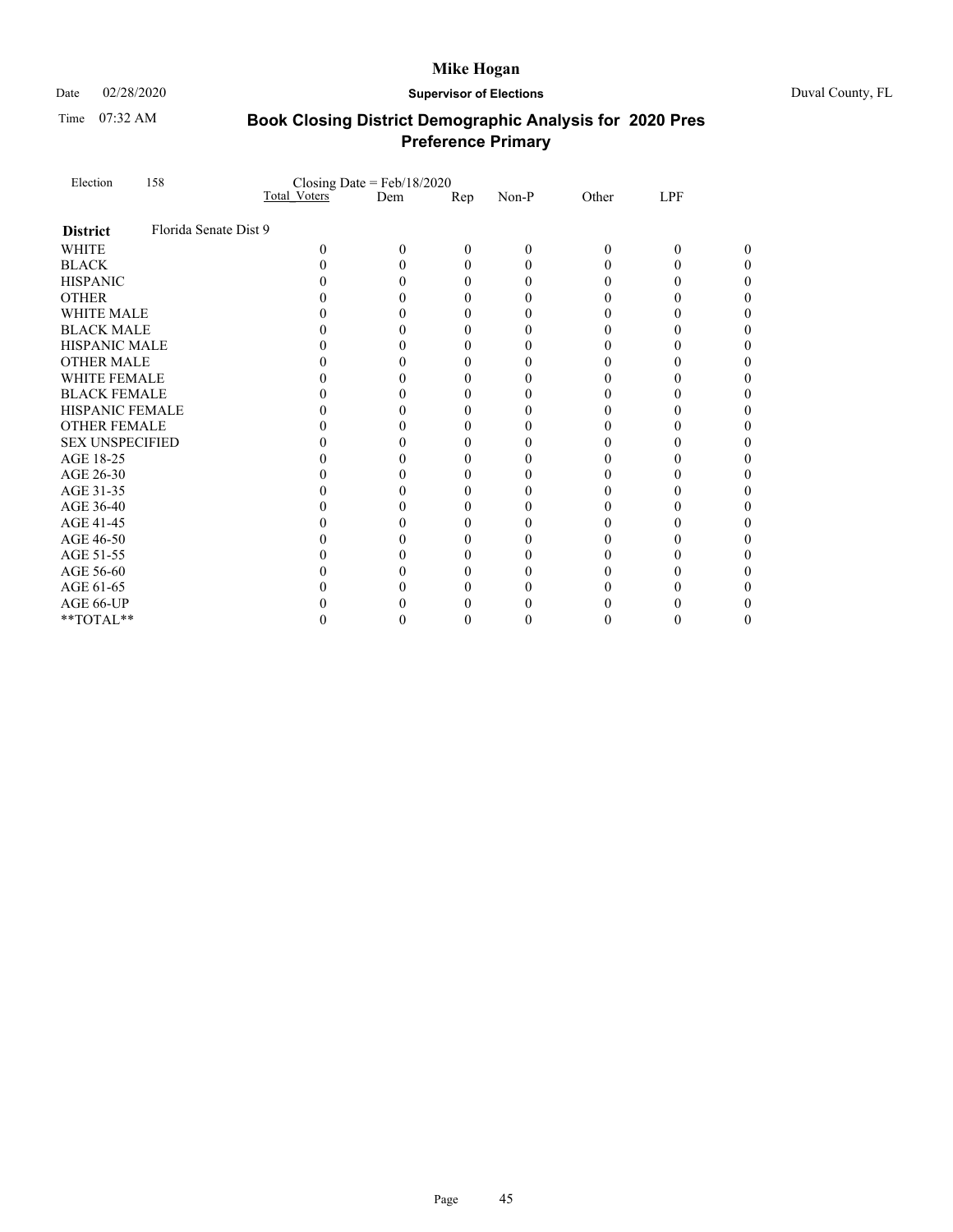Date 02/28/2020 **Supervisor of Elections** Duval County, FL

Time 07:32 AM

| Election<br><b>District</b><br><b>WHITE</b><br><b>BLACK</b><br><b>HISPANIC</b><br><b>OTHER</b><br><b>WHITE MALE</b><br><b>BLACK MALE</b><br><b>HISPANIC MALE</b><br><b>OTHER MALE</b><br>WHITE FEMALE<br><b>BLACK FEMALE</b><br><b>HISPANIC FEMALE</b><br><b>OTHER FEMALE</b><br><b>SEX UNSPECIFIED</b><br>AGE 18-25<br>AGE 26-30<br>AGE 31-35<br>AGE 36-40<br>AGE 41-45<br>AGE 46-50 | 158 | Closing Date = $Feb/18/2020$  |       |       |       |                |                |                  |
|---------------------------------------------------------------------------------------------------------------------------------------------------------------------------------------------------------------------------------------------------------------------------------------------------------------------------------------------------------------------------------------|-----|-------------------------------|-------|-------|-------|----------------|----------------|------------------|
|                                                                                                                                                                                                                                                                                                                                                                                       |     | Total Voters                  | Dem   | Rep   | Non-P | Other          | LPF            |                  |
|                                                                                                                                                                                                                                                                                                                                                                                       |     | Jacksonville Beach District 1 |       |       |       |                |                |                  |
|                                                                                                                                                                                                                                                                                                                                                                                       |     | 5,169                         | 1,292 | 2,565 | 1,226 | 60             | 26             | 0                |
|                                                                                                                                                                                                                                                                                                                                                                                       |     | 343                           | 262   | 18    | 60    | $\overline{2}$ | 1              | 0                |
|                                                                                                                                                                                                                                                                                                                                                                                       |     | 187                           | 62    | 65    | 57    | $\overline{2}$ | 1              | $\boldsymbol{0}$ |
|                                                                                                                                                                                                                                                                                                                                                                                       |     | 325                           | 82    | 106   | 134   | $\overline{2}$ |                | $\boldsymbol{0}$ |
|                                                                                                                                                                                                                                                                                                                                                                                       |     | 2,513                         | 529   | 1,284 | 646   | 33             | 21             | $\overline{0}$   |
|                                                                                                                                                                                                                                                                                                                                                                                       |     | 135                           | 91    | 8     | 34    |                | 1              | $\boldsymbol{0}$ |
|                                                                                                                                                                                                                                                                                                                                                                                       |     | 84                            | 19    | 37    | 27    | $\Omega$       |                | $\boldsymbol{0}$ |
|                                                                                                                                                                                                                                                                                                                                                                                       |     | 112                           | 27    | 41    | 41    | $\overline{2}$ |                | 0                |
|                                                                                                                                                                                                                                                                                                                                                                                       |     | 2,621                         | 756   | 1,261 | 572   | 27             | 5              | 0                |
|                                                                                                                                                                                                                                                                                                                                                                                       |     | 202                           | 165   | 10    | 26    | 1              | $\theta$       | $\boldsymbol{0}$ |
|                                                                                                                                                                                                                                                                                                                                                                                       |     | 98                            | 40    | 26    | 30    | 2              | $\theta$       | $\theta$         |
|                                                                                                                                                                                                                                                                                                                                                                                       |     | 151                           | 45    | 52    | 54    | $\theta$       | $\mathbf{0}$   | $\boldsymbol{0}$ |
|                                                                                                                                                                                                                                                                                                                                                                                       |     | 108                           | 26    | 35    | 47    | $\theta$       | 0              | $\boldsymbol{0}$ |
|                                                                                                                                                                                                                                                                                                                                                                                       |     | 570                           | 160   | 208   | 186   | 11             | 5              | 0                |
|                                                                                                                                                                                                                                                                                                                                                                                       |     | 800                           | 205   | 342   | 237   | 12             | 4              | $\boldsymbol{0}$ |
|                                                                                                                                                                                                                                                                                                                                                                                       |     | 630                           | 172   | 239   | 208   | 6              | 5              | $\boldsymbol{0}$ |
|                                                                                                                                                                                                                                                                                                                                                                                       |     | 568                           | 143   | 235   | 179   | 6              | 5              | $\overline{0}$   |
|                                                                                                                                                                                                                                                                                                                                                                                       |     | 401                           | 98    | 165   | 129   | 8              | 1              | $\boldsymbol{0}$ |
|                                                                                                                                                                                                                                                                                                                                                                                       |     | 439                           | 113   | 219   | 101   | 3              | 3              | $\boldsymbol{0}$ |
| AGE 51-55                                                                                                                                                                                                                                                                                                                                                                             |     | 438                           | 108   | 231   | 93    | 4              | $\overline{c}$ | $\theta$         |
| AGE 56-60                                                                                                                                                                                                                                                                                                                                                                             |     | 503                           | 141   | 260   | 95    | 6              | 1              | $\boldsymbol{0}$ |
| AGE 61-65                                                                                                                                                                                                                                                                                                                                                                             |     | 451                           | 153   | 227   | 67    | 3              |                | $\boldsymbol{0}$ |
| AGE 66-UP                                                                                                                                                                                                                                                                                                                                                                             |     | 1,224                         | 405   | 628   | 182   | 7              | 2              | 0                |
| **TOTAL**                                                                                                                                                                                                                                                                                                                                                                             |     | 6,024                         | 1,698 | 2,754 | 1,477 | 66             | 29             | 0                |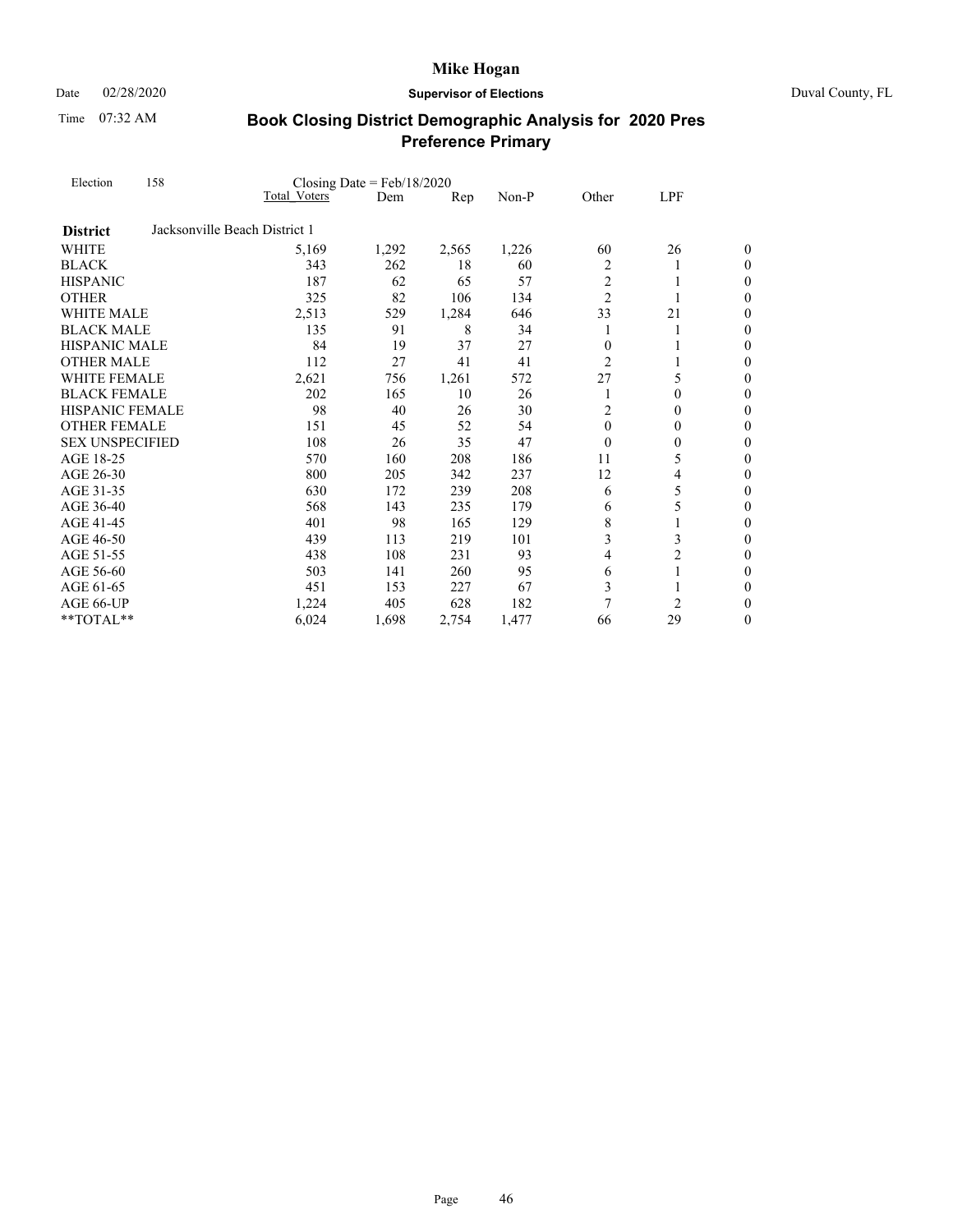Date 02/28/2020 **Supervisor of Elections** Duval County, FL

Time 07:32 AM

| Election               | 158 |                               | Closing Date = $Feb/18/2020$ |       |       |                |                |                  |
|------------------------|-----|-------------------------------|------------------------------|-------|-------|----------------|----------------|------------------|
|                        |     | <b>Total Voters</b>           | Dem                          | Rep   | Non-P | Other          | LPF            |                  |
| <b>District</b>        |     | Jacksonville Beach District 2 |                              |       |       |                |                |                  |
| WHITE                  |     | 6,327                         | 1,514                        | 3,437 | 1,275 | 65             | 36             | 0                |
| <b>BLACK</b>           |     | 101                           | 73                           | 10    | 17    | $\overline{0}$ | 1              | $\theta$         |
| <b>HISPANIC</b>        |     | 142                           | 53                           | 47    | 41    |                | 0              | $\boldsymbol{0}$ |
| <b>OTHER</b>           |     | 335                           | 102                          | 119   | 109   | 3              | $\overline{c}$ | $\boldsymbol{0}$ |
| <b>WHITE MALE</b>      |     | 2,975                         | 579                          | 1,696 | 651   | 29             | 20             | $\overline{0}$   |
| <b>BLACK MALE</b>      |     | 60                            | 41                           | 6     | 13    | 0              | $\theta$       | $\boldsymbol{0}$ |
| <b>HISPANIC MALE</b>   |     | 53                            | 16                           | 21    | 16    | $\theta$       | $\theta$       | $\boldsymbol{0}$ |
| <b>OTHER MALE</b>      |     | 126                           | 37                           | 52    | 34    | 1              | $\overline{c}$ | $\theta$         |
| WHITE FEMALE           |     | 3,291                         | 921                          | 1,711 | 608   | 35             | 16             | $\boldsymbol{0}$ |
| <b>BLACK FEMALE</b>    |     | 40                            | 31                           | 4     | 4     | $\theta$       | 1              | $\boldsymbol{0}$ |
| <b>HISPANIC FEMALE</b> |     | 87                            | 37                           | 25    | 24    |                | $\theta$       | $\theta$         |
| <b>OTHER FEMALE</b>    |     | 160                           | 54                           | 56    | 48    | $\overline{2}$ | $\mathbf{0}$   | $\boldsymbol{0}$ |
| <b>SEX UNSPECIFIED</b> |     | 113                           | 26                           | 42    | 44    |                | 0              | $\boldsymbol{0}$ |
| AGE 18-25              |     | 563                           | 117                          | 261   | 169   | 12             | 4              | $\overline{0}$   |
| AGE 26-30              |     | 553                           | 128                          | 253   | 155   | 8              | 9              | $\boldsymbol{0}$ |
| AGE 31-35              |     | 603                           | 119                          | 277   | 193   | 6              | 8              | $\boldsymbol{0}$ |
| AGE 36-40              |     | 555                           | 151                          | 239   | 160   | $\overline{c}$ | 3              | $\boldsymbol{0}$ |
| AGE 41-45              |     | 483                           | 124                          | 232   | 116   | 6              | 5              | $\boldsymbol{0}$ |
| AGE 46-50              |     | 587                           | 116                          | 327   | 132   |                | 5              | $\boldsymbol{0}$ |
| AGE 51-55              |     | 606                           | 116                          | 379   | 106   | 3              | $\overline{c}$ | $\overline{0}$   |
| AGE 56-60              |     | 673                           | 164                          | 393   | 105   | 8              | 3              | $\boldsymbol{0}$ |
| AGE 61-65              |     | 704                           | 209                          | 405   | 84    | 6              | $\theta$       | $\boldsymbol{0}$ |
| AGE 66-UP              |     | 1,575                         | 498                          | 845   | 221   | 11             | $\theta$       | 0                |
| **TOTAL**              |     | 6,905                         | 1,742                        | 3,613 | 1,442 | 69             | 39             | 0                |